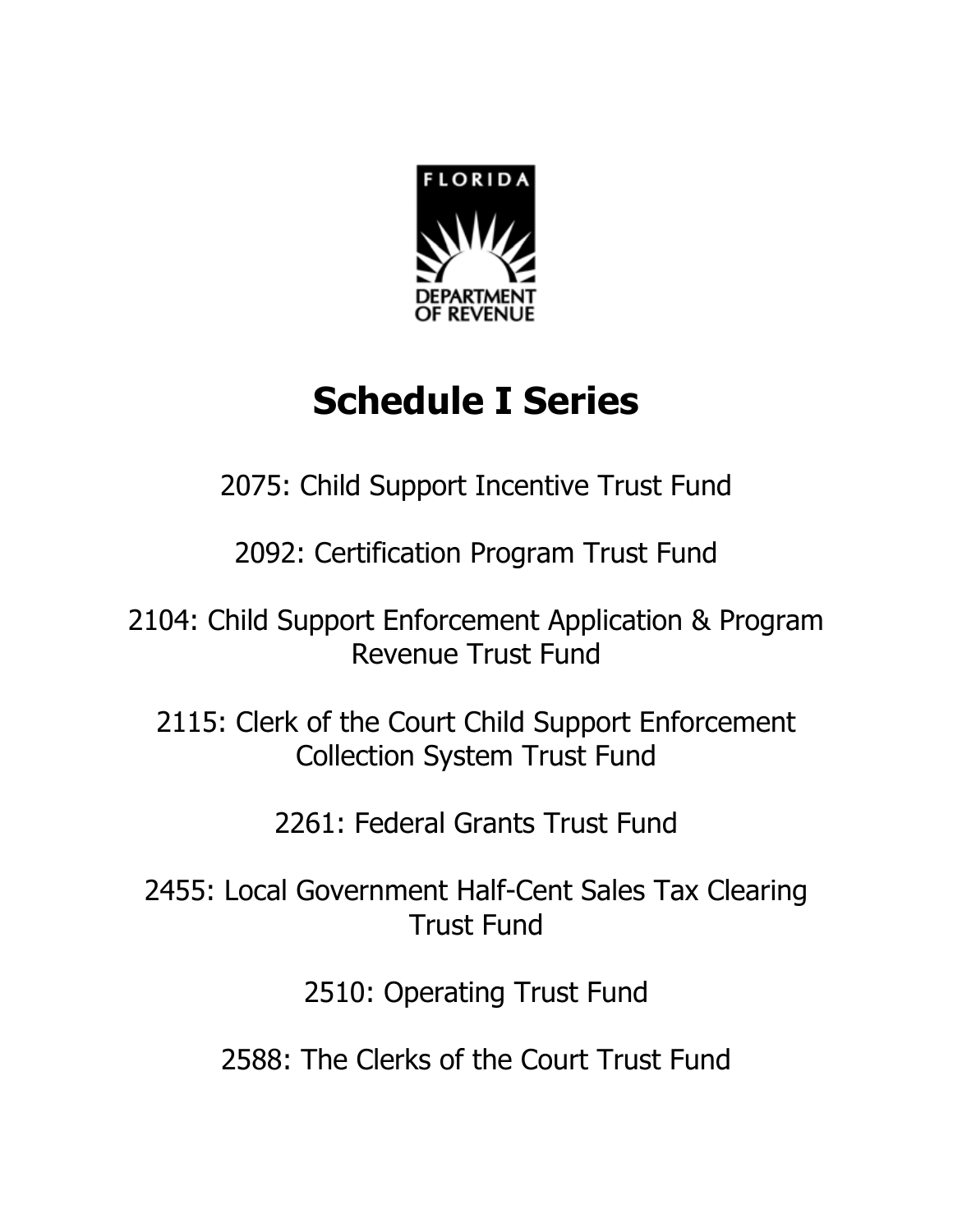BEGINNING TRIAL BALANCE FOR 20-2-021 PAGE 1 ADMINISTRATIVE TRUST FUNDS JULY 01, 2012

### 730000 DEPARTMENT OF REVENUE

G-L G-L ACCOUNT NAME

| CAT              |                                        | BEGINNING BALANCE                 |
|------------------|----------------------------------------|-----------------------------------|
| 11100            | CASH ON HAND                           |                                   |
| 000000           | BALANCE BROUGHT FORWARD                | 5,023,553.68                      |
| 000300           |                                        | 0.00                              |
| 000314           |                                        | 0.00                              |
| 004000           |                                        | 0.00                              |
|                  | $**$ GL<br>11100 TOTAL                 | 5,023,553.68                      |
| 11110            | PETTY CASH ON HAND                     |                                   |
| 000000           | BALANCE BROUGHT FORWARD                | 0.00                              |
| 11200            | CASH IN BANK                           |                                   |
| 000000           | BALANCE BROUGHT FORWARD                | 25,000.00                         |
| 12100            | UNRELEASED CASH IN STATE TREASURY      |                                   |
| 000000           | BALANCE BROUGHT FORWARD                | 1,007,279,951.50                  |
| 13100            | UNEXPENDED GENERAL REVENUE RELEASES    |                                   |
| 000000           | BALANCE BROUGHT FORWARD                | 2, 143, 182. 21                   |
| 14100            | POOLED INVESTMENTS WITH STATE TREASURY |                                   |
| 000000           | BALANCE BROUGHT FORWARD                | 10,497,299.05                     |
| 15100            | <b>ACCOUNTS RECEIVABLE</b>             |                                   |
| 000000           | BALANCE BROUGHT FORWARD                | 0.00                              |
| 000502           |                                        | 724,699.40                        |
| 005900           |                                        | 7,961,999,484.26                  |
|                  | $**$ GL<br>15100 TOTAL                 | 7,962,724,183.66                  |
| 15200            | TAXES RECEIVABLE                       |                                   |
| 000000<br>000300 | BALANCE BROUGHT FORWARD                | 0.00                              |
| 000301           |                                        | 147,956,656.48<br>84, 914, 607.39 |
| 000303           |                                        | 7,858,433.63                      |
| 000314           |                                        | 44,032,623.73                     |
| 000316           |                                        | 376,969.61                        |
| 000318           |                                        | 4,632,660.59                      |
| 000331           |                                        | 52, 382, 479. 17                  |
|                  | $**$ GL<br>15200 TOTAL                 | 342, 154, 430.60                  |
| 15300            | INTEREST AND DIVIDENDS RECEIVABLE      |                                   |
| 000000           | BALANCE BROUGHT FORWARD                | 0.00                              |
| 000500           |                                        | 6,068.23                          |
| 000502           |                                        | 18,091.93                         |
|                  | $**$ GL<br>15300 TOTAL                 | 24,160.16                         |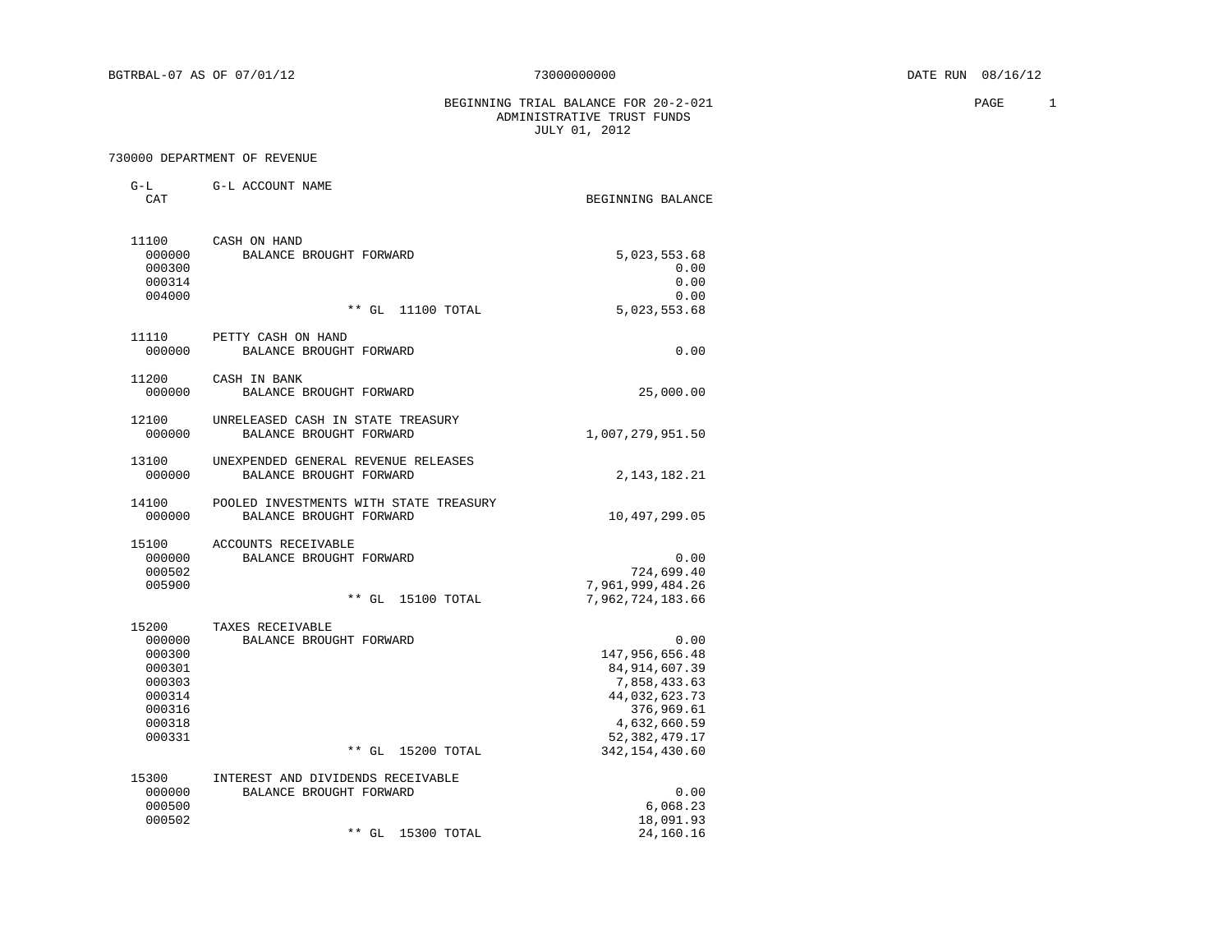BEGINNING TRIAL BALANCE FOR 20-2-021 PAGE 2 ADMINISTRATIVE TRUST FUNDS JULY 01, 2012

### 730000 DEPARTMENT OF REVENUE

G-L G-L ACCOUNT NAME

| CAT              |                                                                  | BEGINNING BALANCE               |
|------------------|------------------------------------------------------------------|---------------------------------|
| 15700<br>000125  | FEES RECEIVABLE                                                  | 19,749,354.70                   |
| 001200           |                                                                  | 808, 289. 25                    |
| 001225           | 15700 TOTAL<br>$**$ GL                                           | 1,780,345.08<br>22, 337, 989.03 |
| 15900            | ALLOWANCE FOR UNCOLLECTIBLES                                     |                                 |
| 000000           | BALANCE BROUGHT FORWARD                                          | 0.00                            |
| 005900           |                                                                  | $7,449,907,909.00 -$            |
|                  | $**$ GL<br>15900 TOTAL                                           | $7,449,907,909.00 -$            |
| 16100<br>000000  | DUE FROM STATE FUNDS, WITHIN DIVISION<br>BALANCE BROUGHT FORWARD | 0.00                            |
| 005900           |                                                                  | 29,222.90                       |
|                  | $**$ GL<br>16100 TOTAL                                           | 29, 222.90                      |
| 16200            | DUE FROM STATE FUNDS, WITHIN DEPART.                             |                                 |
| 000000           | BALANCE BROUGHT FORWARD                                          | 0.00                            |
| 040000           | <b>EXPENSES</b>                                                  | 0.00                            |
|                  | $**$ GL<br>16200 TOTAL                                           | 0.00                            |
| 16201            | DUE FM CSE CLEARING TF/081002                                    |                                 |
| 001500           |                                                                  | 3,560,136.26                    |
| 16202            | DUE FROM OPERATING TRUST FUND                                    |                                 |
| 001500           |                                                                  | 0.00                            |
| 16203            | DUE FM GAS TAX COLLECTION TF/319001                              |                                 |
| 001500           |                                                                  | 1,633,435.93                    |
| 001600           | 16203 TOTAL<br>$**$ GL                                           | 6,996,632.86<br>8,630,068.79    |
|                  |                                                                  |                                 |
| 16206<br>001512  | DUE FM SALES TAX/74-1-000405                                     |                                 |
| 001600           |                                                                  | 8,059,174.21<br>5,457,596.19    |
| 004000           |                                                                  | 10,243,100.00                   |
|                  | $**$ GL<br>16206 TOTAL                                           | 23,759,870.40                   |
| 16208            | DUE FM FEDERAL GRANTS TF/261017                                  |                                 |
| 001500           |                                                                  | 3,516,908.11                    |
| 001800           |                                                                  | 89,000.00                       |
| 005900<br>040000 | <b>EXPENSES</b>                                                  | 0.00                            |
|                  | $**$ GL<br>16208 TOTAL                                           | 160,650.00<br>3,766,558.11      |
|                  |                                                                  |                                 |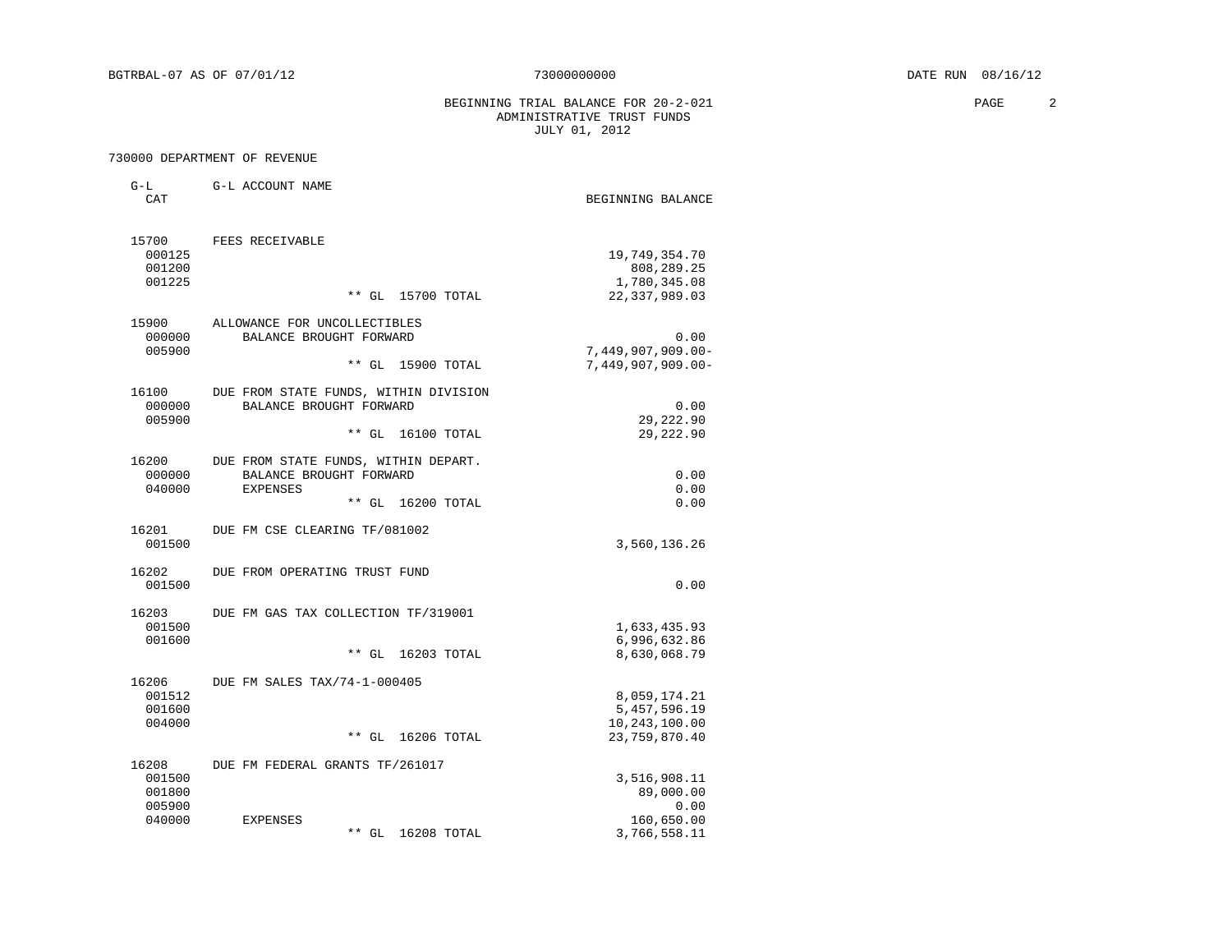### BEGINNING TRIAL BALANCE FOR  $20-2-021$  PAGE 3 ADMINISTRATIVE TRUST FUNDS JULY 01, 2012

| $G-L$<br>CAT              | G-L ACCOUNT NAME                                                                | BEGINNING BALANCE                          |
|---------------------------|---------------------------------------------------------------------------------|--------------------------------------------|
| 16209<br>000316<br>040000 | DUE FM WAR PY/AUD ASST - PRO-RATED<br><b>EXPENSES</b><br>$**$ GL<br>16209 TOTAL | 343,443.00<br>0.00<br>343,443.00           |
| 16210<br>001500           | DUE FM CSE INCENTIVE TF/20-2-075001                                             | 2,736,423.32                               |
| 16211<br>000300<br>001500 | DUE FROM VOTED GAS TAX/777001                                                   | 1,171,705.78<br>66,785.65                  |
|                           | $**$ GL<br>16211 TOTAL                                                          | 1,238,491.43                               |
| 16223<br>001500           | DUE FM CSE APPLICATION & USER FEE TF                                            | 1,658,524.31                               |
| 16229<br>001600<br>001800 | DUE FM ST ALT FUEL USER/618001<br>$**$ GL<br>16229 TOTAL                        | 13,554.49<br>74,072.55<br>87,627.04        |
| 16231<br>000100<br>000307 | DUE FROM AUDIT ASSESSMENTS/74-2-975001<br>$**$ GL<br>16231 TOTAL                | 0.00<br>23, 555, 040.61<br>23, 555, 040.61 |
| 16232<br>000300<br>001500 | DUE FM LOCAL OPTION GAS TAX/448001<br>** GL<br>16232 TOTAL                      | 7,435,805.73<br>636,450.93<br>8,072,256.66 |
| 16233<br>001500           | DUE FM POLLUTANT TAX TF/544001                                                  | 264,934.09                                 |
| 16235<br>040000           | DUE FROM WARRANT PAYMENTS/74-2-021045<br><b>EXPENSES</b>                        | 0.00                                       |
| 16236<br>001500<br>170000 | DUE FM GR RECEIPTS/74-1-000405<br>TRANSFERS TO G.R.<br>$***$ GL<br>16236 TOTAL  | 904.49<br>4, 259, 367. 22<br>4,260,271.71  |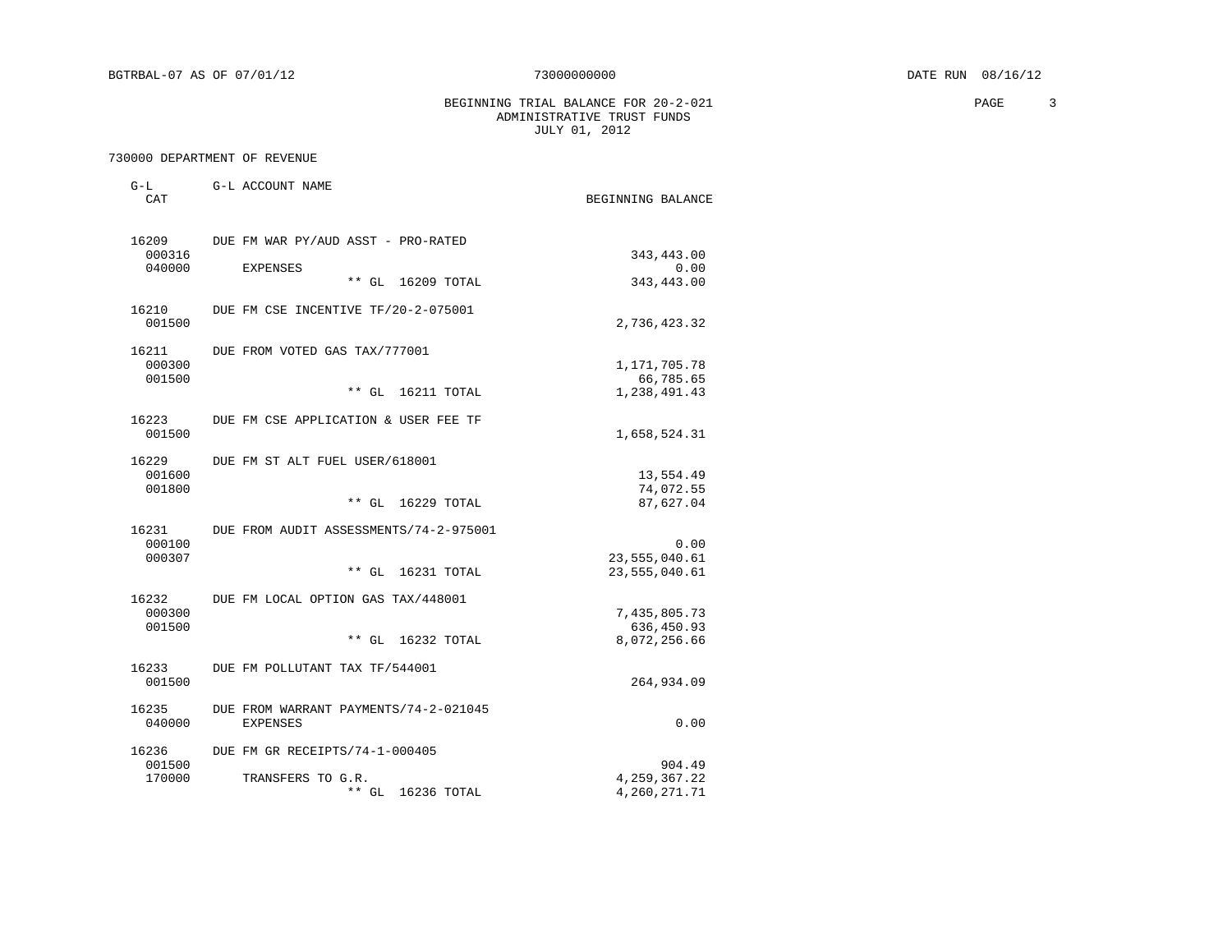BEGINNING TRIAL BALANCE FOR  $20-2-021$  PAGE 4 ADMINISTRATIVE TRUST FUNDS JULY 01, 2012

| $G-L$<br>CAT                                            | G-L ACCOUNT NAME                                                                                                                               | BEGINNING BALANCE                                          |
|---------------------------------------------------------|------------------------------------------------------------------------------------------------------------------------------------------------|------------------------------------------------------------|
| 16241<br>000110                                         | DUE FM SLD WASTE MNGT CLR TF/645002                                                                                                            | 13,095,409.84                                              |
| 16244<br>001607                                         | DUE FM COMMUNICATION SERVICE TAX/46500                                                                                                         | 9,070,745.81                                               |
| 16250<br>001500                                         | DUE FROM GR/000407                                                                                                                             | 3,821,752.00                                               |
| 16300<br>000000<br>000100<br>000400<br>001500<br>005900 | DUE FROM OTHER DEPARTMENTS<br>BALANCE BROUGHT FORWARD                                                                                          | 0.00<br>108,252.85<br>75,396.40<br>6.00<br>0.00            |
|                                                         | $**$ GL<br>16300 TOTAL                                                                                                                         | 183,655.25                                                 |
| 16303<br>000000                                         | DUE FM DEPT OF ENVIROMENTAL PROTECTION<br>BALANCE BROUGHT FORWARD                                                                              | 0.00                                                       |
| 16304<br>001903                                         | DUE FM DEPT OF LAW ENFORCEMENT                                                                                                                 | 380.40                                                     |
| 16305<br>000000<br>001612<br>001903                     | DUE FM DEPT OF BUSINESS & PROF REGULAT<br>BALANCE BROUGHT FORWARD<br>$***$ GL<br>16305 TOTAL                                                   | 0.00<br>555,201.65<br>6,602.65<br>561,804.30               |
| 16306<br>000000<br>001600<br>181033<br>181044           | DUE FM DEPT OF MANAGEMENT SERVICES<br>BALANCE BROUGHT FORWARD<br>TR/AGY/DFS & DMS-2% PRM TX<br>TR/DMS/2% PREMIUM TAX<br>$**$ GL<br>16306 TOTAL | 0.00<br>18, 142, 763.00<br>0.00<br>0.00<br>18, 142, 763.00 |
| 16311<br>001500<br>001600                               | DUE FM DHSMV<br>$***$ GL<br>16311 TOTAL                                                                                                        | 1,532,218.29<br>212,616.92<br>1,744,835.21                 |
| 16315<br>040000                                         | DUE FM GENERAL REVENUE<br><b>EXPENSES</b>                                                                                                      | 0.00                                                       |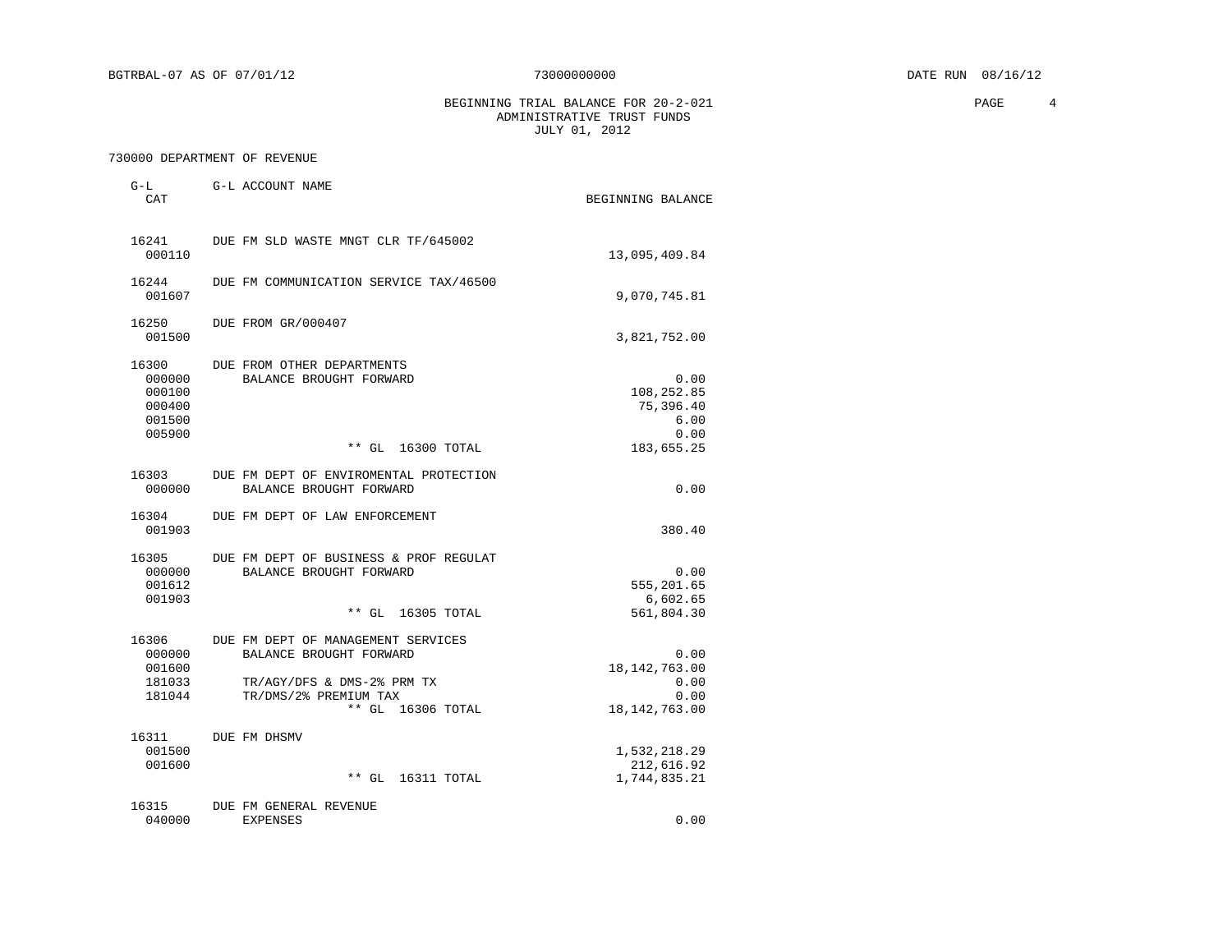### BEGINNING TRIAL BALANCE FOR  $20-2-021$  PAGE 5 ADMINISTRATIVE TRUST FUNDS JULY 01, 2012

| $G-L$<br>CAT                                                                                    | G-L ACCOUNT NAME                                                                                                                                                                                                                                                                                               | BEGINNING BALANCE                                                                                                                                           |
|-------------------------------------------------------------------------------------------------|----------------------------------------------------------------------------------------------------------------------------------------------------------------------------------------------------------------------------------------------------------------------------------------------------------------|-------------------------------------------------------------------------------------------------------------------------------------------------------------|
|                                                                                                 |                                                                                                                                                                                                                                                                                                                |                                                                                                                                                             |
| 16319<br>000100<br>001510                                                                       | DUE FROM AWI                                                                                                                                                                                                                                                                                                   | 0.00<br>1,889,509.83                                                                                                                                        |
|                                                                                                 | $**$ GL<br>16319 TOTAL                                                                                                                                                                                                                                                                                         | 1,889,509.83                                                                                                                                                |
| 16400<br>000700                                                                                 | DUE FROM FEDERAL GOVERNMENT                                                                                                                                                                                                                                                                                    | 17,011,617.24                                                                                                                                               |
| 16501<br>001800                                                                                 | DUE FROM COUNTIES                                                                                                                                                                                                                                                                                              | 0.00                                                                                                                                                        |
| 16800<br>000000                                                                                 | DUE FROM STATE FUNDS - REVOLVING FUND<br>BALANCE BROUGHT FORWARD                                                                                                                                                                                                                                               | 0.00                                                                                                                                                        |
| 17100<br>000000<br>040000                                                                       | SUPPLY INVENTORY<br>BALANCE BROUGHT FORWARD<br><b>EXPENSES</b><br>$**$ GL<br>17100 TOTAL                                                                                                                                                                                                                       | 0.00<br>38,730.50<br>38,730.50                                                                                                                              |
| 25100<br>000000                                                                                 | ADVANCES TO OTHER FUNDS BETWEEN DEPART<br>BALANCE BROUGHT FORWARD                                                                                                                                                                                                                                              | 0.00                                                                                                                                                        |
| 27600<br>000000<br>040000<br>050021<br>060000<br>060000<br>100021<br>100049<br>100260<br>102877 | FURNITURE AND EQUIPMENT<br>BALANCE BROUGHT FORWARD<br><b>EXPENSES</b><br>AERIAL PHOTO AND MAPPING<br>OPERATING CAPITAL OUTLAY<br>OPERATING CAPITAL OUTLAY<br>CF<br>ACOUISITION/MOTOR VEHICLES<br>PROP APP/TAX COLL CERT PRG<br>CATEGORY NAME NOT ON TITLE FILE<br>PUR/SVCS-CHILD SUPP ENF<br>** GL 27600 TOTAL | 28, 473, 941.04<br>7,040,581.38<br>48,662.89<br>7,259,733.19<br>0.00<br>$15,922.00 -$<br>$13, 127.21 -$<br>138,810.90-<br>2, 154, 677. 28-<br>40,500,381.11 |
| 27603<br>000000<br>060000                                                                       | FURN & EQUIP TRF FM HRS<br>BALANCE BROUGHT FORWARD<br>OPERATING CAPITAL OUTLAY<br>** GL 27603 TOTAL                                                                                                                                                                                                            | 0.00<br>0.00<br>0.00                                                                                                                                        |
| 27700<br>000000<br>040000<br>050021<br>060000<br>100021                                         | ACC DEPR - FURNITURE & EQUIPMENT<br>BALANCE BROUGHT FORWARD<br><b>EXPENSES</b><br>AERIAL PHOTO AND MAPPING<br>OPERATING CAPITAL OUTLAY<br>ACQUISITION/MOTOR VEHICLES                                                                                                                                           | 185, 133.85-<br>$4,603,444.23-$<br>28, 118. 53-<br>17, 747, 609. 70-<br>$40,507.00 -$                                                                       |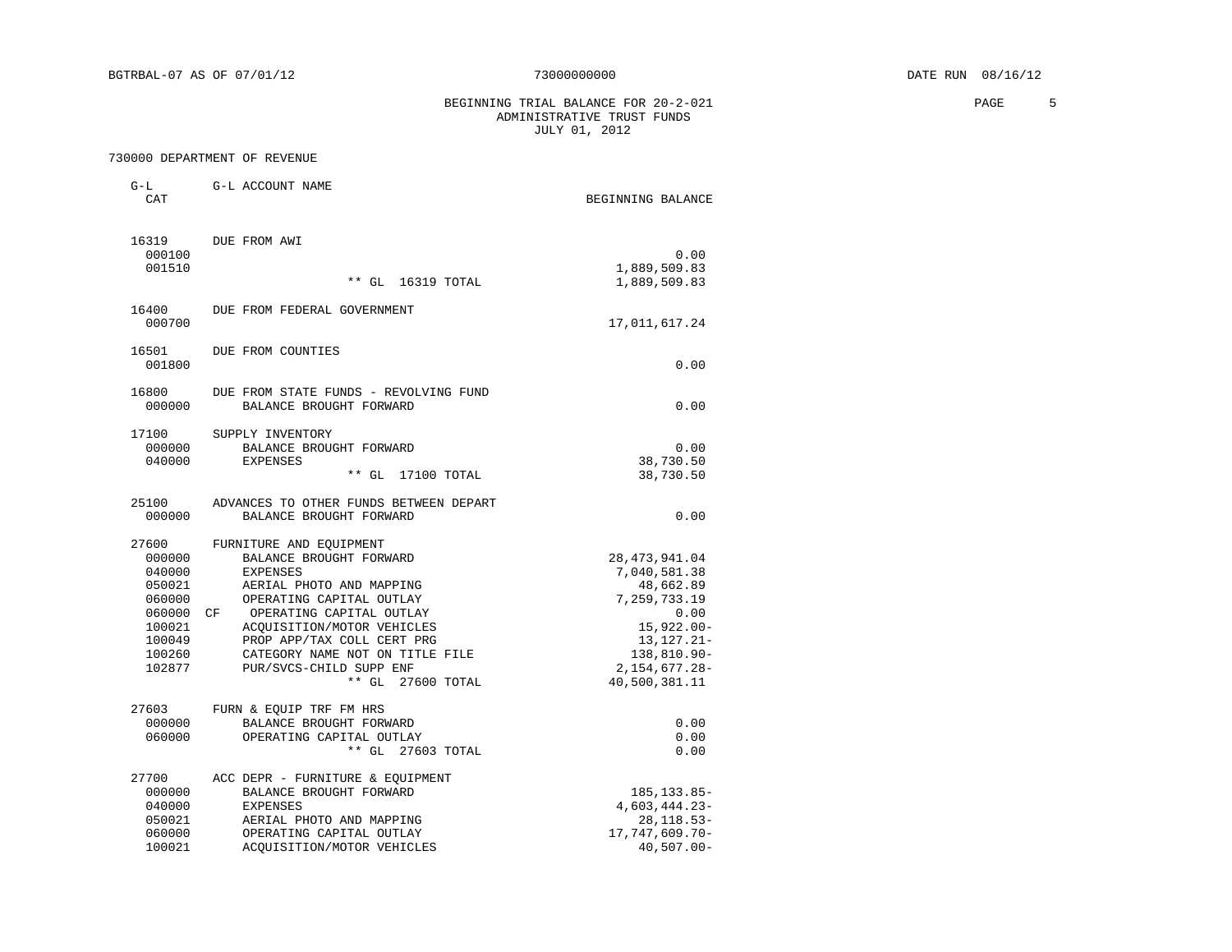### BEGINNING TRIAL BALANCE FOR  $20-2-021$  PAGE 6 ADMINISTRATIVE TRUST FUNDS JULY 01, 2012

| $G-L$            | G-L ACCOUNT NAME                                  |                       |
|------------------|---------------------------------------------------|-----------------------|
| CAT              |                                                   | BEGINNING BALANCE     |
| 100049           | PROP APP/TAX COLL CERT PRG                        | $16, 395.07 -$        |
| 100260           | CATEGORY NAME NOT ON TITLE FILE                   | $10, 254.00 -$        |
| 102877           | PUR/SVCS-CHILD SUPP ENF                           | $80, 575.02 -$        |
|                  | $**$ GL<br>27700 TOTAL                            | 22, 712, 037.40-      |
| 27701            | ACCUMULATED DEPRECIATION-FURN & EQUIP             |                       |
| 000000           | BALANCE BROUGHT FORWARD                           | 0.00                  |
| 060000           | OPERATING CAPITAL OUTLAY                          | 0.00                  |
|                  | ** GL 27701 TOTAL                                 | 0.00                  |
| 27703            | PROPERTY DEPRECIATION                             |                       |
| 060000           | OPERATING CAPITAL OUTLAY                          | 0.00                  |
| 28400            | PROPERTY UNDER CAPITAL LEASE                      |                       |
| 060000           | OPERATING CAPITAL OUTLAY                          | 477,793.00            |
| 28500            | ACC DEPR - PROPERTY UNDER CAPITAL LEAS            |                       |
| 060000           | OPERATING CAPITAL OUTLAY                          | 477,793.00-           |
|                  |                                                   |                       |
| 29203            | GENERAL LEDGER NAME NOT ON FILE                   |                       |
| 000000           | BALANCE BROUGHT FORWARD                           | 0.00                  |
| 31100            | ACCOUNTS PAYABLE                                  |                       |
| 000000           | BALANCE BROUGHT FORWARD                           | 0.00                  |
| 010000           | SALARIES AND BENEFITS                             | 0.00                  |
| 010000           | SALARIES AND BENEFITS<br>CF                       | 393, 352. 18-         |
| 030000           | OTHER PERSONAL SERVICES                           | 0.00                  |
| 030000           | OTHER PERSONAL SERVICES<br>CF                     | $75,684.38 -$         |
| 040000           | <b>EXPENSES</b>                                   | 447,325.27-           |
| 040000           | EXPENSES<br>CF                                    | 1,725,533.04-         |
| 050021           | AERIAL PHOTO AND MAPPING                          | 0.00                  |
| 050021           | AERIAL PHOTO AND MAPPING<br>СF                    | $56, 250.00 -$        |
| 050343           | COUNTY TAX FORMS                                  | 0.00                  |
| 060000           | OPERATING CAPITAL OUTLAY                          | 0.00                  |
| 060000           | OPERATING CAPITAL OUTLAY<br>CF                    | $157, 358.49 -$       |
| 100049           | PROP APP/TAX COLL CERT PRG                        | 0.00                  |
| 100049           | PROP APP/TAX COLL CERT PRG<br>CF                  | $16,786.72-$          |
| 100220           | ADMINISTRATION OF UNEMPLOYMENT COMPENSATION       | 0.00                  |
| 100220           | ADMINISTRATION OF UNEMPLOYMENT COMPENSATION<br>CF | $1, 293.01 -$         |
| 100777           | CONTRACTED SERVICES                               | 34,057.58-            |
| 100777           | CF<br>CONTRACTED SERVICES                         | 1,522,273.28-         |
| 102877           | PUR/SVCS-CHILD SUPP ENF                           | 1,580,850.81          |
| 102877           | PUR/SVCS-CHILD SUPP ENF<br>CF                     | 13,724,862.13-        |
| 102900<br>102900 | PUR/SVCS - COLLECTION AGEN<br>CF                  | 0.00<br>156, 331. 20- |
| 181031           | PUR/SVCS - COLLECTION AGEN                        |                       |
|                  | TR/RECIP-CHLD SPPT COL-DST                        | 0.00                  |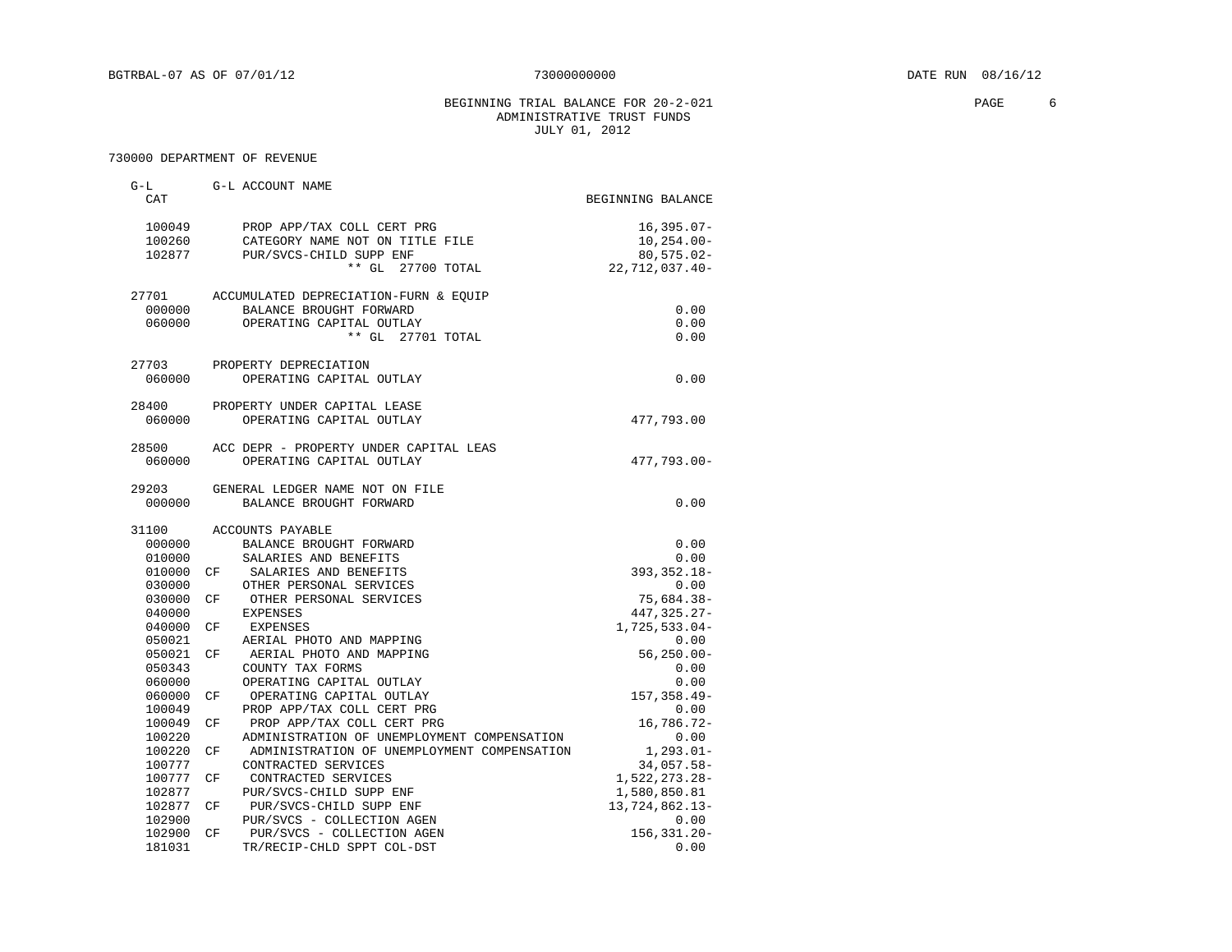### BEGINNING TRIAL BALANCE FOR 20-2-021 PAGE 7 ADMINISTRATIVE TRUST FUNDS JULY 01, 2012

| $G-L$      | G-L ACCOUNT NAME                           |                   |
|------------|--------------------------------------------|-------------------|
| CAT        |                                            | BEGINNING BALANCE |
| 181033     | TR/AGY/DFS & DMS-2% PRM TX                 | 0.00              |
| 181323     | TR/LOCAL COMMUN TAX CL TF                  | 63, 431, 055.53-  |
| 210008     | DCF DATA CENTER                            | 0.00              |
| 210010     | TRC - DMS                                  | 0.00              |
| 210022     | NORTHWOOD SRC (NSRC)                       | $560, 752.16 -$   |
| 210023     | NORTHWEST REGIONAL DC                      | 0.00              |
| 210023 CF  | NORTHWEST REGIONAL DC                      | $9,995.91 -$      |
| 210028     | NSRC DEPRECIATION                          | 188,787.00-       |
| 310063     | DIST/FL ENDOWMENT FOUND                    | 145, 142.09-      |
| 310403     | ASSESSMENT ON INVESTMENTS-DEPARTMENTAL USE | 0.00              |
| 311001     | DIS/CHILD SUPPORT PAYMENTS                 | 0.00              |
| 315302     | DIS/TOLL VIOL FEES TO DOR                  | $233, 418.74-$    |
|            | ** GL 31100 TOTAL                          | 81,299,407.90-    |
|            |                                            |                   |
|            | 31110 ACCOUNTS PAYABLE REFUNDS             |                   |
| 040000     | EXPENSES                                   | 0.00              |
| 220020     | REFUND STATE REVENUES                      | $5.540.224.86 -$  |
|            | ** GL 31110 TOTAL                          | $5,540,224.86-$   |
|            | 31115 ACCOUNTS PAYABLE - REISSUES          |                   |
| 000000     | BALANCE BROUGHT FORWARD                    | 0.00              |
|            | 920000 CATEGORY NAME NOT ON TITLE FILE     | 0.00              |
|            | ** GL 31115 TOTAL                          | 0.00              |
| 31120      | GENERAL LEDGER NAME NOT ON FILE            |                   |
| 000000     | BALANCE BROUGHT FORWARD                    | 0.00              |
| 010000     | SALARIES AND BENEFITS                      | 0.00              |
| 010000 CF  | SALARIES AND BENEFITS                      | 0.00              |
| 030000     | OTHER PERSONAL SERVICES                    | 0.00              |
| 040000     | EXPENSES                                   | 0.00              |
| 040000 CF  | EXPENSES                                   | 0.00              |
| 060000     | OPERATING CAPITAL OUTLAY                   | 0.00              |
| 100713     | CONTRACT AUDITING                          | 0.00              |
|            | ** GL 31120 TOTAL                          | 0.00              |
| 31121      | DUE TO SUS CONCURRENCY TF                  |                   |
| 0.30000 CF | OTHER PERSONAL SERVICES                    | 0.00              |
|            |                                            |                   |
|            | 31122 GENERAL LEDGER NAME NOT ON FILE      |                   |
| 010000     | SALARIES AND BENEFITS                      | 0.00              |
| 010000 CF  | SALARIES AND BENEFITS                      | 0.00              |
| 030000     | OTHER PERSONAL SERVICES                    | 0.00              |
| 040000     | EXPENSES                                   | 0.00              |
| 040000 CF  | EXPENSES                                   | 0.00              |
| 050021     | AERIAL PHOTO AND MAPPING                   | 0.00              |
| 050021     | AERIAL PHOTO AND MAPPING<br>CF             | 0.00              |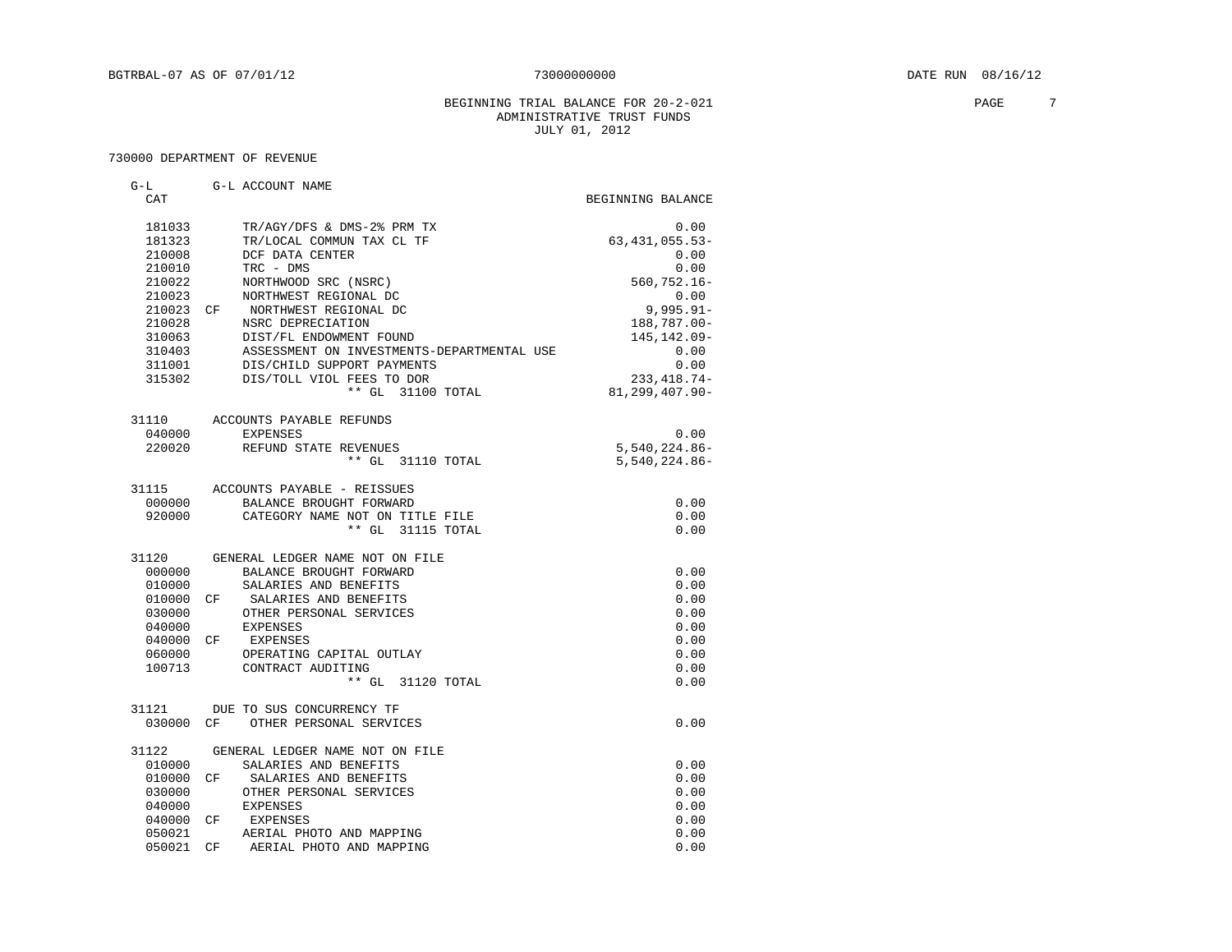### BEGINNING TRIAL BALANCE FOR  $20-2-021$  PAGE 9 ADMINISTRATIVE TRUST FUNDS JULY 01, 2012

| $G-L$  |          | G-L ACCOUNT NAME                                |                                           |
|--------|----------|-------------------------------------------------|-------------------------------------------|
| CAT    |          |                                                 | BEGINNING BALANCE                         |
| 050343 | $\rm CF$ | COUNTY TAX FORMS                                | 0.00                                      |
| 060000 | CF       | OPERATING CAPITAL OUTLAY                        | 0.00                                      |
|        |          | $***$ GL<br>31122 TOTAL                         | 0.00                                      |
|        |          |                                                 |                                           |
| 31123  |          | GENERAL LEDGER NAME NOT ON FILE                 |                                           |
| 030000 |          | OTHER PERSONAL SERVICES                         | 0.00                                      |
| 040000 |          | <b>EXPENSES</b>                                 | 0.00                                      |
| 102877 |          | PUR/SVCS-CHILD SUPP ENF                         | 0.00                                      |
|        |          | ** GL 31123 TOTAL                               | 0.00                                      |
| 31124  |          | GENERAL LEDGER NAME NOT ON FILE                 |                                           |
| 010000 |          | SALARIES AND BENEFITS                           | 0.00                                      |
| 030000 |          | OTHER PERSONAL SERVICES                         | 0.00                                      |
| 040000 |          | <b>EXPENSES</b>                                 | 0.00                                      |
| 102877 |          | PUR/SVCS-CHILD SUPP ENF                         | 0.00                                      |
| 102900 |          | PUR/SVCS - COLLECTION AGEN                      | 0.00                                      |
| 107040 |          | TR/DMS/HR SVCS/STW CONTRACT                     | 0.00                                      |
|        |          | ** GL 31124 TOTAL                               | 0.00                                      |
|        |          |                                                 |                                           |
| 31125  |          | ACCOUNTS PAYABLE - CUSTODIAL PARENTS            |                                           |
| 181031 |          | TR/RECIP-CHLD SPPT COL-DST                      | 101, 219, 542.03-                         |
| 311001 |          | DIS/CHILD SUPPORT PAYMENTS<br>** GL 31125 TOTAL | $510, 314, 836.00 -$<br>611, 534, 378.03- |
|        |          |                                                 |                                           |
| 31126  |          | AP OVERSTATED - 2010-2011                       |                                           |
| 010000 |          | SALARIES AND BENEFITS                           | 0.00                                      |
| 010000 | CF       | SALARIES AND BENEFITS                           | 0.00                                      |
| 030000 |          | OTHER PERSONAL SERVICES                         | 0.00                                      |
| 030000 | CF       | OTHER PERSONAL SERVICES                         | 0.00                                      |
| 040000 |          | EXPENSES                                        | 0.00                                      |
| 040000 | CF       | EXPENSES                                        | 0.00                                      |
| 060000 |          | OPERATING CAPITAL OUTLAY                        | 0.00                                      |
| 100049 |          | PROP APP/TAX COLL CERT PRG                      | 0.00                                      |
| 100220 |          | ADMINISTRATION OF UNEMPLOYMENT COMPENSATION     | 0.00                                      |
| 100777 |          | CONTRACTED SERVICES                             | 0.00                                      |
| 102877 |          | PUR/SVCS-CHILD SUPP ENF                         | 0.00                                      |
| 102877 | CF       | PUR/SVCS-CHILD SUPP ENF                         | 0.00                                      |
| 102900 |          | PUR/SVCS - COLLECTION AGEN                      | 0.00                                      |
| 210008 |          | DCF DATA CENTER                                 | 0.00                                      |
| 210008 | СF       | DCF DATA CENTER                                 | 0.00                                      |
| 210018 |          | DATA PROCESSING SERVICES - STATE TECHNOL OF     | 0.00                                      |
| 210021 |          | SOUTHWOOD SRC                                   | 0.00                                      |
| 210021 | CF       | SOUTHWOOD SRC                                   | 0.00                                      |
| 210022 |          | NORTHWOOD SRC (NSRC)                            | 0.00                                      |
| 210022 | CF       | NORTHWOOD SRC (NSRC)                            | 0.00                                      |
| 210023 | CF       | NORTHWEST REGIONAL DC                           | 0.00                                      |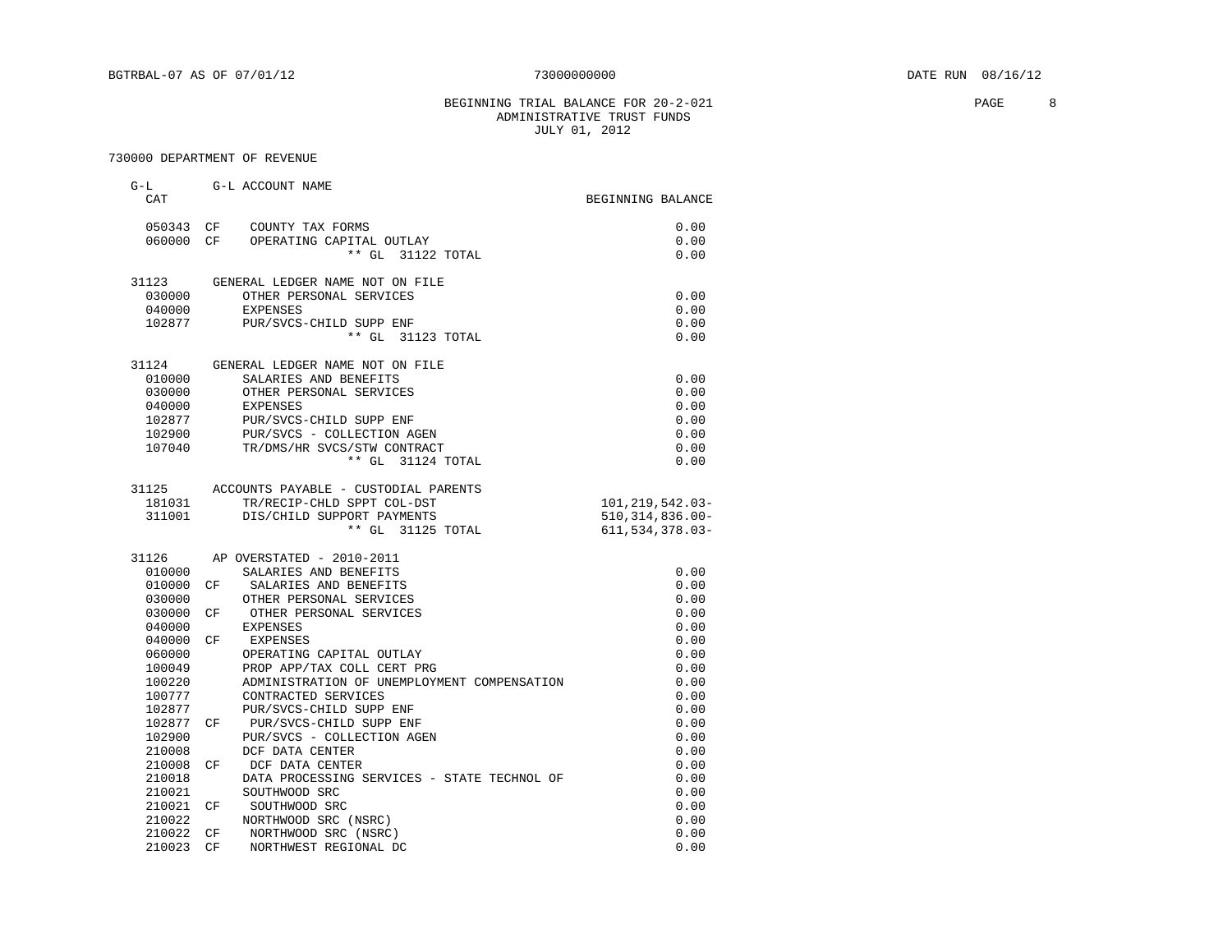### BEGINNING TRIAL BALANCE FOR  $20-2-021$  PAGE 9 ADMINISTRATIVE TRUST FUNDS JULY 01, 2012

| G-L<br>CAT                          | G-L ACCOUNT NAME                                                                                                                                                         | BEGINNING BALANCE                                     |
|-------------------------------------|--------------------------------------------------------------------------------------------------------------------------------------------------------------------------|-------------------------------------------------------|
| 210028                              | NSRC DEPRECIATION<br>210028 CF NSRC DEPRECIATION<br>** GL 31126 TOTAL                                                                                                    | 0.00<br>0.00<br>0.00                                  |
| 000000                              | 32900 ACCRUED INTEREST PAYABLE<br>BALANCE BROUGHT FORWARD                                                                                                                | 0.00                                                  |
| 33101<br>002700                     | SALES TAX SECURITY DEPOSITS PAYABLE                                                                                                                                      | 0.00                                                  |
| 33102<br>002700                     | SECURITY DEPOSITS PAYABLE                                                                                                                                                | 0.00                                                  |
| 33104<br>002700                     | ILLEGAL DRUGS/ESCROW ACCOUNT                                                                                                                                             | 0.00                                                  |
| 102877                              | 35100 DUE TO STATE FUNDS, WITHIN DIVISION<br>PUR/SVCS-CHILD SUPP ENF<br>102877 CF PUR/SVCS-CHILD SUPP ENF<br>** GL 35100 TOTAL                                           | 0.00<br>$29, 222.90 -$<br>$29,222.90 -$               |
| 040000<br>181041                    | 35200 DUE TO STATE FUNDS, WITHIN DEPARTMENT<br><b>EXPENSES</b><br>040000 CF EXPENSES<br>102877 PUR/SVCS-CHILD SUPP ENF<br>TR/IN FUND/FD ID/BE ALIGN<br>** GL 35200 TOTAL | 0.00<br>$249,650.00 -$<br>0.00<br>0.00<br>249,650.00- |
| 181039                              | 35202 DUE TO REVENUE SHARING TF COUNTIES<br>TR/REV SHARING TF-COUNTIES                                                                                                   | 3,657,663.92-                                         |
| 35203<br>181368                     | DUE TO OPERATING TRUST FUND GTA/510021<br>TR/OPERATING TF                                                                                                                | 1,885,933.92-                                         |
| 35204<br>181025<br>181041<br>185080 | DUE TO CSE INCENTIVE TF/075001<br>TR/CITF & FGTF/REC INCENTV<br>TR/IN FUND/FD ID/BE ALIGN<br>TR TO ADMIN TF<br>** GL 35204 TOTAL                                         | 0.00<br>0.00<br>0.00<br>0.00                          |
| 35205<br>000300                     | DUE TO 9TH CENT GAS TAX/777001                                                                                                                                           | 0.00                                                  |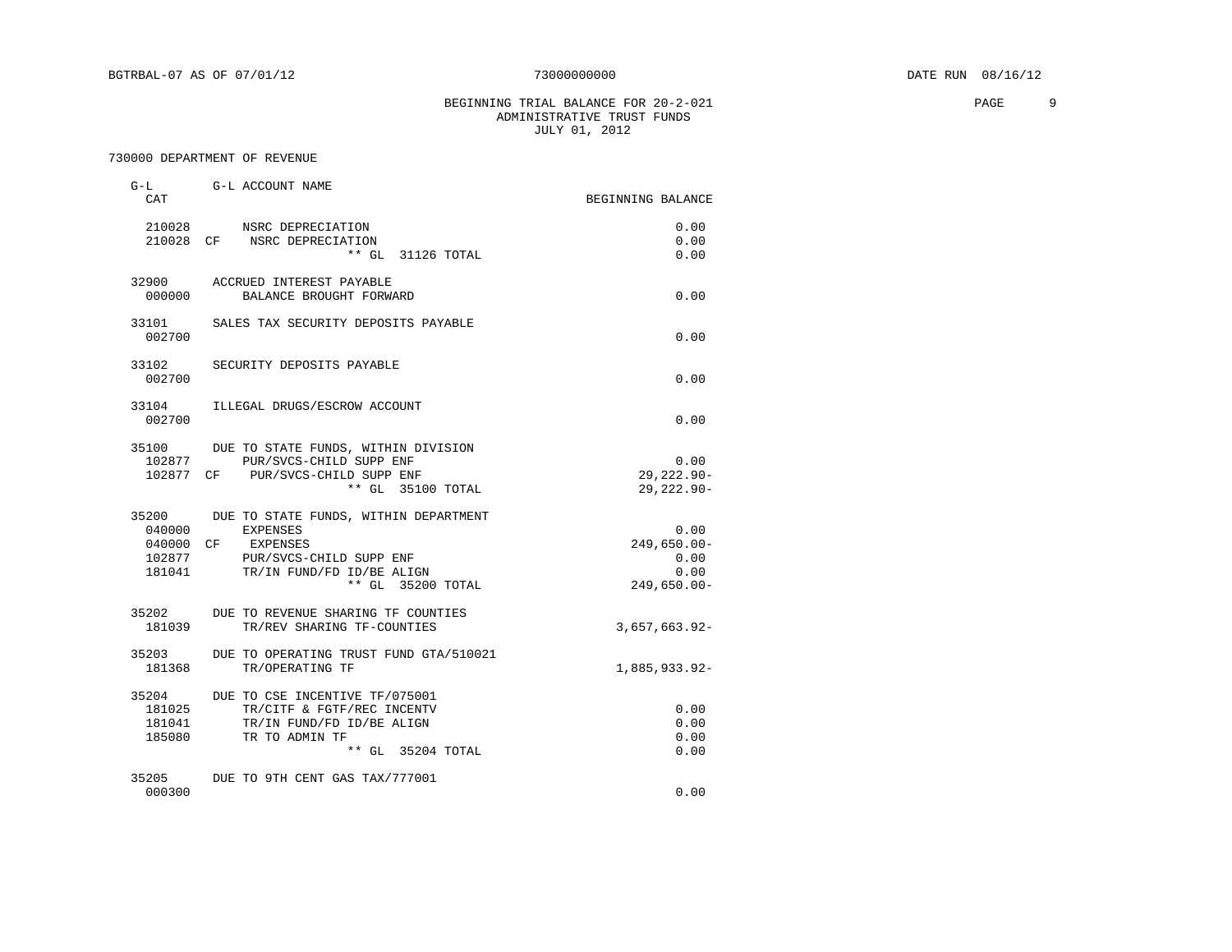BEGINNING TRIAL BALANCE FOR 20-2-021 PAGE 10 ADMINISTRATIVE TRUST FUNDS JULY 01, 2012

| $G-L$<br>CAT                        | G-L ACCOUNT NAME                                                                                                                                   | BEGINNING BALANCE                                                        |
|-------------------------------------|----------------------------------------------------------------------------------------------------------------------------------------------------|--------------------------------------------------------------------------|
| 35206<br>000000<br>181031           | DUE TO CSE APPLICATION & USER FEE TF/1<br>BALANCE BROUGHT FORWARD<br>TR/RECIP-CHLD SPPT COL-DST<br>** GL 35206 TOTAL                               | 0.00<br>1,791,740.26-<br>1,791,740.26-                                   |
| 35208<br>000300                     | DUE TO LOCAL OPTION GAS TAX/448001                                                                                                                 | 0.00                                                                     |
| 35209<br>181037<br>310375<br>315078 | DUE TO REVENUE SHARING TF-CITIES/50100<br>TR/MUNICPL REV SHARING TF<br>TRAN/ALTERNATIVE FUEL USER<br>TR/MUN FUEL TX TO REV SH<br>** GL 35209 TOTAL | 1,799,932.27-<br>13,554.49-<br>$6,996,632.86-$<br>8,810,119.62-          |
| 35210<br>101137<br>181025<br>181031 | DUE TO CSE FEDERAL GRANTS TF/261017<br>CSE ANNUAL FEE<br>TR/CITF & FGTF/REC INCENTV<br>TR/RECIP-CHLD SPPT COL-DST<br>** GL 35210 TOTAL             | 3,821,752.00-<br>$2,736,423.32-$<br>$1,768,396.00 -$<br>8, 326, 571. 32- |
| 35212<br>102877                     | DUE TO CSE CLEARING TF/081002<br>PUR/SVCS-CHILD SUPP ENF                                                                                           | 0.00                                                                     |
| 35216<br>001500<br>181368           | DUE TO EXE SVCS PROGRAM - ADM COSTS/51<br>TR/OPERATING TF<br>** GL 35216 TOTAL                                                                     | 0.00<br>224,997.22-<br>224,997.22-                                       |
| 35217<br>004000                     | DUE TO GAS TAX COLLECTION TF/319001                                                                                                                | 8,607,511.51-                                                            |
| 35219<br>001500<br>181368<br>185080 | DUE TO INFORMATION SVCS PROGRAM - ADM<br>TR/OPERATING TF<br>TR TO ADMIN TF<br>** GL 35219 TOTAL                                                    | 0.00<br>490,675.46-<br>0.00<br>490,675.46-                               |
| 35220<br>000305<br>315042           | DUE TO LOOP TOURIST DEV TAX/460001<br>TR/IN-LCAL OPT TRST DEV TF<br>** GL<br>35220 TOTAL                                                           | $111, 100.00 -$<br>$904.49 -$<br>112,004.49-                             |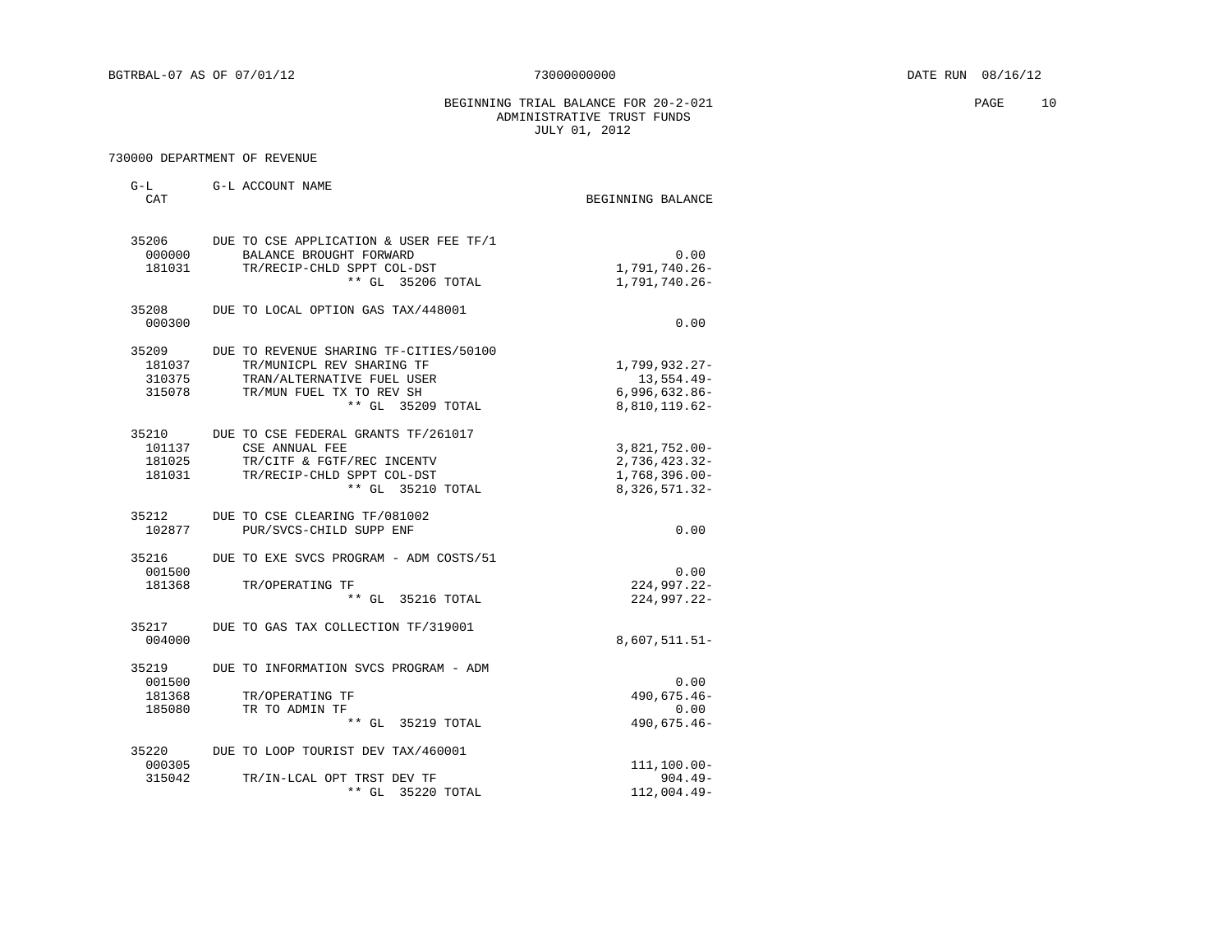BEGINNING TRIAL BALANCE FOR 20-2-021 PAGE 11 ADMINISTRATIVE TRUST FUNDS JULY 01, 2012

|    | $G-L$<br>CAT                        |           | G-L ACCOUNT NAME                                                               | BEGINNING BALANCE                                      |                  |
|----|-------------------------------------|-----------|--------------------------------------------------------------------------------|--------------------------------------------------------|------------------|
|    | 35221<br>181041                     |           | DUE TO EXE FEDERAL GRANTS TF/261032<br>TR/IN FUND/FD ID/BE ALIGN               | $2,528,256.36-$                                        |                  |
| þÿ | 181035                              | 3 5 2 2 5 | DUE TO LOCAL GOVN'T 1/2ŸÝ<br>TR/LG/HALF CENT SALE TX TF                        | 12,610,371.67-                                         | SALES TAX<br>T F |
|    | 35226<br>181041                     |           | DUE TO ISPFEDERAL GRANTS/261033<br>TR/IN FUND/FD ID/BE ALIGN                   | $988,651.75-$                                          |                  |
|    | 35232<br>000400                     |           | DUE TO 2% PREMIUM TAX TF/733001                                                | $343, 443.00 -$                                        |                  |
|    | 001603                              |           | ** GL 35232 TOTAL                                                              | $4, 259, 367.22 -$<br>4,602,810.22-                    |                  |
|    | 35233                               |           | DUE TO DISCRETIONARY SALES TF/459002                                           |                                                        |                  |
|    | 000305<br>181321                    |           | TR/DISCR SALES SURTX CL TF<br>** GL 35233 TOTAL                                | $10, 132, 000.00 -$<br>4,519,548.35-<br>14,651,548.35- |                  |
|    | 35237<br>000100                     |           | DUE TO LOCAL ALT FUEL USER/449001                                              | 74,072.55-                                             |                  |
|    | 35238<br>005000                     |           | DUE TO MOTOR VEH RENTAL TF/494001                                              | $13,095,409.84-$                                       |                  |
|    | 35241<br>040000                     |           | DUE TO MTR VEH WARR TF/492002<br><b>EXPENSES</b>                               | 0.00                                                   |                  |
|    | 35243<br>181027                     |           | DUE TO FEDERAL GRANTS TF<br>TR/GDTF-FED SHARE PRG INCM                         | $1,658,524.31-$                                        |                  |
|    | 35245<br>000400                     |           | DUE TO COMM SERV TAX/465001                                                    | $23,555,040.61-$                                       |                  |
|    | 35300<br>000000<br>002800<br>040000 |           | DUE TO OTHER DEPARTMENTS<br>BALANCE BROUGHT FORWARD<br><b>EXPENSES</b>         | 0.00<br>$43, 153.61 -$<br>121,716.29                   |                  |
|    | 040000<br>102877                    | CF        | EXPENSES<br>PUR/SVCS-CHILD SUPP ENF                                            | 121,716.29-<br>63,935.00                               |                  |
|    | 102877 CF<br>103241<br>181042       |           | PUR/SVCS-CHILD SUPP ENF<br>RISK MANAGEMENT INSURANCE<br>TR/DFS/2% PREMIMUM TAX | $63,935.00 -$<br>0.00<br>$4,793,815.70-$               |                  |
|    | 210008<br>210008 CF                 |           | DCF DATA CENTER<br>DCF DATA CENTER                                             | 1,883,779.60<br>$1,883,779.60-$                        |                  |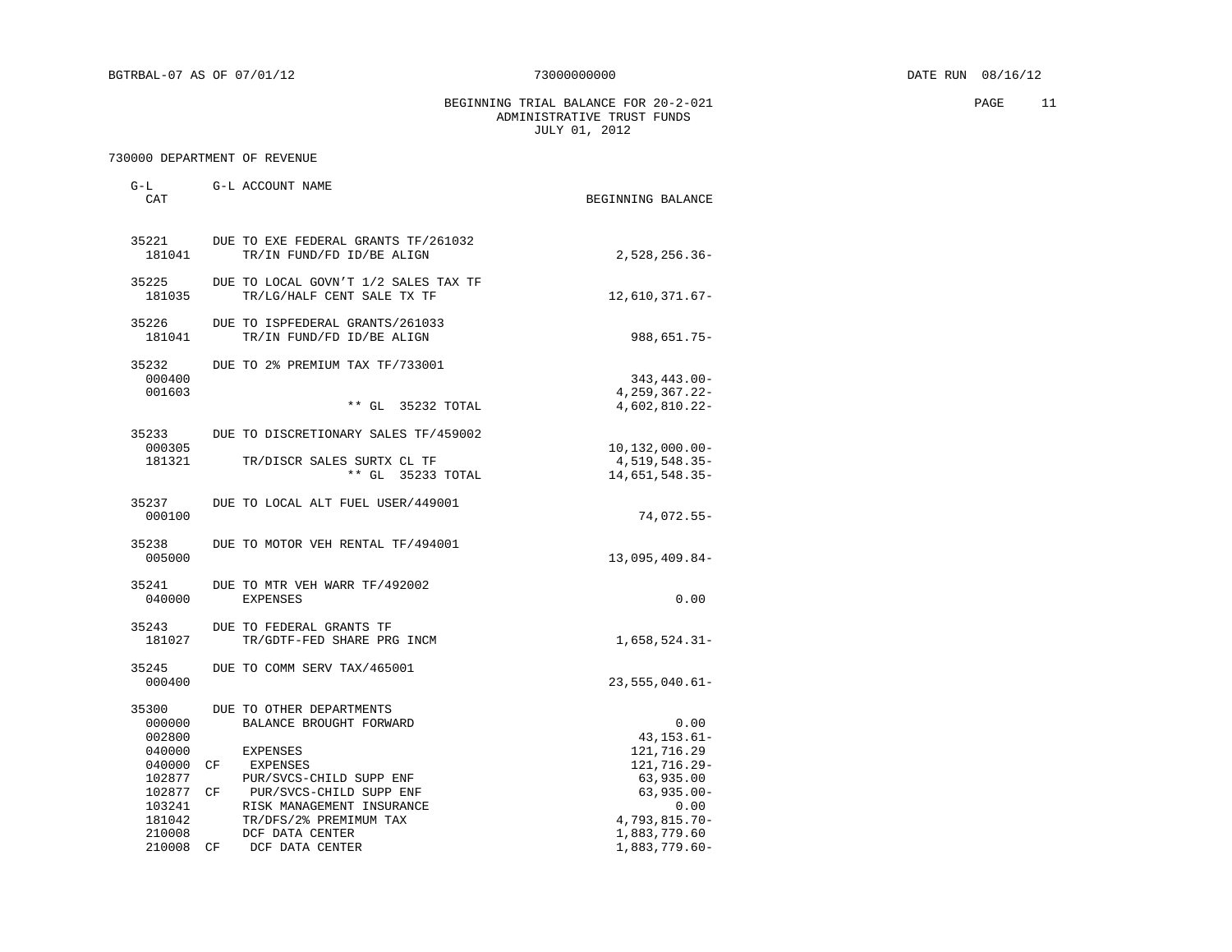BEGINNING TRIAL BALANCE FOR  $20-2-021$  PAGE 12 ADMINISTRATIVE TRUST FUNDS JULY 01, 2012

| $G-L$            | G-L ACCOUNT NAME                                        |                          |
|------------------|---------------------------------------------------------|--------------------------|
| CAT              |                                                         | BEGINNING BALANCE        |
| 210021           | SOUTHWOOD SRC                                           | 110,096.34               |
| 210021 CF        | SOUTHWOOD SRC                                           | 110,096.34-              |
| 210022           | NORTHWOOD SRC (NSRC)                                    | 560,752.16               |
| 210022 CF        | NORTHWOOD SRC (NSRC)                                    | 560,752.16-              |
| 210028           | NSRC DEPRECIATION                                       | 188,787.00               |
| 210028 CF        | NSRC DEPRECIATION                                       | 188,787.00-              |
| 220020           | REFUND STATE REVENUES                                   | 0.00                     |
| 310148           | DIST/FIREFIGHTERS SUP COMP                              | $5,400.00-$              |
| 315082           | TR/EMER MGMT PRE & ASST TF                              | $1,982,956.00 -$         |
|                  | ** GL 35300 TOTAL                                       | $6,825,325.31-$          |
| 35302            | DUE TO DEPT OF HEALTH                                   |                          |
| 102877           | PUR/SVCS-CHILD SUPP ENF                                 | 0.00                     |
| 181029           | TR/DOH-VITAL STATISTIC SVC                              | $55,802.59 -$            |
|                  | ** GL 35302 TOTAL                                       | $55,802.59 -$            |
|                  | 35303 DUE TO DEPT OF TRANSPORTATION                     |                          |
| 315070           | TRANS/ST TRANSPORTATION TF                              | 181,727,960.36-          |
| 35304            | DUE TO STATE BOARD OF ADMINISTRATION                    |                          |
| 310163           | DIST SBA/ALTER. FUEL USER                               | $29,466.28-$             |
| 310229           | PAYMENTS TO SBA                                         | $123, 480.57 -$          |
| 311007           | DIS/5TH&6TH CT/SBA/CO/FUEL                              | $16,368,895.13-$         |
|                  | ** GL 35304 TOTAL                                       | 16,521,841.98-           |
| 35305            | DUE TO DEPT OF LAW ENFORCEMENT                          |                          |
| 040000           | <b>EXPENSES</b>                                         | 5,842.25                 |
| 040000 CF        | EXPENSES                                                | 11,514.25-               |
| 102877           | PUR/SVCS-CHILD SUPP ENF                                 | 7,404.00                 |
| 102877 CF        | PUR/SVCS-CHILD SUPP ENF                                 | $7,404.00 -$             |
|                  | ** GL 35305 TOTAL                                       | $5,672.00 -$             |
| 35306            | DUE TO DEPT OF CHILDREN & FAMILIES                      |                          |
| 000000           | BALANCE BROUGHT FORWARD                                 | 0.00                     |
| 040000           | <b>EXPENSES</b>                                         | 0.00                     |
| 102877           | PUR/SVCS-CHILD SUPP ENF                                 | 0.00                     |
| 181031           | TR/RECIP-CHLD SPPT COL-DST                              | 149,817.00-              |
| 210008           | DCF DATA CENTER                                         | 1,883,779.60-            |
| 210028           | NSRC DEPRECIATION<br>** GL 35306 TOTAL                  | 0.00<br>$2,033,596.60 -$ |
|                  |                                                         |                          |
|                  | 35307 DUE TO DEPT OF COMMUNITY AFFAIRS                  |                          |
| 310171           | DIST/STATE HOUSING TF                                   | 0.00                     |
| 310172<br>315082 | DIST/LOCAL GOV HOUSING TF<br>TR/EMER MGMT PRE & ASST TF | 0.00<br>0.00             |
|                  | ** GL 35307 TOTAL                                       | 0.00                     |
|                  |                                                         |                          |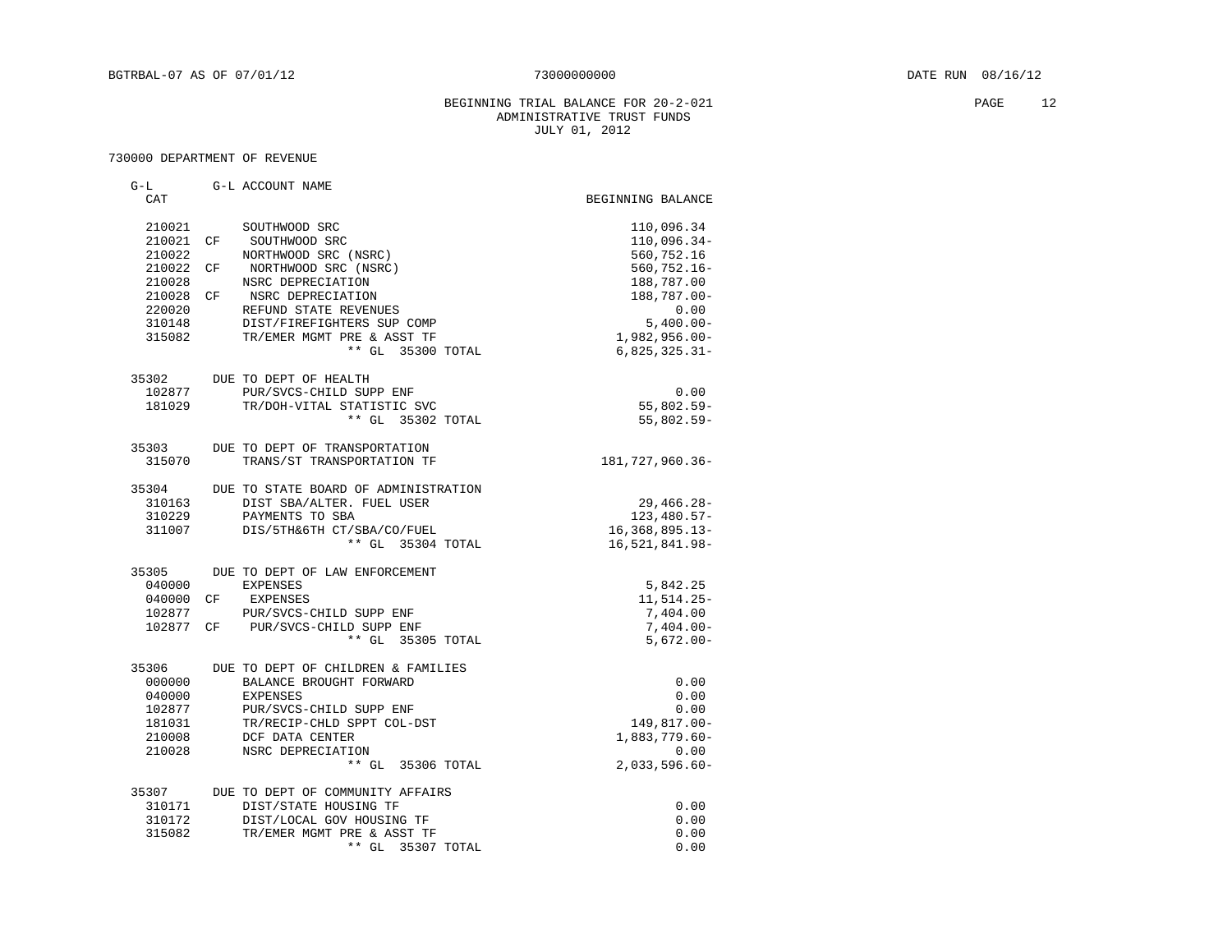BEGINNING TRIAL BALANCE FOR  $20-2-021$  PAGE 13 ADMINISTRATIVE TRUST FUNDS JULY 01, 2012

| $G-L$     | G-L ACCOUNT NAME                           |                            |            |
|-----------|--------------------------------------------|----------------------------|------------|
| CAT       |                                            | BEGINNING BALANCE          |            |
|           | 35308 DUE TO STATE COURT SYSTEM            |                            |            |
| 040000    | <b>EXPENSES</b>                            |                            | 500.00     |
|           | 040000 CF EXPENSES                         |                            | $500.00 -$ |
| 102877    | PUR/SVCS-CHILD SUPP ENF                    | 301,947.22                 |            |
| 102877 CF | PUR/SVCS-CHILD SUPP ENF                    | $773,990.14-$              |            |
|           | ** GL 35308 TOTAL                          | 472,042.92-                |            |
|           | 35309 DUE TO DEPT OF AGRICULTURE           |                            |            |
| 311021    | DIS/GENERAL INSPECTION TF                  | 77,059.39-                 |            |
| 315073    | TR/AGR EMERGENCY ERAD TF                   | 885, 388.04-               |            |
|           | ** GL 35309 TOTAL                          | $962, 447.43 -$            |            |
| 35310     | DUE TO DEPT OF ENVIRONMENTAL PROTECTIO     |                            |            |
| 315300    | DIS/PERC TF                                |                            | 0.00       |
| 35311     | DUE TO DEPT OF MANAGEMENT SERVICES         |                            |            |
| 040000    | <b>EXPENSES</b>                            | 388,802.15                 |            |
| 040000 CF | EXPENSES                                   | $1, 203, 529.00 -$         |            |
| 100049    | PROP APP/TAX COLL CERT PRG                 |                            | 0.00       |
| 100049 CF | PROP APP/TAX COLL CERT PRG                 |                            | $250.00 -$ |
| 100777    | CONTRACTED SERVICES                        |                            | 0.00       |
| 100777 CF | CONTRACTED SERVICES                        | $350,000.00 -$             |            |
| 102877    | PUR/SVCS-CHILD SUPP ENF                    |                            | 0.00       |
| 181044    | TR/DMS/2% PREMIUM TAX                      | 11,549,174.95-             |            |
| 210010    | TRC - DMS                                  | 110,096.34-                | 0.00       |
| 210021    | SOUTHWOOD SRC<br>210021 CF SOUTHWOOD SRC   |                            |            |
| 315300    | DIS/PERC TF                                | $8,745.17-$<br>14, 138.66- |            |
|           | ** GL 35311 TOTAL                          | 12,847,131.97-             |            |
|           | 35312 DUE TO DEPT OF BANKING & FINANCE     |                            |            |
| 103241    | RISK MANAGEMENT INSURANCE                  | $5,181.21-$                |            |
| 310403    | ASSESSMENT ON INVESTMENTS-DEPARTMENTAL USE | 1,284.66-                  |            |
|           | ** GL 35312 TOTAL                          | $6,465.87-$                |            |
| 35313     | DUE TO EXECUTIVE OFFICE OF THE GOVERNO     |                            |            |
| 040000    | <b>EXPENSES</b>                            |                            | 0.00       |
|           | 040000 CF EXPENSES                         |                            | $500.00 -$ |
|           | ** GL 35313 TOTAL                          |                            | $500.00 -$ |
| 35314     | DUE TO DEPT OF EDUCATION                   |                            |            |
| 315121    | DIS/PECO & DEBT SERVICE TF                 | 675,101.49-                |            |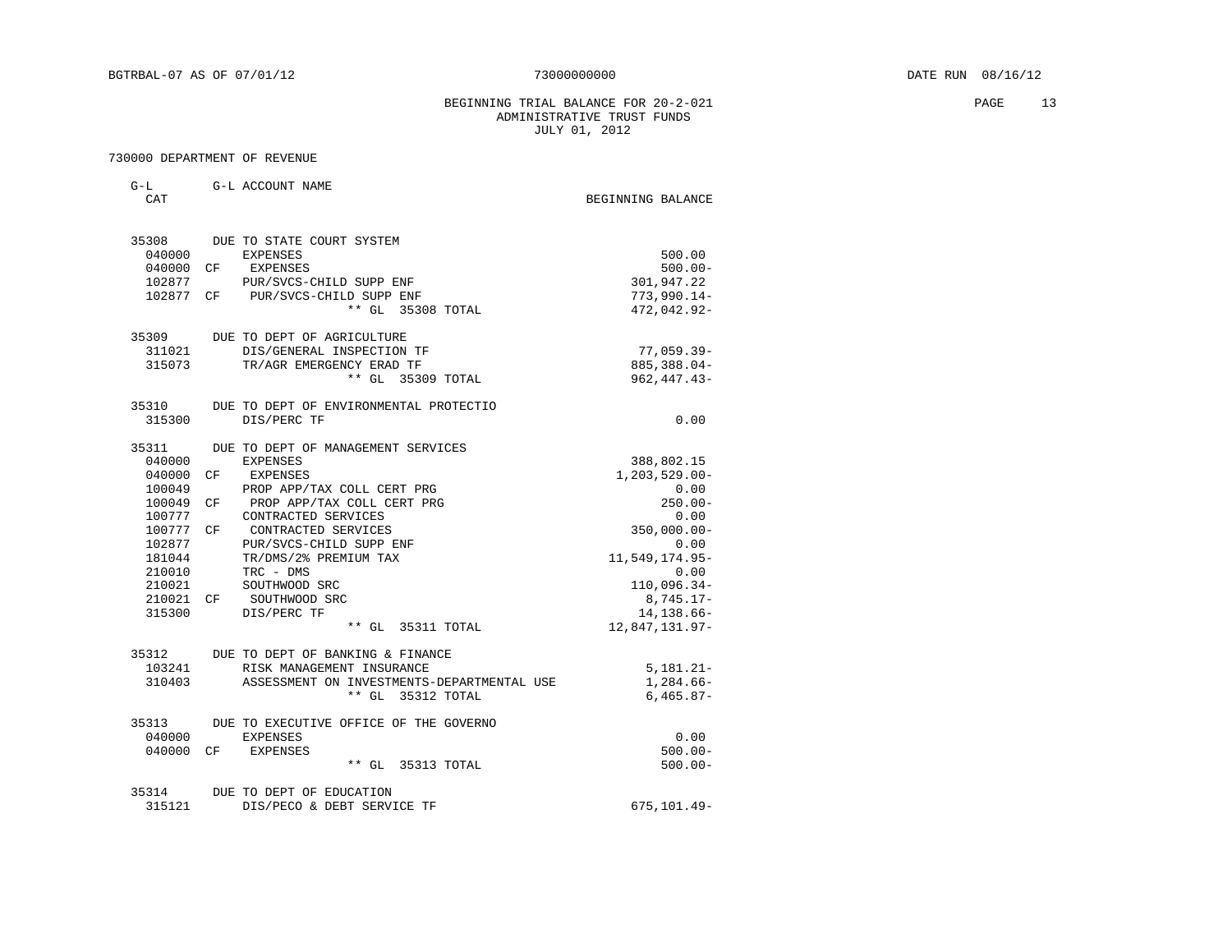BEGINNING TRIAL BALANCE FOR 20-2-021 PAGE 14 ADMINISTRATIVE TRUST FUNDS JULY 01, 2012

| $G-L$<br>CAT    | G-L ACCOUNT NAME                                                | BEGINNING BALANCE             |
|-----------------|-----------------------------------------------------------------|-------------------------------|
| 35315<br>102877 | DUE TO DEPT OF HIGHWAY SAFETY AND MV<br>PUR/SVCS-CHILD SUPP ENF | 0.00                          |
| 35316           | DUE TO DEPT OF LEGAL AFFAIRS                                    |                               |
| 100777          | CONTRACTED SERVICES                                             | 497.65                        |
| 100777 CF       | CONTRACTED SERVICES                                             | $500.00 -$                    |
| 102877          | PUR/SVCS-CHILD SUPP ENF                                         | $537,048.39-$                 |
| 102877 CF       | PUR/SVCS-CHILD SUPP ENF                                         | 87,568.34-                    |
| 310127          | DIST/DEPT OF LEGAL AFFAIRS                                      | 147, 127.01-                  |
|                 | ** GL 35316 TOTAL                                               | 771,746.09-                   |
| 35317           | DUE TO OTHER DEPARTMENTS                                        |                               |
| 102877          | PUR/SVCS-CHILD SUPP ENF                                         | 0.00                          |
| 102877 CF       | PUR/SVCS-CHILD SUPP ENF                                         | $125,000.00 -$                |
|                 | ** GL<br>35317 TOTAL                                            | $125,000.00-$                 |
| 35319           | DUE TO DEPT OF INSURANCE                                        |                               |
| 010000          | SALARIES AND BENEFITS                                           | 0.00                          |
| 35320           | DUE TO DEO                                                      |                               |
| 000305          |                                                                 | $2,566.14-$                   |
| 040000          | EXPENSES                                                        | 69,535.42-                    |
| 102877          | PUR/SVCS-CHILD SUPP ENF                                         | 28,797.79                     |
| 102877 CF       | PUR/SVCS-CHILD SUPP ENF                                         | $28,797.79 -$                 |
| 310157          | DIST/FL INTER TRADE TF                                          | $504,746.91 -$                |
| 310171          | DIST/STATE HOUSING TF                                           | 1,422,152.38-                 |
| 310172          | DIST/LOCAL GOV HOUSING TF                                       | $3,327,645.87-$               |
| 310174          | DIST/TOURISM PROM TF                                            | 1,870,532.66-                 |
| 310422          | TR/DCA GRANTS & DONATION<br>** GL 35320 TOTAL                   | 42,719.73-<br>$7,239,899.11-$ |
|                 |                                                                 |                               |
| 35322<br>040000 | DUE TO DEPT OF STATE<br>EXPENSES                                | 0.00                          |
| 100777          | CONTRACTED SERVICES                                             | 33,559.93                     |
| 100777 CF       | CONTRACTED SERVICES                                             | 41, 104.83-                   |
| 102877          | PUR/SVCS-CHILD SUPP ENF                                         | 0.00                          |
|                 | ** GL 35322 TOTAL                                               | $7,544.90 -$                  |
| 35327           | DUE TO DEPT OF ENVIRONMENTAL PROTECTIO                          |                               |
| 000000          | BALANCE BROUGHT FORWARD                                         | 0.00                          |
| 310122          | DIST/DER SOLID WSTE MGT TF                                      | $1,404,610.61-$               |
| 310173          | DIST/ECO MGT AND REST TF                                        | 393,764.44-                   |
| 310322          | SERVICE CHARGE TO GEN REV                                       | 0.00                          |
| 310352          | TR/FL COASTAL PROTECT TF                                        | 455,517.80-                   |
| 310354          | TR/INLAND PROTECT TF                                            | $16,330,663.10 -$             |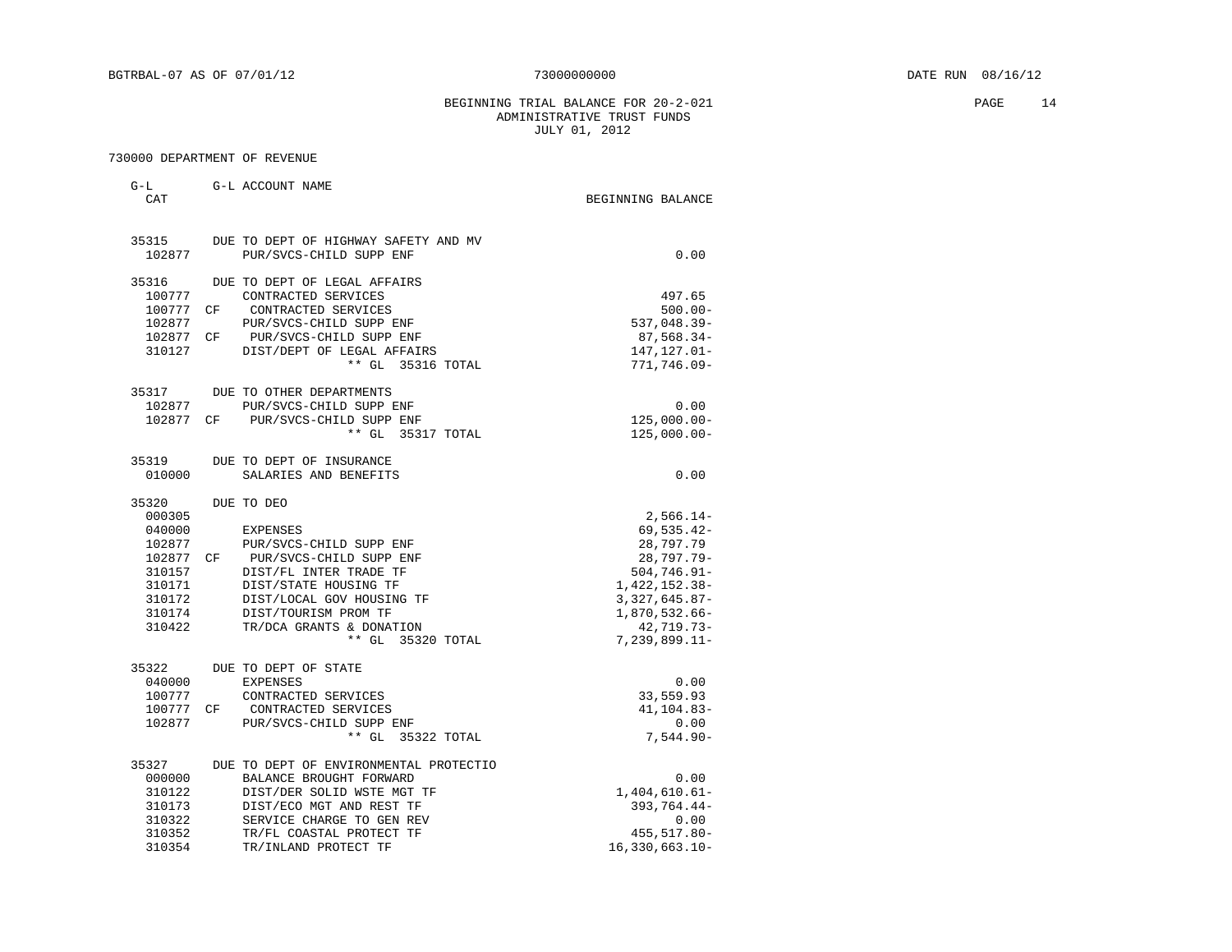### BEGINNING TRIAL BALANCE FOR  $20-2-021$  PAGE 15 ADMINISTRATIVE TRUST FUNDS JULY 01, 2012

| $G-L$<br>CAT                                                       | G-L ACCOUNT NAME                                                                                                                                                                                                     | BEGINNING BALANCE                                                                                                                            |
|--------------------------------------------------------------------|----------------------------------------------------------------------------------------------------------------------------------------------------------------------------------------------------------------------|----------------------------------------------------------------------------------------------------------------------------------------------|
| 310356<br>310378<br>310385<br>311019<br>315047<br>315052<br>315065 | TR/WATER OUALITY ASSUR TF<br>TRSF TO LAND ACQ. TF<br>TRANS TO MINERALS TF<br>DIS/WATER QUALITY ASSUR TF<br>TRANS/DER QUAL ASSUR CL TF<br>TRANSFER/WTR MGT LANDS TF<br>DISTR/CONS & REC LANDS TF<br>** GL 35327 TOTAL | 1, 241, 543. 21-<br>$569, 154.33 -$<br>299,591.94-<br>$73,344.63-$<br>1,190,197.13-<br>1,232,189.79-<br>1,032,692.39-<br>$24, 223, 269.37 -$ |
| 35329<br>310090<br>310368<br>311017                                | DUE TO FISH & WILDFILE CONSERVATION CO<br>DIS/INV PLANT CONTROL TF<br>TR/G&FWFC ST GAME TF<br>DIS/STATE GAME TRUST FUND<br>** GL 35329 TOTAL                                                                         | $1, 193, 903.03 -$<br>$208, 333.37 -$<br>146,689.26-<br>$1,548,925.66-$                                                                      |
| 35330<br>005000<br>102877                                          | DUE TO JUSTICE ADMINISTRATIVE COMMISSI<br>PUR/SVCS-CHILD SUPP ENF<br>** GL 35330 TOTAL                                                                                                                               | 0.00<br>$1,445,886.43-$<br>$1,445,886.43-$                                                                                                   |
| 35400<br>000000<br>000400<br>000700                                | DUE TO FEDERAL GOVERNMENT<br>BALANCE BROUGHT FORWARD<br>** GL<br>35400 TOTAL                                                                                                                                         | 0.00<br>48, 381, 974. 17-<br>$7,221,718.00-$<br>55,603,692.17-                                                                               |
| 35500<br>000700<br>102877<br>102877 CF<br>110042<br>310033         | DUE TO OTHER GOVERNMENTAL UNITS<br>PUR/SVCS-CHILD SUPP ENF<br>PUR/SVCS-CHILD SUPP ENF<br>CHILD SUPPORT-POL SUBD<br>DIS/JURISDICTIONS                                                                                 | 0.00<br>0.00<br>$2,620,500.00 -$<br>$625,552.00 -$<br>162, 582, 247.88-                                                                      |
| 310171<br>310172<br>311011                                         | DIST/STATE HOUSING TF<br>DIST/LOCAL GOV HOUSING TF<br>DIS/HALF-CENT SALES TAX<br>** GL 35500 TOTAL                                                                                                                   | 0.00<br>0.00<br>0.00<br>165,828,299.88-                                                                                                      |
| 35502<br>315119                                                    | DUE TO COUNTIES AND CITIES<br>DIS/LOC COMM SVC TX/JURISD                                                                                                                                                             | $2,457,538.63-$                                                                                                                              |
| 35503<br>310148<br>315070                                          | DUE TO SPECIAL FIRE DISTRICTS<br>DIST/FIREFIGHTERS SUP COMP<br>TRANS/ST TRANSPORTATION TF<br>$**$ GL<br>35503 TOTAL                                                                                                  | 2,757,724.48-<br>0.00<br>2,757,724.48-                                                                                                       |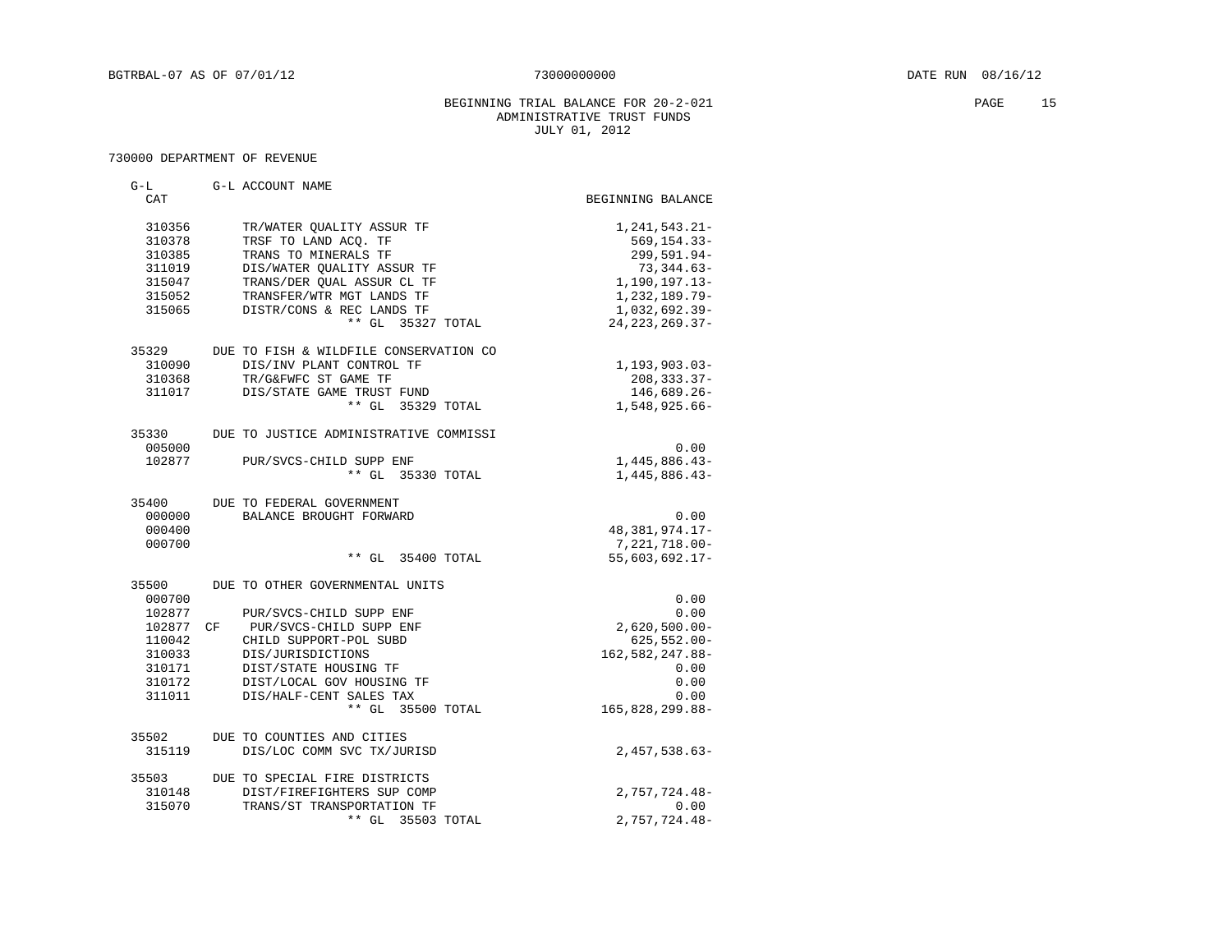BEGINNING TRIAL BALANCE FOR 20-2-021 PAGE 16 ADMINISTRATIVE TRUST FUNDS JULY 01, 2012

| $G-L$<br><b>CAT</b> | G-L ACCOUNT NAME                                       | BEGINNING BALANCE               |
|---------------------|--------------------------------------------------------|---------------------------------|
|                     |                                                        |                                 |
| 35504               | DUE TO SOUTH FL WATER MANAGEMENT DIST                  |                                 |
| 310178              | DIS/SOUTH FL WATER MGT DIS                             | 1,243,721.45-                   |
| 35505               | DUE TO MUNICIPALITIES                                  |                                 |
| 310132              | DIST/MUNICIPAL-FIREFIGHTER                             | 10, 178, 869. 56-               |
| 310138              | DIST/MUNIC-LOCAL OPTION                                | $16,560,621.51-$                |
| 311005              | DIS/MUNICIPAL REV SHARING                              | 14, 223, 697.84-                |
| 311011              | DIS/HALF-CENT SALES TAX                                | 43, 291, 963. 78-               |
|                     | $***$ GL<br>35505 TOTAL                                | 84, 255, 152.69-                |
| 35510               | DUE TO COUNTIES                                        |                                 |
| 050490              | EMERGENCY DISTRIBUTIONS                                | 1,322,640.37-                   |
| 050491              | INMATE SUPPLEMENTAL DISTR                              | 49, 413.00-                     |
| 310094              | DISTRIBUTIONS TO COUNTIES                              | $6,874,523.71-$                 |
| 310131              | DIST/COUNTIES-FIREFIGHTERS                             | $7,798,029.52-$                 |
| 310137              | DIST/COUNTIES-LOCAL OPTION                             | 38, 128, 473. 94-               |
| 310139              | DIST/DOCUMENT STAMP SURTAX                             | 1,703,103.54-                   |
| 310144              | DIST/LOCAL ALTER. FUEL USER                            | $67,989.11-$                    |
| 310145              | DIST/ALTERNATIVE FUEL USER                             | 13, 476.54-                     |
| 310192              | DIST/CO-FISCAL CONSTRAINT                              | $1,365,359.23-$                 |
| 311003              | DIS/COUNTY REVENUE SHARING                             | 16,021,837.75-                  |
| 311009              | DIS/7TH CT/CO/MOTOR FUEL                               | $6,802,561.53-$                 |
| 311011<br>311013    | DIS/HALF-CENT SALES TAX                                | 81, 415, 045. 28-               |
| 311015              | DIS/COUNTIES/OIL/GAS TAX<br>CONT SOLID MINERAL SEV TAX | 341, 411.04-<br>$1,800,804.78-$ |
|                     | $***$ GL<br>35510 TOTAL                                | 163,704,669.34-                 |
|                     |                                                        |                                 |
| 35511               | DUE TO LOCAL SCHOOL BOARDS                             |                                 |
| 315050              | DIST/LOCAL SCHOOL BOARDS                               | 1,212,295.13-                   |
| 35600               | DUE TO GENERAL REVENUE                                 |                                 |
| 000000              | BALANCE BROUGHT FORWARD                                | 0.00                            |
| 000100              |                                                        | 104,797.84-                     |
| 000125              |                                                        | 19,749,354.70-                  |
| 000301              |                                                        | 84, 914, 607.39-                |
| 000303              |                                                        | 7,858,433.63-                   |
| 000307              |                                                        | 87, 407, 302. 22-               |
| 000400              |                                                        | $19,364,439.10-$                |
| 001200              |                                                        | $808, 289.25 -$                 |
| 001225              |                                                        | 1,780,345.08-                   |
| 001512              |                                                        | $50,000.05 -$                   |
| 040000              | EXPENSES                                               | 0.00                            |
| 170000              | TRANSFERS TO G.R.                                      | 17,982,370.49-                  |
| 180200              | TR/GENERAL REVENUE-SWCAP                               | 28,674.00-                      |
| 181031              | TR/RECIP-CHLD SPPT COL-DST                             | 1,387,234.00-                   |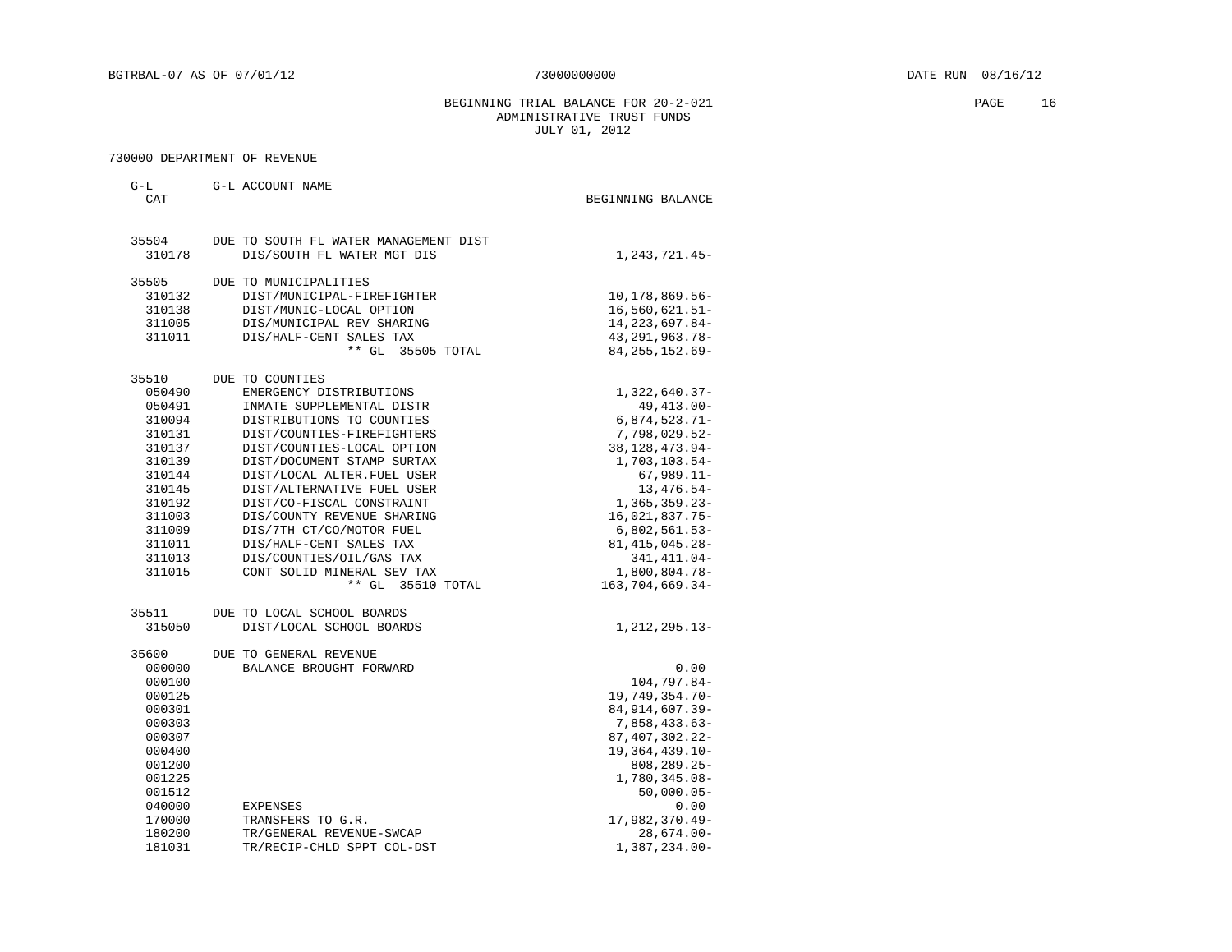BEGINNING TRIAL BALANCE FOR  $20-2-021$  PAGE 17 ADMINISTRATIVE TRUST FUNDS JULY 01, 2012

| CAT              | G-L G-L ACCOUNT NAME                                                                                                                                                             | BEGINNING BALANCE                                  |
|------------------|----------------------------------------------------------------------------------------------------------------------------------------------------------------------------------|----------------------------------------------------|
| 310322           | 181319 TR/GENERAL REVENUE/000405<br>SERVICE CHARGE TO GEN REV<br>** GL 35600 TOTAL                                                                                               | 0.00<br>$8,174,356.00 -$<br>249,610,203.75-        |
| 000000           | 38500 INSTALLMENT PURCHASE CONTRACTS<br>BALANCE BROUGHT FORWARD                                                                                                                  | 0.00                                               |
| 000000<br>010000 | 38600 CURRENT COMPENSATED ABSENCES LIABILITY<br>BALANCE BROUGHT FORWARD<br>SALARIES AND BENEFITS<br>** GL 38600 TOTAL                                                            | 0.00<br>$9, 165, 054.83 -$<br>$9, 165, 054.83 -$   |
| 000000           | 38700 CAPITAL LEASES-CURRENT PORTION<br>BALANCE BROUGHT FORWARD                                                                                                                  | $97, 271.63 -$                                     |
| 000000           | 45100 ADVANCES FROM OTHER FUNDS BETWEEN DEPA<br>BALANCE BROUGHT FORWARD                                                                                                          | $25,000.00 -$                                      |
| 48500<br>000000  | INSTALLMENT PURCHASE CONTRACTS<br>BALANCE BROUGHT FORWARD                                                                                                                        | 0.00                                               |
| 000000           | 48600 COMPENSATED ABSENCES LIABILITY<br>BALANCE BROUGHT FORWARD<br>010000 SALARIES AND BENEFITS<br>** GL 48600 TOTAL                                                             | 22, 235.72<br>15, 377, 389.58-<br>15, 355, 153.86- |
| 000000           | 48700 CAPITAL LEASES LIABILITY<br>BALANCE BROUGHT FORWARD                                                                                                                        | 49,073.09-                                         |
| 040000<br>060000 | 51100 GENERAL LEDGER NAME NOT ON FILE<br>000000 BALANCE BROUGHT FORWARD<br><b>EXPENSES</b><br>OPERATING CAPITAL OUTLAY<br>100049 PROP APP/TAX COLL CERT PRG<br>** GL 51100 TOTAL | 1,767.18<br>0.00<br>0.00<br>1,767.18-<br>0.00      |
| 000000<br>100049 | 53600 INVESTED IN CAPITAL ASSETS NET OF RELA<br>BALANCE BROUGHT FORWARD<br>PROP APP/TAX COLL CERT PRG<br>** GL 53600 TOTAL                                                       | 1,098.95<br>$1,600.49-$<br>$501.54-$               |
| 53900<br>000000  | NET ASSETS UNRESTRICTED<br>BALANCE BROUGHT FORWARD                                                                                                                               | 2,493,188.52-                                      |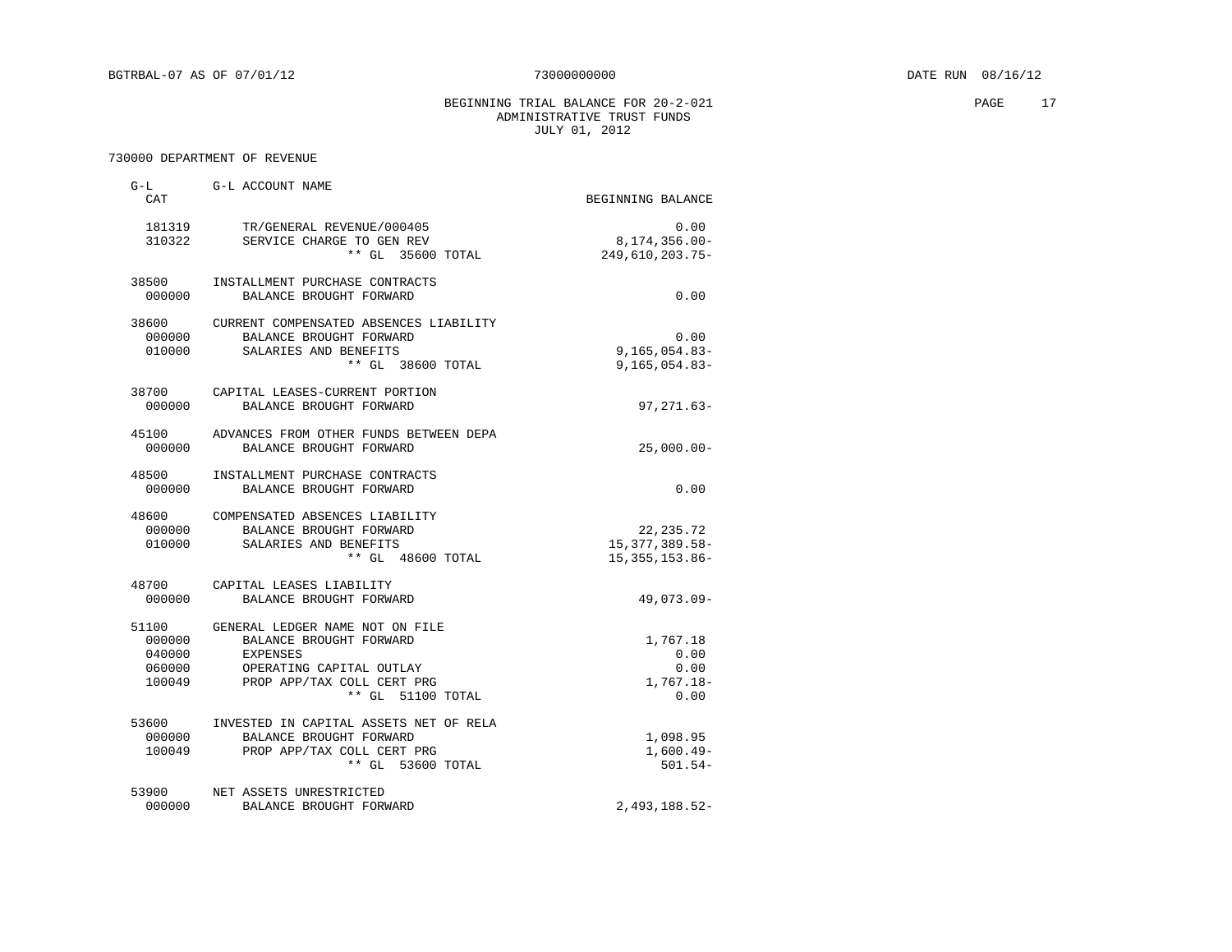BEGINNING TRIAL BALANCE FOR  $20-2-021$  PAGE 18 ADMINISTRATIVE TRUST FUNDS JULY 01, 2012

| G-L<br>CAT | G-L ACCOUNT NAME                       | BEGINNING BALANCE |
|------------|----------------------------------------|-------------------|
| 54900      | COMMITTED FUND BALANCE                 |                   |
| 000000     | BALANCE BROUGHT FORWARD                | 232,097,192.11-   |
| 54901      | BEGINNING FUND BALANCE-UNRESERVED      |                   |
| 000000     | BALANCE BROUGHT FORWARD                | 0.00              |
| 55100      | FUND BALANCE RESERVED FOR ENCUMBRANCES |                   |
| 000000     | BALANCE BROUGHT FORWARD                | 0.00              |
| 040000     | <b>EXPENSES</b>                        | 0.00              |
| 060000     | OPERATING CAPITAL OUTLAY               | 0.00              |
|            | 102877 PUR/SVCS-CHILD SUPP ENF         | 0.00              |
|            | ** GL 55100 TOTAL                      | 0.00              |
| 55200      | FUND BALANCE RESERVED FOR INVENTORIES  |                   |
| 000000     | BALANCE BROUGHT FORWARD                | 0.00              |
| 040000     | EXPENSES                               | 0.00              |
|            | ** GL 55200 TOTAL                      | 0.00              |
| 56100      | NONSPENDABLE - INVENTORIES AND PREPAID |                   |
| 000000     | BALANCE BROUGHT FORWARD                | $38,730.50 -$     |
| 57200      | RESTRICTED BY FEDERAL GOVERNMENT       |                   |
| 000000     | BALANCE BROUGHT FORWARD                | 17,798,845.86-    |
| 94100      | ENCUMBRANCES                           |                   |
| 040000 CF  | EXPENSES                               | 196,601.61        |
| 060000 CF  | OPERATING CAPITAL OUTLAY               | 895,777.83        |
| 100049 CF  | PROP APP/TAX COLL CERT PRG             | 171.40            |
| 100777 CF  | CONTRACTED SERVICES                    | 120,220.21        |
| 102877     | PUR/SVCS-CHILD SUPP ENF                | 10,782.42         |
| 102877 CF  | PUR/SVCS-CHILD SUPP ENF                | 2,649,535.44      |
| 181029     | TR/DOH-VITAL STATISTIC SVC             | 72,663.36         |
|            | ** GL 94100 TOTAL                      | 3,945,752.27      |
| 98100      | BUDGETARY FND BAL RESERVED/ENCUMBRANCE |                   |
| 040000     | CF<br>EXPENSES                         | $196,601.61-$     |
| 060000     | CF<br>OPERATING CAPITAL OUTLAY         | 895, 777.83-      |
| 100049 CF  | PROP APP/TAX COLL CERT PRG             | $171.40-$         |
| 100777 CF  | CONTRACTED SERVICES                    | $120, 220.21 -$   |
| 102877     | PUR/SVCS-CHILD SUPP ENF                | 10,782.42-        |
| 102877 CF  | PUR/SVCS-CHILD SUPP ENF                | 2,649,535.44-     |
| 181029     | TR/DOH-VITAL STATISTIC SVC             | $72,663.36 -$     |
|            | $**$ GL<br>98100 TOTAL                 | 3,945,752.27- E   |
|            |                                        |                   |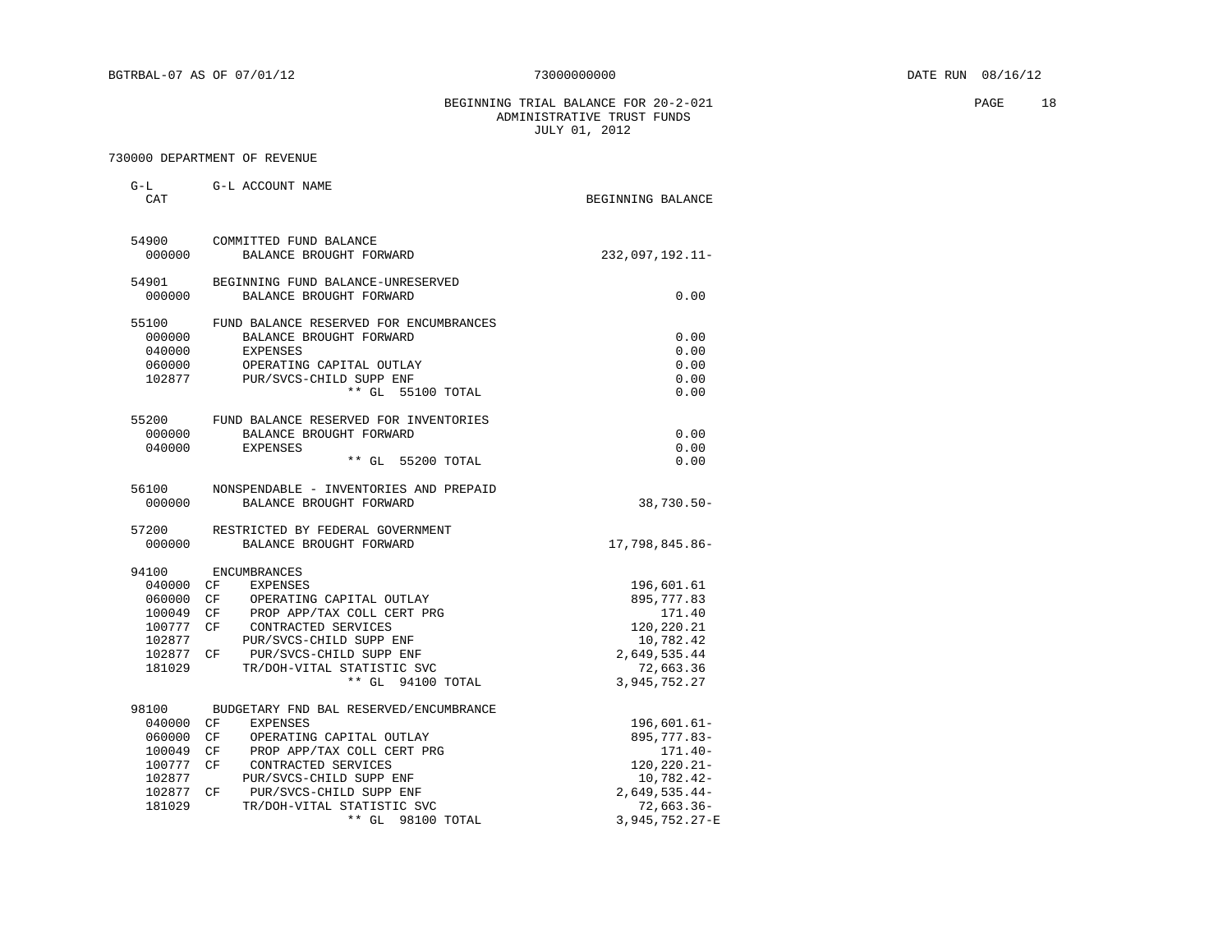## **Section III Adjustment – Schedule One Narrative (2075)**

## **Column A01**

**Rounding:** (\$1) - To account for differences due to rounding.

**Operating Payable not Carried Forward**: **\$770,971**. The adjustment is an increase in fund balance as a result of payables not carried forward as of 6/30/2011. Payables that are not carried forward decrease recorded obligations and have a positive impact on the fund balance

**Column A02**

**Rounding:** \$1 - To account for differences due to rounding.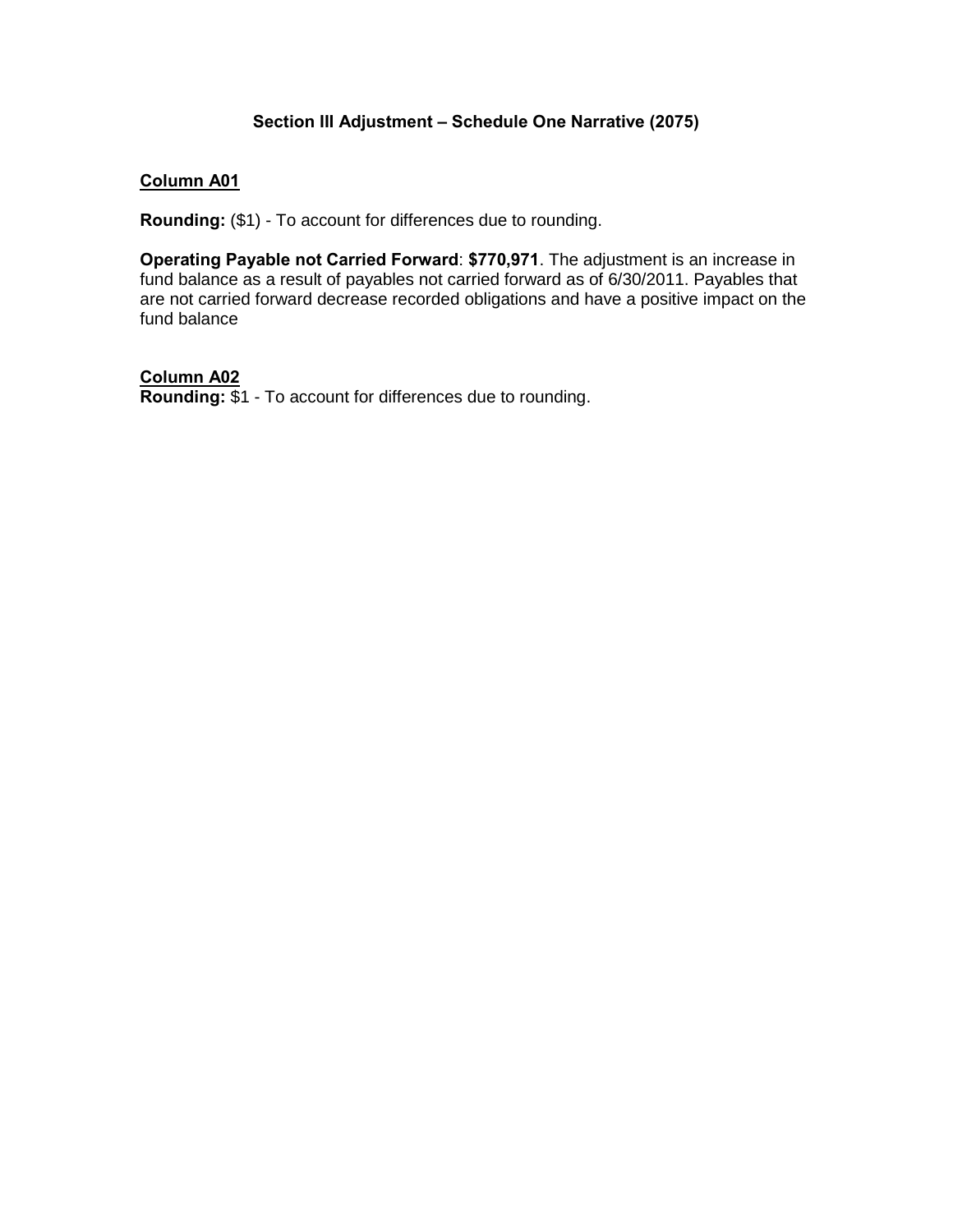## **Revenue Estimation Methods – Child Support Incentive Trust Fund 2075**

**Interest on Investments** is projected at 2.3% of the July 1 Unreserved Fund Balance. This is the average interest rate earned in FY2011-2012 and there are no expectations that it will change in FY2013 or FY 2014.

**Incentives-state:** The revenue estimate for total (state + county) federal incentive earnings is based upon a Child Support Enforcement Program model that tracks the federal incentive formula set forth in 42USC658. The federal government established an incentive pool, a fixed annual amount that is increased annually based upon changes in the consumer price index. The 50 states and 4 territories compete for earnings based upon their performance with respect to five incentive measures (paternity establishment, support order establishment, current support collections, cases paying on arrears, and cost effectiveness) and the state's collection base.

The collection base is calculated based on the sum of double weighted collections on public assistance and former public assistance cases and single weighted collections on cases that have never received assistance. It is multiplied by an applicable percentage determined by each state's performance for each of the federal incentive measures. The sum of the product of the applicable percentage for each measure and the collection base is divided by the sum for all states to determine the percentage of the incentive pool amount that the state will receive for a federal fiscal year (FFY). However, in order for a state to receive incentive earnings for a particular measure, its data must be determined to be complete and reliable by a data reliability audit conducted by the federal Office of Child Support Enforcement (OCSE). Additionally, states must achieve a minimum performance level for each measure (or improve significantly) to earn incentives for that measure.

Policy Studies Inc. published the FFY 2010-11 preliminary results for collections and performance for all states in March 2012. These preliminary results do not include the results of OCSE's data reliability audits. Based upon these results, Florida received 6.22% of the total incentive payment pool of \$512M. For FFY 2011-12 and future years, it is assumed that Florida will maintain a 5.99% share of an estimated \$526 million pool and that the pool will not grow in out years. The slight drop in the percentage share is the result of performance adjustments required as a result of fraudulent IRS tax refund offsets that are impacting child support intercepts nationwide.

This model is relatively complicated and is available upon request.

**Incentives-county** Counties compete with each other for a share of Florida's incentive earnings according to an approved methodology very similar to the one used by OCSE to award incentives to the states, however, the pool is not fixed, but rather the share of Florida's incentive earnings available to the counties increases and decreases proportionately to increases and decreases in Florida's share of the national pool. As Florida's share of the pool is expected to decline for FFY 2012 and then remain constant the counties' share is also projected to decline and then remain constant. These revenues are offset by the impact of the Deficit Reduction Act of 2005, which made expenditures made from incentives ineligible for regular federal match. Counties are reimbursed their incentive earnings in arrears. The county share forecasted for SFY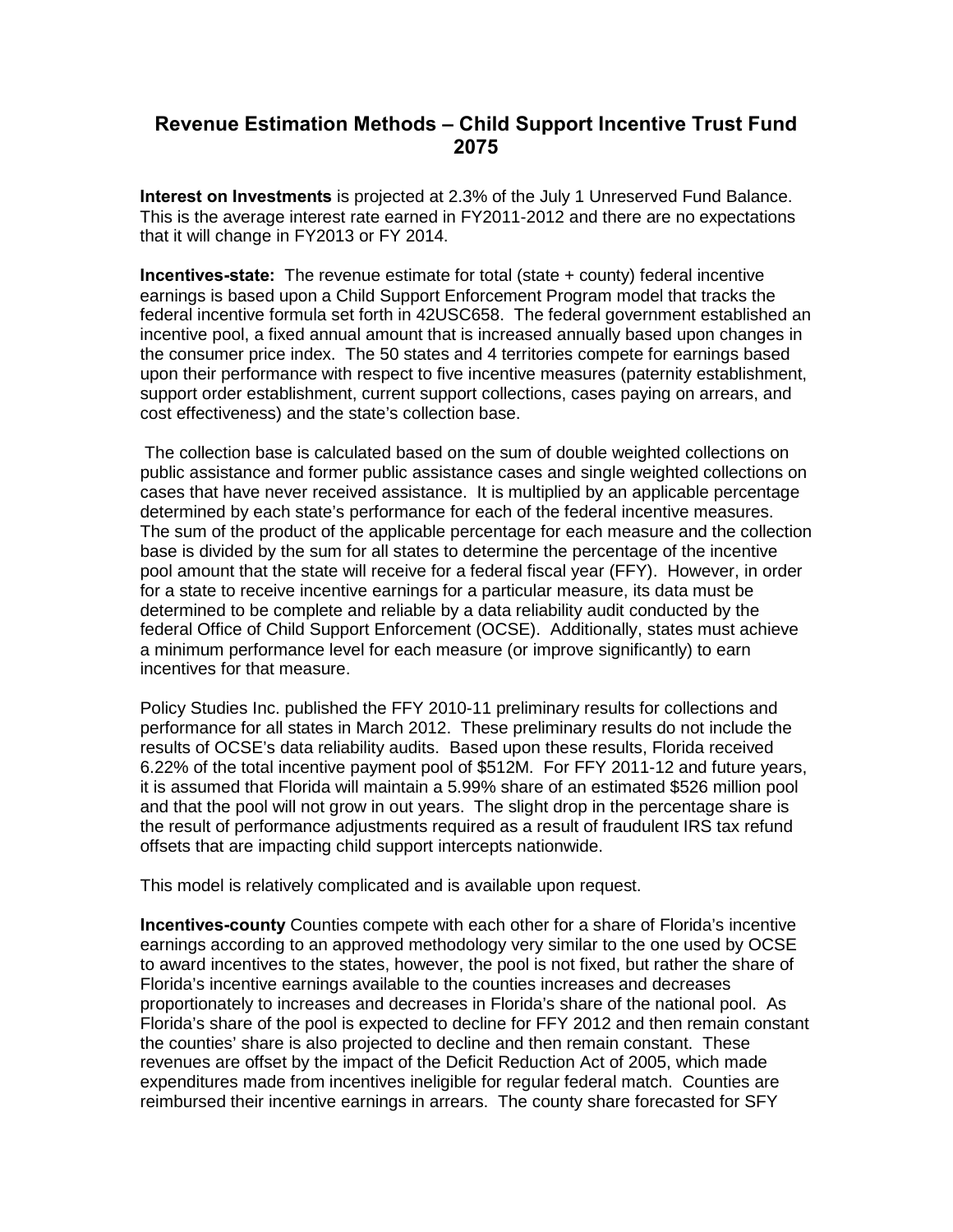2010-11 and SFY 2011-12 reflects the net amount paid after recoupment of the federal matching funds required by the law change after 10/1/2010. This model is also complicated and available upon request.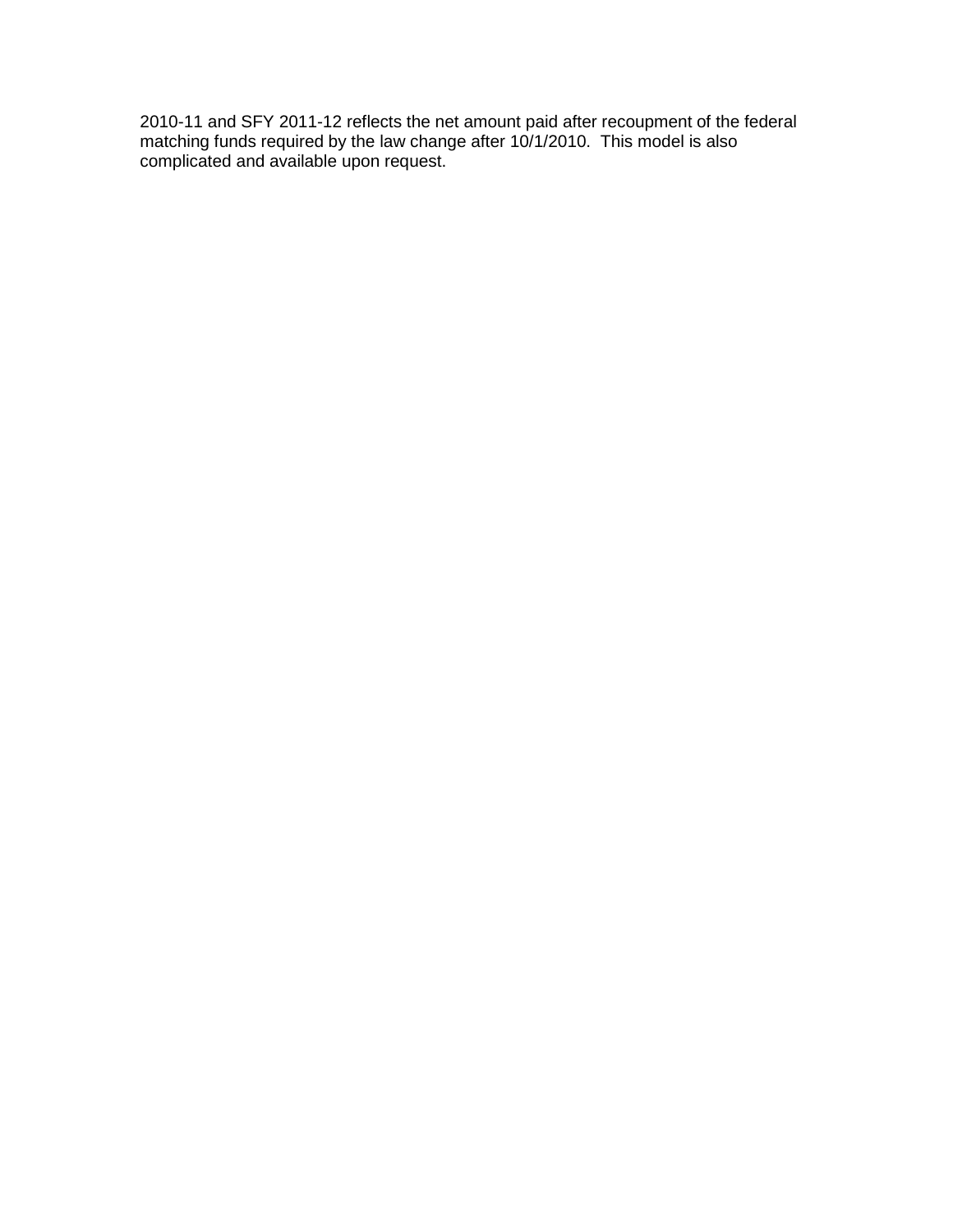# **5 Percent Trust Fund Reserve Calculation** - 2075

The 5 Percent Trust Fund Reserve must include a detailed calculation to determine how the reserve amount was calculated in the Schedule I. The following example can be used as a basis for determining the 5 Percent Trust Fund Reserves calculation.

| Trust Fund Reserve calculation:                                                  |    |              |    |
|----------------------------------------------------------------------------------|----|--------------|----|
| <b>Child Support Incentive Trust Fund - 2075</b>                                 |    |              |    |
| Total Revenues for Fiscal Year 12/13:                                            | \$ | 34,372,115   |    |
| Less Federal Funds:                                                              |    | (34,004,895) |    |
| Less Federal Funds: (Required by Federal Government to pass through to counties) |    | (225, 267)   |    |
| Less Operating Transfer to DMS STW Contract:                                     |    |              |    |
| Less Non-Operating Transfer to Administrative TF:                                |    |              |    |
| Less Non-Federal Grant - State Contracts                                         |    |              |    |
| Less Sale of Goods and Services - WMD - Lab Support                              |    |              |    |
| Less Non-Operating Transfer to Working Capital TF:                               |    |              |    |
| Less Non-Operating Transfer to DFS/Assessments on Investments:                   |    |              |    |
| Less Service Charge to General Revenue 7.3%:                                     |    |              |    |
| Less Non Operating Transfer to DOH/Safe Drinking Water:                          |    |              |    |
| Total Revenue Subject to 5% Reserve Calculation                                  |    | 141,953      |    |
| Multiplied by 5%                                                                 | X  |              | 5% |
| Total 5% Reserve for Child Support Incentive Trust Fund - 2075                   | \$ | 7,098        |    |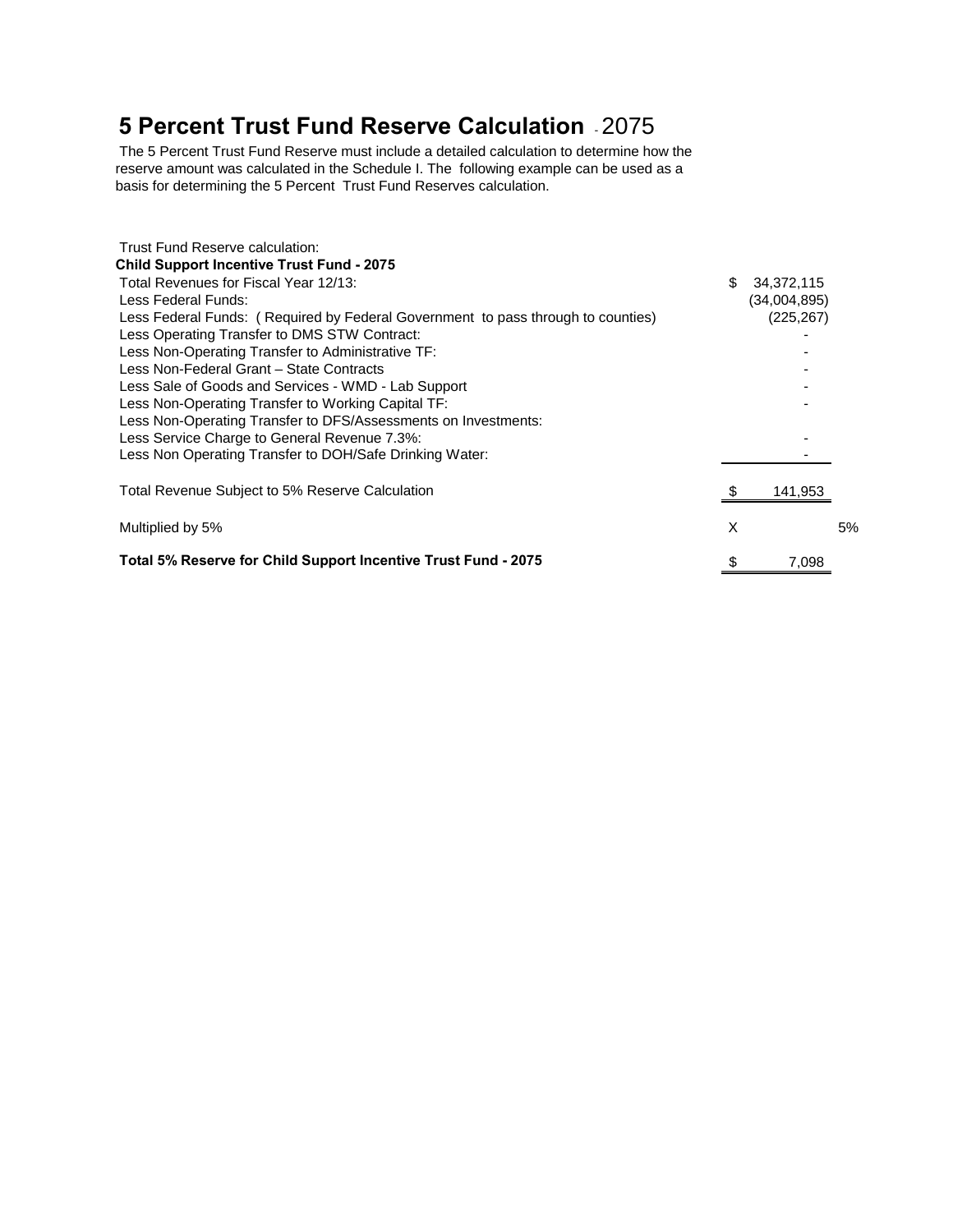## **RECONCILIATION: BEGINNING TRIAL BALANCE TO SCHEDULE I and IC**

|                                   | <b>Budget Period: 2012 - 2013</b>                              |                     |
|-----------------------------------|----------------------------------------------------------------|---------------------|
| <b>Department Title:</b>          | Revenue                                                        |                     |
| <b>Trust Fund Title:</b>          | Child Support Incentive TF<br>2075                             |                     |
| <b>LAS/PBS Fund Number:</b>       |                                                                |                     |
| <b>BEGINNING TRIAL BALANCE:</b>   |                                                                |                     |
|                                   | <b>Total Fund Balance Per FLAIR Trial Balance, 07/01/12</b>    |                     |
|                                   | Total all GLC's 5XXXX for governmental funds;                  | 5,546,331.22<br>(A) |
|                                   | GLC 539XX for proprietary and fiduciary funds                  |                     |
|                                   | <b>Subtract Nonspendable Fund Balance (GLC 56XXX)</b>          | $0.00$ (B)          |
|                                   | Add/Subtract Statewide Financial Statement (SWFS)Adjustments : |                     |
|                                   | SWFS Adjustment # and Description                              | $0.00$ (C)          |
|                                   | SWFS Adjustment # and Description                              | $0.00$ (C)          |
|                                   | <b>Add/Subtract Other Adjustment(s):</b>                       |                     |
|                                   | Approved "B" Carry Forward (Encumbrances) per LAS/PBS          | $0.00$ (D)          |
|                                   | Approved "C" Carry Forward Total (FCO) per LAS/PBS             | $0.00$ (D)          |
|                                   | A/P not C/F-Operating Categories                               | $625,552.00$ (D)    |
|                                   |                                                                |                     |
|                                   |                                                                |                     |
|                                   |                                                                |                     |
| ADJUSTED BEGINNING TRIAL BALANCE: |                                                                | 6,171,883.22        |
|                                   | UNRESERVED FUND BALANCE, SCHEDULE IC (Line I)                  | $6,171,883.22$ (F)  |
| <b>DIFFERENCE:</b>                |                                                                | 0.00                |
|                                   |                                                                |                     |
| *SHOULD EQUAL ZERO.               |                                                                |                     |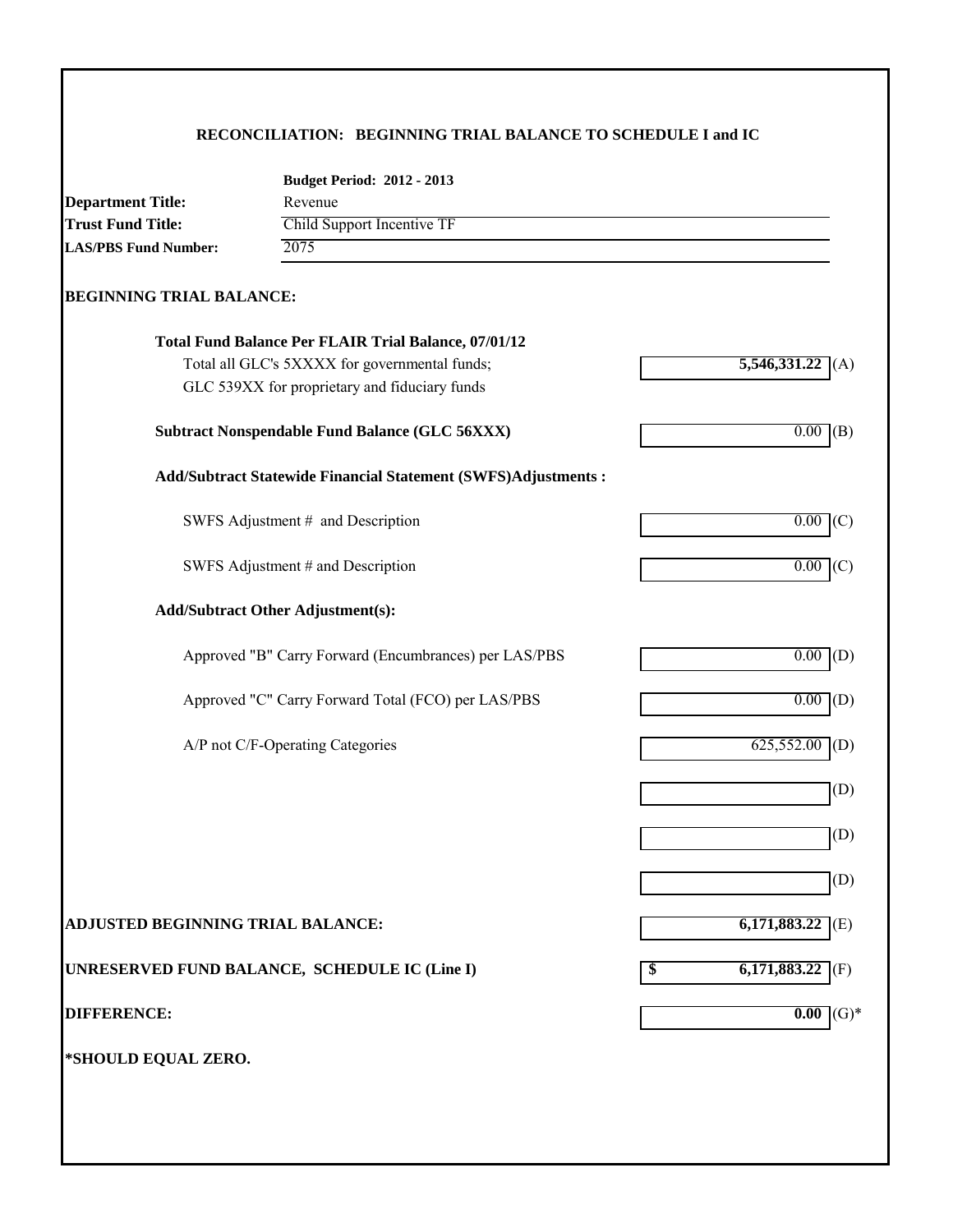## **SCHEDULE IC: RECONCILIATION OF UNRESERVED FUND BALANCE**

| <b>Department Title:</b>    | Reve  |
|-----------------------------|-------|
| Trust Fund Title:           | Chile |
| Budget Entity:              | 7300  |
| <b>LAS/PBS Fund Number:</b> | 2075  |

| <b>Budget Period: 2013 - 2014</b> |  |  |
|-----------------------------------|--|--|
|-----------------------------------|--|--|

Revenue **Child Support Incentive** 

 $\frac{730000}{2075}$ 

|                                                     |                          | <b>Balance as of</b><br>6/30/2012 | $SWFS*$<br><b>Adjustments</b> |                          | <b>Adjusted</b><br><b>Balance</b> |
|-----------------------------------------------------|--------------------------|-----------------------------------|-------------------------------|--------------------------|-----------------------------------|
| <b>Chief Financial Officer's (CFO) Cash Balance</b> | \$                       | $\blacksquare$                    | (A)                           | $\mathbb{S}$             |                                   |
| ADD: Other Cash (See Instructions)                  | \$                       | $\blacksquare$                    | (B)                           | $\overline{\mathcal{S}}$ |                                   |
| ADD: Investments                                    | $\mathbb{S}$             | 7,324,472.61                      | (C)                           | $\mathbb{S}$             | 7,324,472.61                      |
| ADD: Outstanding Accounts Receivable                | $\sqrt{3}$               | 1,584,795.93                      | (D)                           | $\mathbb{S}$             | 1,584,795.93                      |
| ADD: Anticipated Revenue                            | $\overline{\$}$          | $\blacksquare$                    | (E)                           | $\overline{\mathbb{S}}$  |                                   |
| <b>Total Cash plus Accounts Receivable</b>          | $\frac{1}{2}$            | 8,909,268.54                      | (F)                           | $\mathbb S$              | 8,909,268.54                      |
| LESS Allowances for Uncollectibles                  | $\sqrt{3}$               | $\blacksquare$                    | $\left( G\right)$             | $\mathbb{S}$             |                                   |
| LESS Approved "A" Certified Forwards                | $\mathcal{S}$            | $\blacksquare$                    | (H)                           | \$                       |                                   |
| Approved "B" Certified Forwards                     | $\overline{\mathcal{S}}$ | $\sim 10^{-1}$                    | (H)                           | $\overline{\mathcal{S}}$ |                                   |
| Approved "FCO" Certified Forwards                   | $\overline{\mathcal{S}}$ | $\sim$                            | (H)                           | \$                       |                                   |
| LESS: Other Accounts Payable (Nonoperating)         | $\mathcal{S}$            | (2,737,385.32)                    | (I)                           | $\mathbb S$              | (2,737,385.32)                    |
| LESS:                                               |                          |                                   | $\left( J\right)$             | $\mathsf{\$}$            |                                   |
| <b>Unreserved Fund Balance, 07/01/12</b>            | \$                       | 6,171,883.22                      | (K)                           | $\mathbb{S}$             | 6,171,883.22<br>$***$             |

**Notes:**

**\*SWFS = Statewide Financial Statement** 

**\*\* This amount should agree with Line I, Section IV of the Schedule I for the most recent completed fiscal year and Line A for the following year.**

*Office of Policy and Budget - July 2012*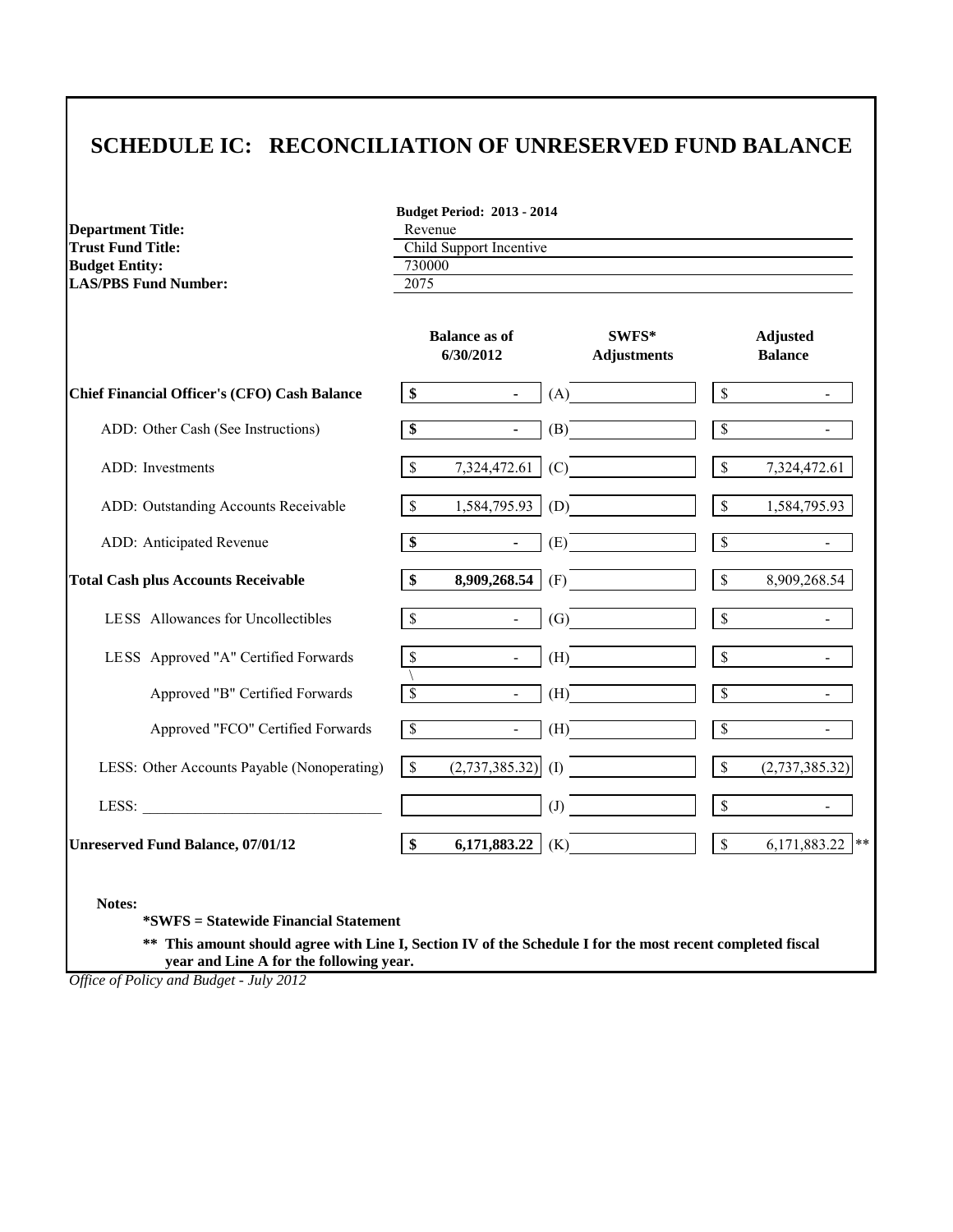## **Section III Adjustments – Schedule I Narrative (2092)**

**Rounding: (\$1)** – To account for differences due to rounding.

**Compensated Absences Payable, Non-Certified Forward: \$8,175** – This is adjustment is an increase to the fund balance for the prior year payable not certified. This payable previously reduced fund balance and expenditures related to this payable are counted as part of the Line D total, so the fund balance is being increased to account for that impact.

**Prior Year Certified Forward Reversions: \$1** - This adjustment is an increase in fund balance as a result of reverting payables that were carried forward.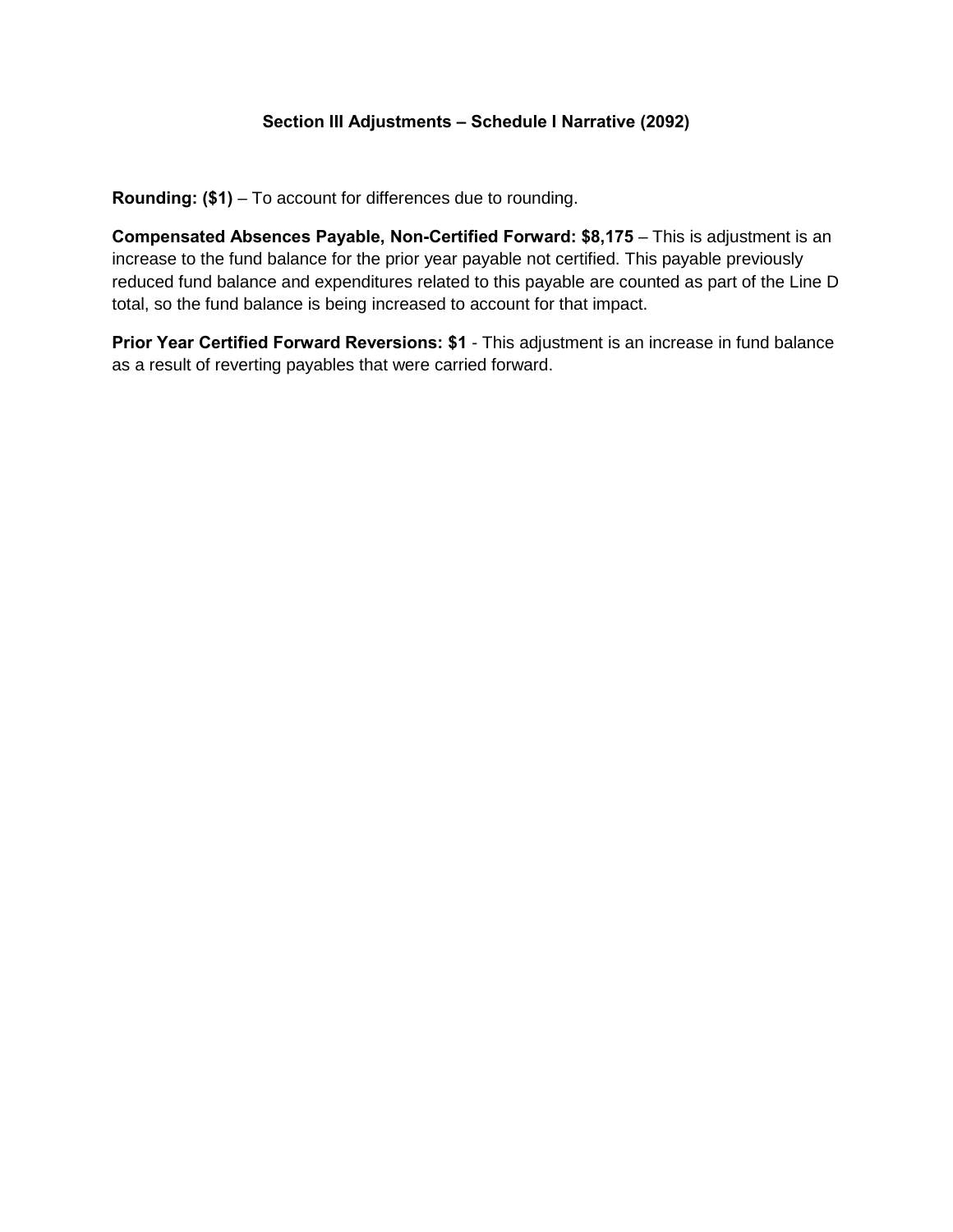|                                                                                                                                                                                   |                              |                                       | <b>SCHEDULE 1A: DETAIL OF FEES AND RELATED PROGRAM COSTS</b> |                                 |
|-----------------------------------------------------------------------------------------------------------------------------------------------------------------------------------|------------------------------|---------------------------------------|--------------------------------------------------------------|---------------------------------|
| Department:                                                                                                                                                                       | Revenue                      |                                       |                                                              | <b>Budget Period: 2012-2013</b> |
| Program:                                                                                                                                                                          | <b>Certification Program</b> |                                       |                                                              |                                 |
| Fund:                                                                                                                                                                             |                              | 2092 Certification Program Trust Fund |                                                              |                                 |
| <b>Specific Authority:</b>                                                                                                                                                        | F.S. 195                     |                                       |                                                              |                                 |
| <b>Purpose of Fees Collected:</b> Education Programs                                                                                                                              |                              |                                       |                                                              |                                 |
|                                                                                                                                                                                   |                              |                                       |                                                              |                                 |
| Type of Fee or Program: (Check ONE Box and answer questions as indicated.)                                                                                                        |                              |                                       |                                                              |                                 |
| Regulatory services or oversight to businesses or professions. (Complete Sections I, II, and III and attach                                                                       |                              |                                       |                                                              |                                 |
| <b>Examination of Regulatory Fees Form - Part I and II.)</b><br>Non-regulatory fees authorized to cover full cost of conducting a specific program or service. (Complete Sections |                              |                                       |                                                              |                                 |
| I, II, and III only.)                                                                                                                                                             |                              |                                       |                                                              |                                 |
| <b>SECTION I - FEE COLLECTION</b>                                                                                                                                                 |                              | <b>ACTUAL</b>                         | <b>ESTIMATED</b>                                             | <b>REQUEST</b>                  |
|                                                                                                                                                                                   |                              | FY 2010 - 11                          | FY 2011 - 12                                                 | FY 2012 - 13                    |
| Receipts:                                                                                                                                                                         |                              |                                       |                                                              |                                 |
| Sales of Goods & Services/Non-State                                                                                                                                               |                              | 376,552                               | 950,686                                                      | 1,561,150                       |
| Sales of Goods & Services "Previous Year"                                                                                                                                         |                              |                                       | 608,849                                                      |                                 |
|                                                                                                                                                                                   |                              |                                       |                                                              |                                 |
|                                                                                                                                                                                   |                              |                                       |                                                              |                                 |
| <b>Total Fee Collection to Line (A) - Section III</b>                                                                                                                             |                              | 376,552                               | 1,559,535                                                    | 1,561,150                       |
| <b>SECTION II - FULL COSTS</b>                                                                                                                                                    |                              |                                       |                                                              |                                 |
| Direct Costs:                                                                                                                                                                     |                              |                                       |                                                              |                                 |
| Salaries and Benefits                                                                                                                                                             |                              | 159,962                               | 198,269                                                      | 199,884                         |
| <b>Other Personal Services</b>                                                                                                                                                    |                              |                                       |                                                              |                                 |
| Expenses                                                                                                                                                                          |                              |                                       |                                                              |                                 |
| <b>Operating Capital Outlay</b>                                                                                                                                                   |                              |                                       |                                                              |                                 |
| Property App./Tax Coll. Cert. Prog                                                                                                                                                |                              | 58,383                                | 485,000                                                      | 485,000                         |
| Aerial Photography and Mapping                                                                                                                                                    |                              | 136,873                               | 876,266                                                      | 876,266                         |
| Indirect Costs Charged to Trust Fund                                                                                                                                              |                              | 15,822                                |                                                              |                                 |
| <b>Total Full Costs to Line (B) - Section III</b>                                                                                                                                 |                              | 371,040                               | 1,559,535                                                    | 1,561,150                       |
| <b>Basis Used:</b>                                                                                                                                                                |                              |                                       |                                                              |                                 |
|                                                                                                                                                                                   |                              |                                       |                                                              |                                 |
| <b>SECTION III - SUMMARY</b>                                                                                                                                                      |                              |                                       |                                                              |                                 |
| <b>TOTAL SECTION I</b>                                                                                                                                                            | (A)                          | 376,552                               | 1,559,535                                                    | 1,561,150                       |
| <b>TOTAL SECTION II</b><br>(B)                                                                                                                                                    |                              | 371,040                               | 1,559,535                                                    | 1,561,150                       |
| <b>TOTAL - Surplus/Deficit</b><br>(C)                                                                                                                                             |                              | 5,512                                 |                                                              |                                 |
| <b>EXPLANATION of LINE C:</b><br>The cash balance in the fund is sufficient to cover all deficits.                                                                                |                              |                                       |                                                              |                                 |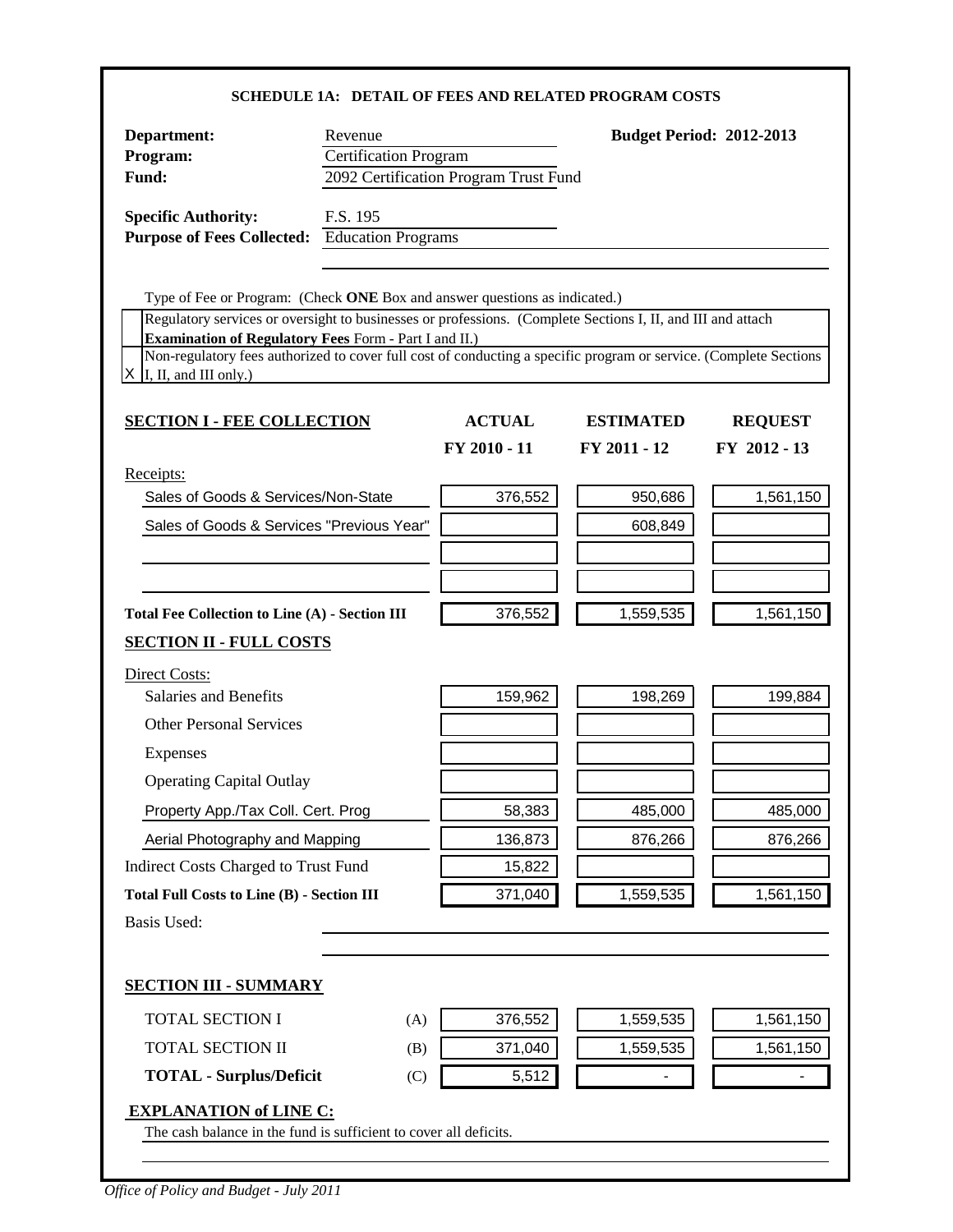## **Revenue Estimating Methodology Certification Program Trust Fund - 2092**

Aerial Photographs: Counties are required to obtain aerial photographs at least once every three years, and counties with populations greater than 25,000 are required to pay for these photographs (see s. 195.022, F.S.). The counties with populations greater than 25,000 may obtain aerial photographs more frequently (once every year or once every two years), and they have an option of how to obtain the aerial photographs – they may reimburse the Department of Revenue (DOR) for the cost of obtaining the aerial photographs on their behalf, or they may contract directly with a vendor of their choosing to fly the county and provide aerial photographs that meet DOR's specifications. Since DOR does not know 18 to 24 months in advance which counties will choose to obtain aerial photographs from DOR during a specific fiscal year, the Department develops revenue estimates and spending authority based on the cost for providing aerial photographs to all counties that are required by statute to procure them in that budget year. This ensures the Department has adequate spending authority to cover the costs for all county aerial photographs in any given year.

Certification and Training: DOR estimates revenues and spending authority based on the anticipated number of students for each class that will be offered in the upcoming year.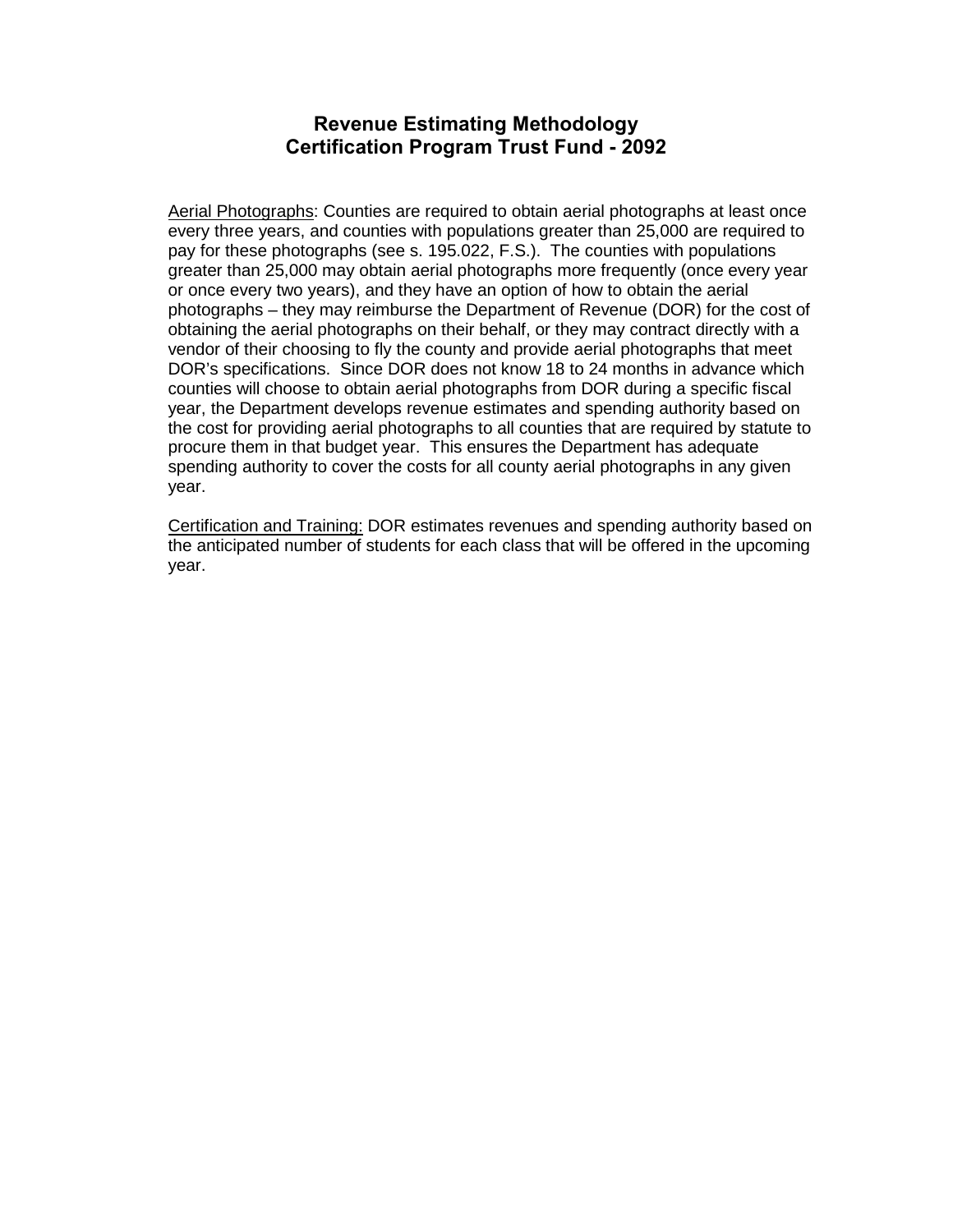# **5 Percent Trust Fund Reserve Calculation** - 2092

The 5 Percent Trust Fund Reserve must include a detailed calculation to determine how the reserve amount was calculated in the Schedule I. The following example can be used as a basis for determining the 5 Percent Trust Fund Reserves calculation.

| Trust Fund Reserve calculation:                                |     |           |    |
|----------------------------------------------------------------|-----|-----------|----|
| <b>Certification Program Trust Fund - 2092</b>                 |     |           |    |
| Total Revenues for Fiscal Year 12/13:                          | \$. | 1,559,535 |    |
| Less Federal Funds:                                            |     |           |    |
| Less Bond Proceeds:                                            |     |           |    |
| Less Operating Transfer to DMS STW Contract:                   |     |           |    |
| Less Non-Operating Transfer to Administrative TF:              |     |           |    |
| Less Non-Federal Grant - State Contracts                       |     |           |    |
| Less Sale of Goods and Services - WMD - Lab Support            |     |           |    |
| Less Non-Operating Transfer to Working Capital TF:             |     |           |    |
| Less Non-Operating Transfer to DFS/Assessments on Investments: |     |           |    |
| Less Service Charge to General Revenue 7.3%:                   |     |           |    |
| Less Non Operating Transfer to DOH/Safe Drinking Water:        |     |           |    |
| Total Revenue Subject to 5% Reserve Calculation                |     | 1,559,535 |    |
| Multiplied by 5%                                               | X   |           | 5% |
| Total 5% Reserve for Certification Program Trust Fund - 2092   | \$  | 77,976    |    |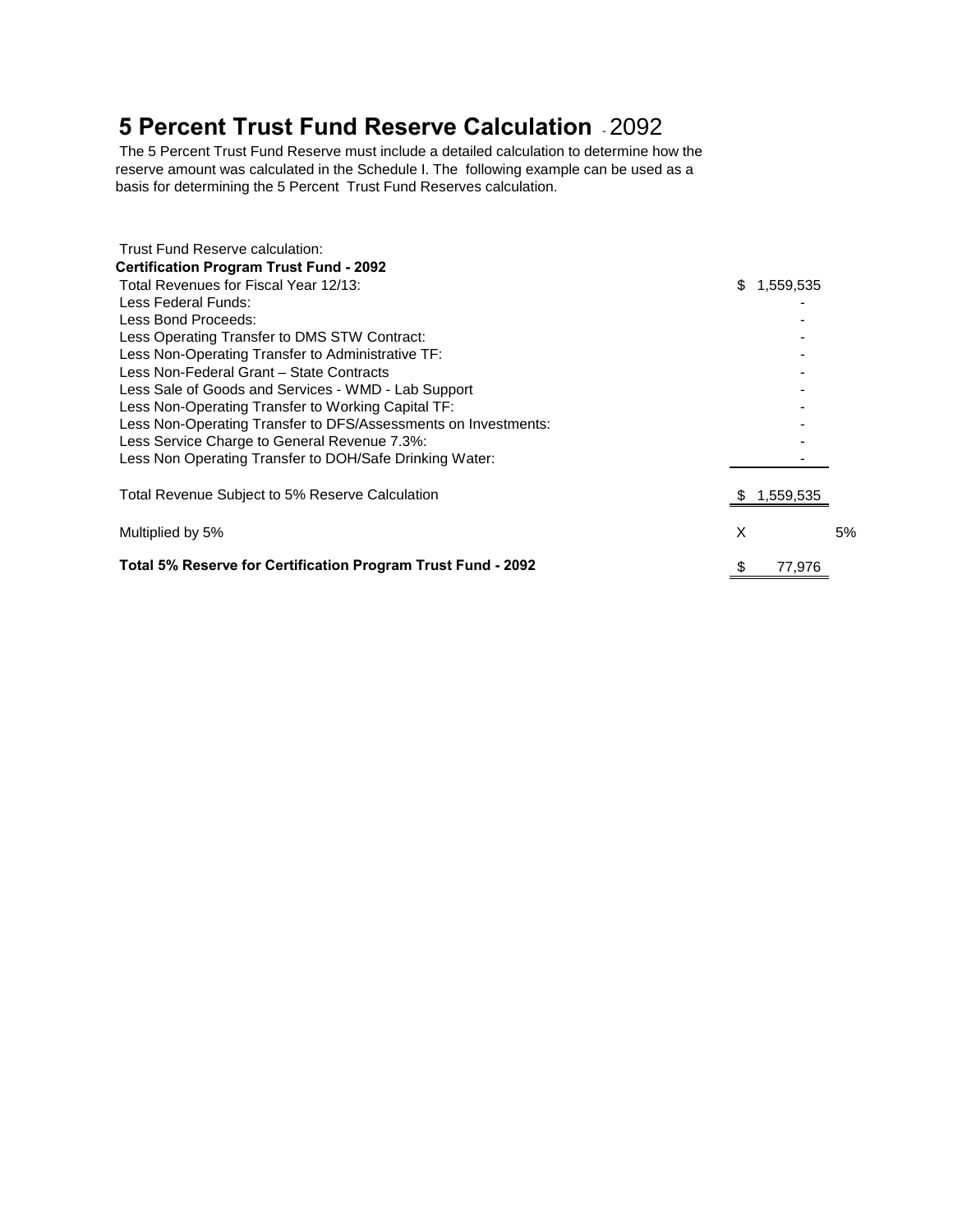## **RECONCILIATION: BEGINNING TRIAL BALANCE TO SCHEDULE I and IC**

| <b>Department Title:</b>          |                                                                      |                       |  |  |  |  |  |
|-----------------------------------|----------------------------------------------------------------------|-----------------------|--|--|--|--|--|
| <b>Trust Fund Title:</b>          |                                                                      | Department of Revenue |  |  |  |  |  |
| <b>LAS/PBS Fund Number:</b>       | Certification Program Trust Fund<br>2092                             |                       |  |  |  |  |  |
|                                   |                                                                      |                       |  |  |  |  |  |
| <b>BEGINNING TRIAL BALANCE:</b>   |                                                                      |                       |  |  |  |  |  |
|                                   | <b>Total Fund Balance Per FLAIR Trial Balance, 07/01/11</b>          |                       |  |  |  |  |  |
|                                   | Total all GLC's 5XXXX for governmental funds;                        | 596,231.48<br>(A)     |  |  |  |  |  |
|                                   | GLC 539XX for proprietary and fiduciary funds                        |                       |  |  |  |  |  |
|                                   | <b>Subtract Nonspendable Fund Balance (GLC 56XXX)</b>                | (B)                   |  |  |  |  |  |
|                                   | <b>Add/Subtract Statewide Financial Statement (SWFS)Adjustments:</b> |                       |  |  |  |  |  |
|                                   | SWFS Adjustment # and Description                                    | (C)                   |  |  |  |  |  |
|                                   | SWFS Adjustment # and Description                                    | (C)                   |  |  |  |  |  |
|                                   | <b>Add/Subtract Other Adjustment(s):</b>                             |                       |  |  |  |  |  |
|                                   | Approved "B" Carry Forward (Encumbrances) per LAS/PBS                | $(171.40)$ (D)        |  |  |  |  |  |
|                                   | Approved "C" Carry Forward Total (FCO) per LAS/PBS                   | (D)                   |  |  |  |  |  |
|                                   | A/P not C/F-Operating Categories                                     | (D)                   |  |  |  |  |  |
|                                   | Compensated Absences S/T                                             | $5,315.27$ (D)        |  |  |  |  |  |
|                                   | Compensated Absences L/T                                             | 7,473.82 (D)          |  |  |  |  |  |
|                                   |                                                                      | (D)                   |  |  |  |  |  |
| ADJUSTED BEGINNING TRIAL BALANCE: |                                                                      | 608,849.17<br>(E)     |  |  |  |  |  |
|                                   | UNRESERVED FUND BALANCE, SCHEDULE IC (Line I)                        | 608,849.17<br>(F)     |  |  |  |  |  |
| <b>DIFFERENCE:</b>                |                                                                      | $(G)*$<br>0.00        |  |  |  |  |  |
| *SHOULD EQUAL ZERO.               |                                                                      |                       |  |  |  |  |  |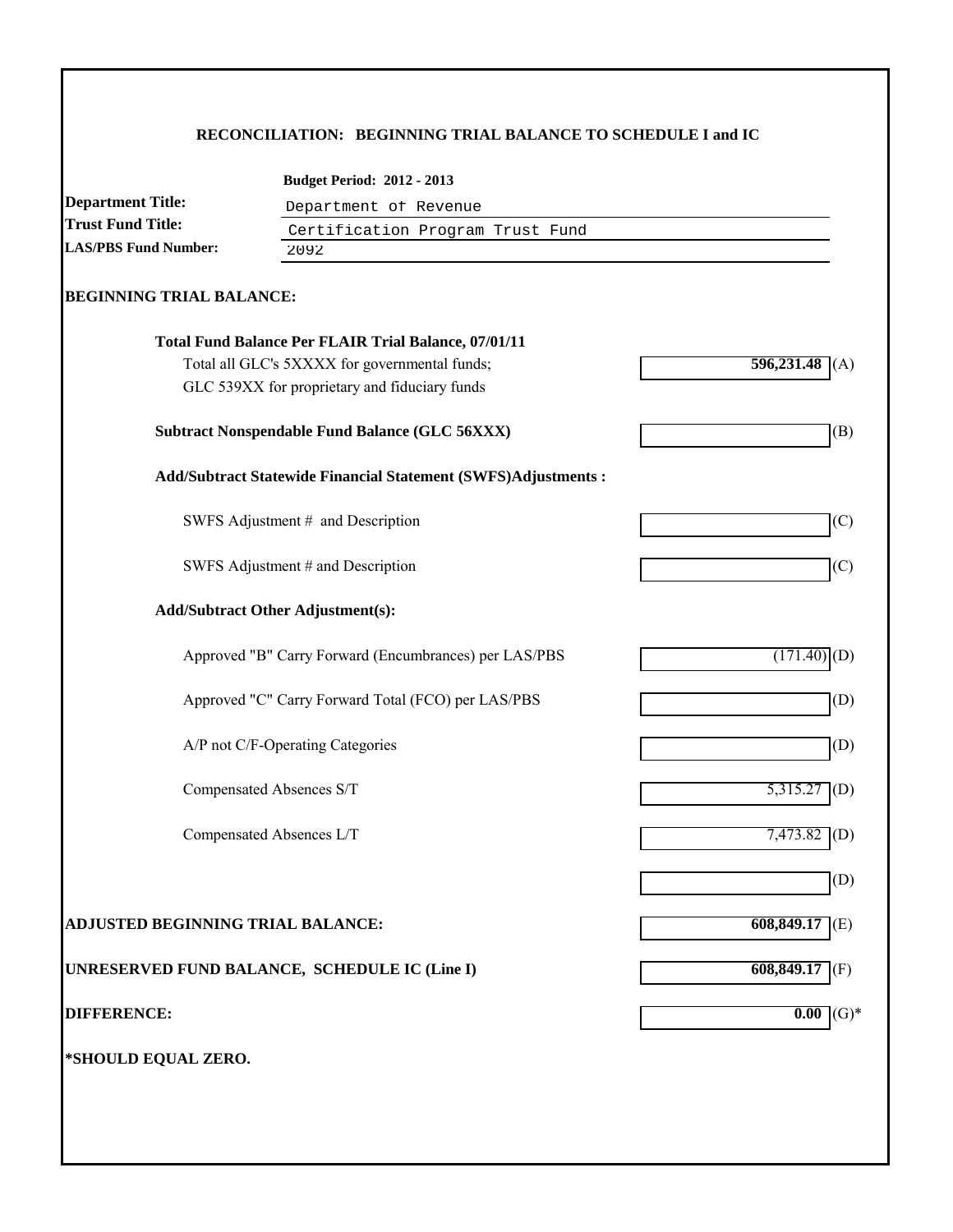# **SCHEDULE IC: RECONCILIATION OF UNRESERVED FUND BALANCE**

| <b>Department Title:</b>    | Reve  |
|-----------------------------|-------|
| Trust Fund Title:           | Certi |
| <b>Budget Entity:</b>       | 7320  |
| <b>LAS/PBS Fund Number:</b> | 2092  |

**Budget Period: 2013 - 2014** Revenue

**Certification Program Trust Fund** 

 $\frac{73200700}{2092}$ 

|                                                     |              | <b>Balance as of</b><br>6/30/2012 |     | SWFS*<br><b>Adjustments</b> |                          | <b>Adjusted</b><br><b>Balance</b> |
|-----------------------------------------------------|--------------|-----------------------------------|-----|-----------------------------|--------------------------|-----------------------------------|
| <b>Chief Financial Officer's (CFO) Cash Balance</b> | \$           |                                   |     | 626,057.29 (A)              | $\mathcal{S}$            | 626,057.29                        |
| ADD: Other Cash (See Instructions)                  |              |                                   | (B) |                             | $\overline{\mathcal{S}}$ |                                   |
| ADD: Investments                                    |              |                                   |     | (C)                         | $\mathbb S$              |                                   |
| ADD: Outstanding Accounts Receivable                |              |                                   |     | (D)                         | $\mathsf{\$}$            |                                   |
| ADD: Anticipated Revenue                            |              |                                   |     | (E)                         | $\sqrt{\frac{2}{5}}$     |                                   |
| <b>Total Cash plus Accounts Receivable</b>          | \$           |                                   |     | 626,057.29 (F)              | $\mathcal{S}$            | 626,057.29                        |
| LESS Allowances for Uncollectibles                  |              |                                   |     | (G)                         | $\mathbb{S}$             |                                   |
| LESS Approved "A" Certified Forwards                | $\mathbb{S}$ |                                   |     | $(17,036.72)$ (H)           | $\mathbb{S}$             | (17,036.72)                       |
| Approved "B" Certified Forwards                     | $\mathbb{S}$ |                                   |     | $(171.40)$ (H)              | $\overline{\mathcal{S}}$ | (171.40)                          |
| Approved "FCO" Certified Forwards                   |              |                                   |     | (H)                         | $\overline{\mathcal{S}}$ |                                   |
| LESS: Other Accounts Payable (Nonoperating)         |              |                                   | (I) |                             | $\mathcal{S}$            |                                   |
| LESS:                                               |              |                                   | (J) |                             | $\mathbb{S}$             | $\sim$                            |
| <b>Unreserved Fund Balance, 07/01/12</b>            | \$           | 608,849.17                        | (K) |                             | $\mathcal{S}$            | 608,849.17<br>$**$                |

**Notes:**

**\*SWFS = Statewide Financial Statement** 

**\*\* This amount should agree with Line I, Section IV of the Schedule I for the most recent completed fiscal year and Line A for the following year.**

*Office of Policy and Budget - July 2012*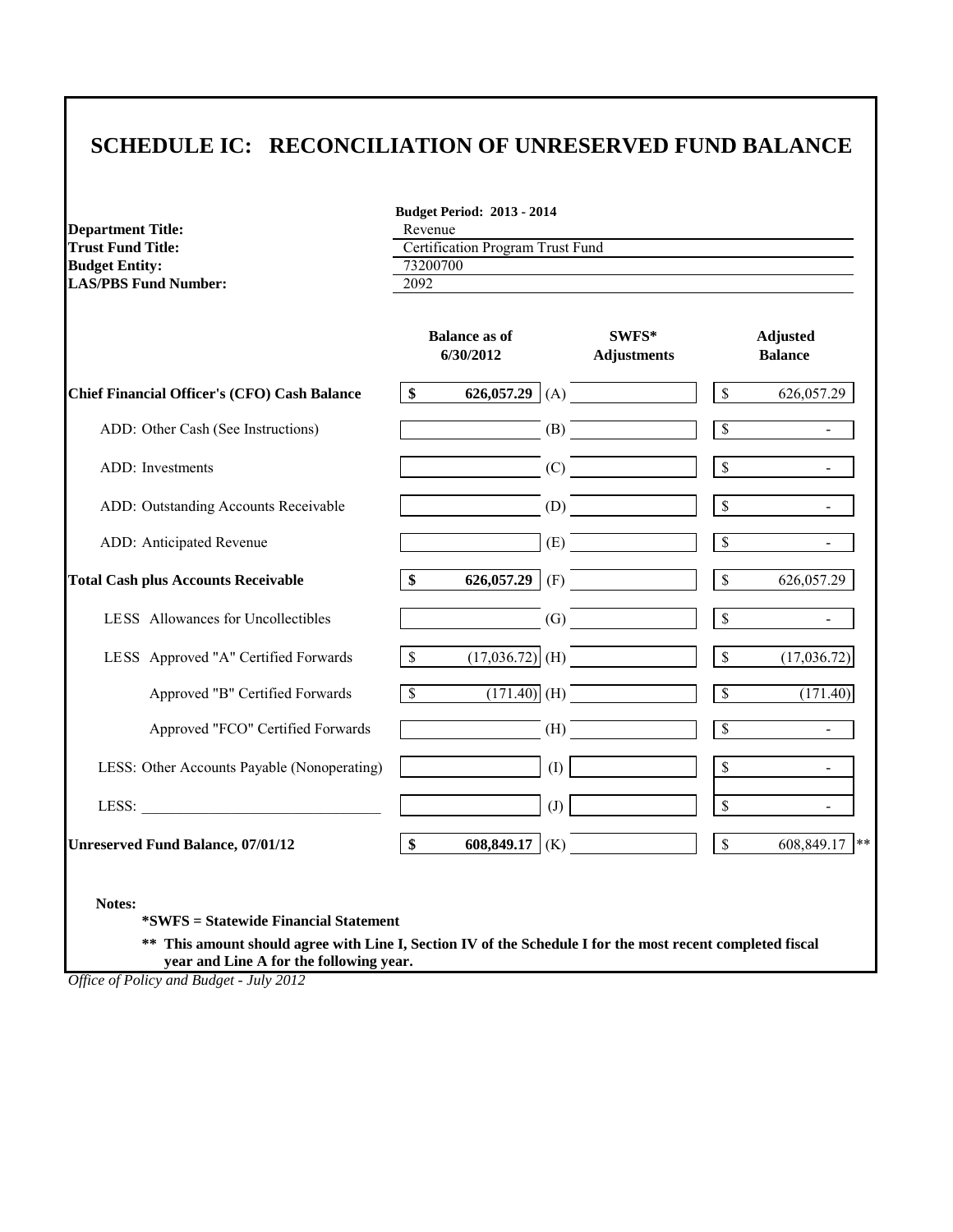## **Revenue Estimating Methodology – Child Support Enforcement Application and Program Revenue Trust Fund 2104**

Revenue items in this fund are influenced/determined by several independent variables such as caseload growth, the economy, interest rates, etc. Over time, the Department has determined that actual activity is as good an indicator of future year performance as any model that can be developed. For that reason, a straight-line approach has been used for revenue forecasting purposes.

**Interest on collections State Share on 2081:** FY 2011-12 interest has been straightlined for the 2013 and 2014 estimates. Without additional information to modify the estimate experience has shown that last year's revenue is the best indicator of revenue in the current and future year.

**Interest on collections Federal Share on 2081:** FY 2011-12 interest has been straight-lined for the 2013 and 2014 estimates. Without additional information to modify the estimate experience has shown that last year's revenue is the best indicator of revenue in the current and future year.

**Interest on collections in the SDU State Share:** Interest has been projected based on the FY2012-13 first quarter actual for the remainder of FY 2013 and all of FY 2014 Estimates. Interest rates paid by the Wells Fargo Bank have dropped from .1% to .02%.

**Interest on collections in the SDU Federal Share:** Interest has been projected based on the FY2012-13 first quarter actual for remainder of FY 2013 and all of FY 2014 Estimates. Interest rates paid by the Wells Fargo Bank have dropped from .1% to .02%.

**Cost Recovery State Share:** FY 2011-12 revenue has been straight-lined for the 2013 and 2014 estimates. Without additional information to modify the estimate experience has shown that last year's revenue is the best indicator of revenue in the current and future year.

**Cost Recovery Federal Share:** FY 2011-12 revenue has been straight-lined for the 2013 and 2014 estimates. Without additional information to modify the estimate experience has shown that last year's revenue is the best indicator of revenue in the current and future year.

**Investment Income:** FY 2010-11 Interest has been straight lined for the 2012 and 2013 Estimates. Without additional information to modify the estimate experience has shown that last year's revenue is the best indicator of revenue in the current and future year.

**State share of SDU fee from Clerk of Court System:** FY 2011-12 revenue has been straight-lined for the 2013 and 2014 estimates. Without additional information to modify the estimate experience has shown that last year's revenue is the best indicator of revenue in the current and future year.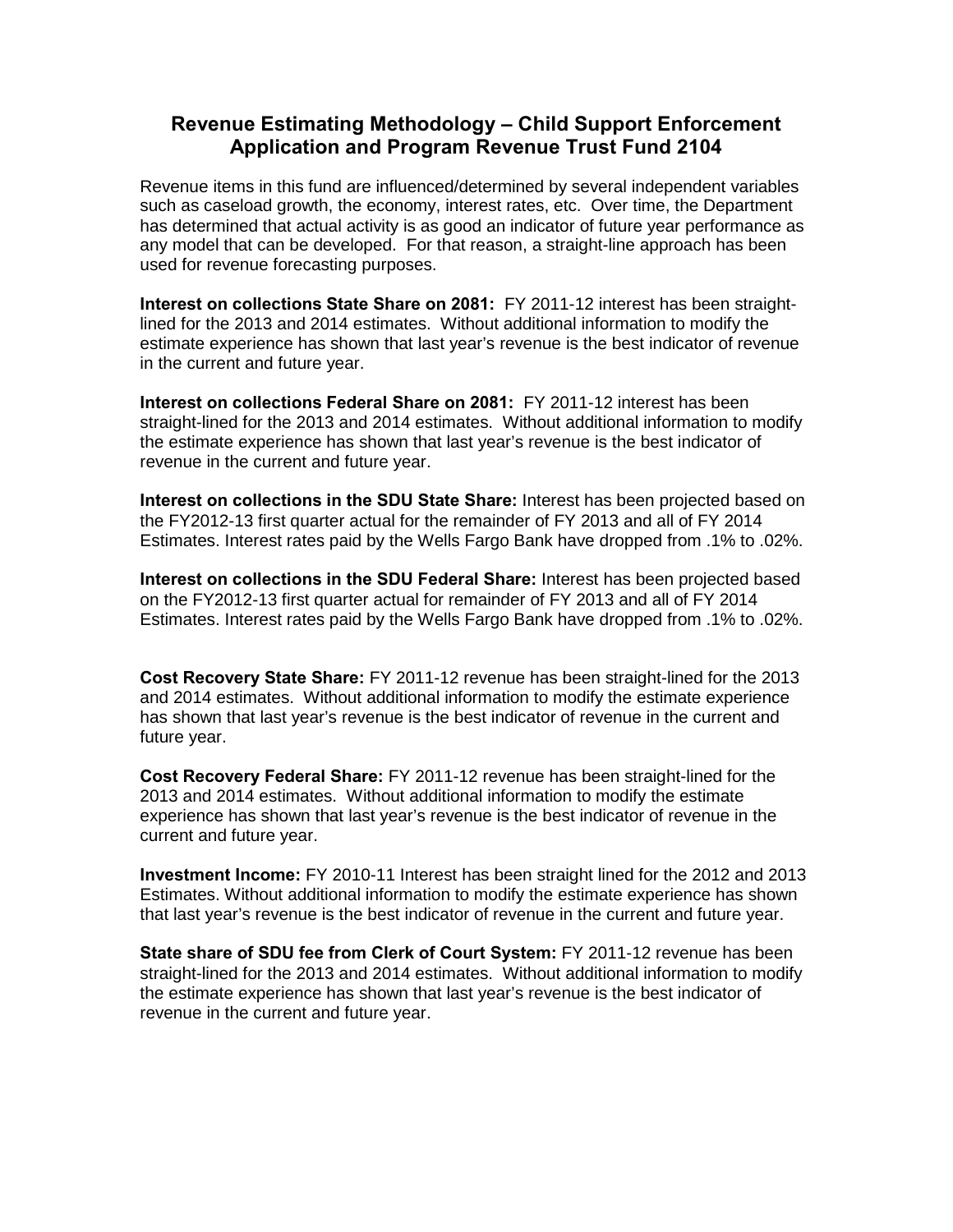# **5 Percent Trust Fund Reserve Calculation** - 2104

The 5 Percent Trust Fund Reserve must include a detailed calculation to determine how the reserve amount was calculated in the Schedule I. The following example can be used as a basis for determining the 5 Percent Trust Fund Reserves calculation.

| Trust Fund Reserve calculation:                                                      |    |                |
|--------------------------------------------------------------------------------------|----|----------------|
| <b>Child Support Inforcement Application &amp; Program Revenue Trust Fund - 2104</b> |    |                |
| Total Revenues for Fiscal Year 12/13:                                                |    | 4,815,209      |
| Less Federal Funds:                                                                  |    | \$ (2,971,971) |
| Less Bond Proceeds:                                                                  |    |                |
| Less Operating Transfer to DMS STW Contract:                                         |    |                |
| Less Non-Operating Transfer to Administrative TF:                                    |    |                |
| Less Non-Federal Grant – State Contracts                                             |    |                |
| Less Sale of Goods and Services - WMD - Lab Support                                  |    |                |
| Less Non-Operating Transfer to Working Capital TF:                                   |    |                |
| Less Non-Operating Transfer to DFS/Assessments on Investments:                       |    | (2,935)        |
| Less Service Charge to General Revenue 7.3%:                                         |    |                |
| Less Non Operating Transfer to DOH/Safe Drinking Water:                              |    |                |
| Total Revenue Subject to 5% Reserve Calculation                                      |    | 1,840,303      |
| Multiplied by 5%                                                                     | 5% |                |
| Total 5% Reserve for Application & Program Revenue Trust Fund - 2104                 |    | 92,015         |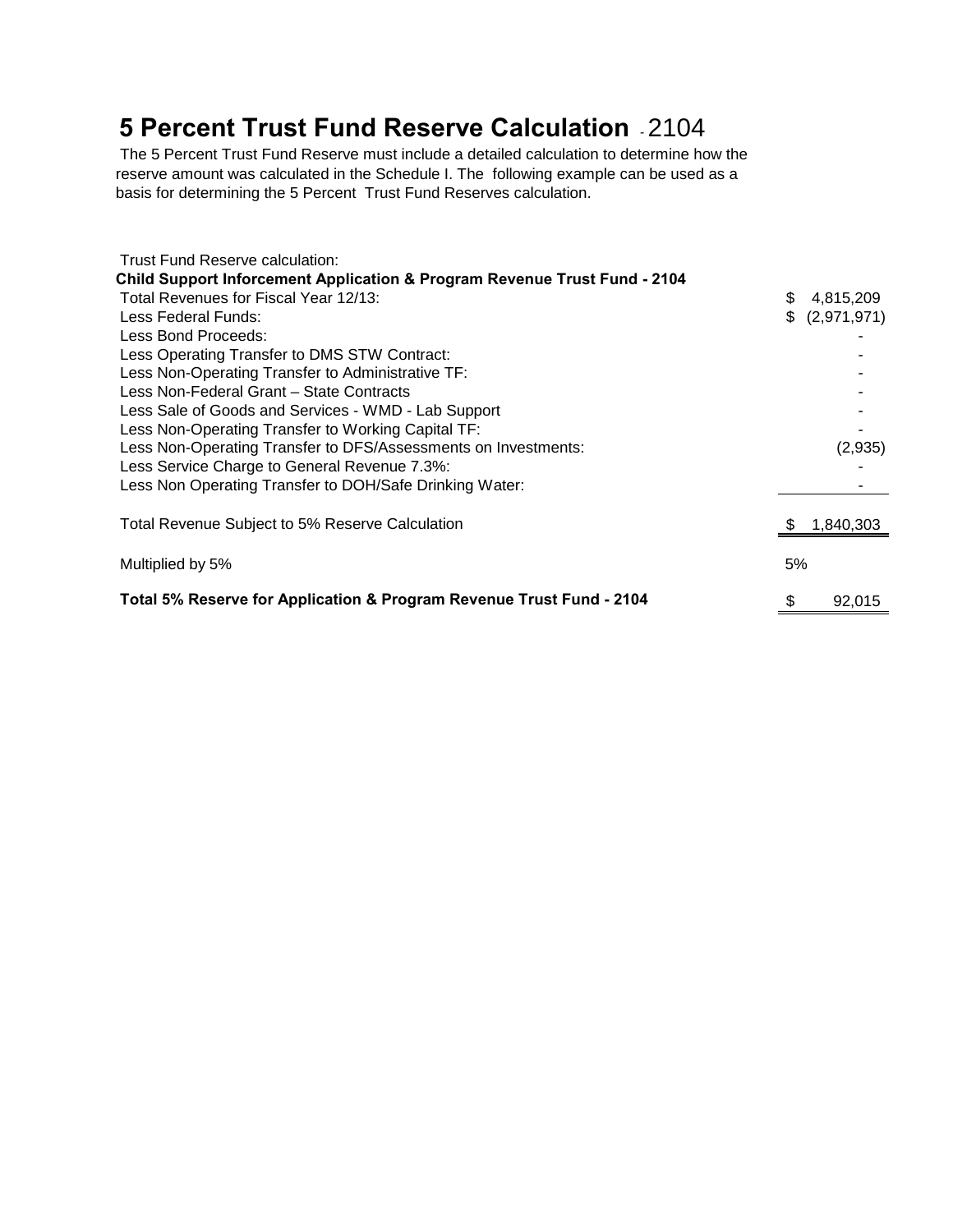## **RECONCILIATION: BEGINNING TRIAL BALANCE TO SCHEDULE I and IC**

|                                                                   | <b>Budget Period: 2012 - 2013</b>                              |                    |  |  |  |
|-------------------------------------------------------------------|----------------------------------------------------------------|--------------------|--|--|--|
| <b>Department Title:</b>                                          | Revenue                                                        |                    |  |  |  |
| <b>Trust Fund Title:</b><br>Child Support Enforcement Application |                                                                |                    |  |  |  |
| <b>LAS/PBS Fund Number:</b>                                       | 2104                                                           |                    |  |  |  |
| <b>BEGINNING TRIAL BALANCE:</b>                                   |                                                                |                    |  |  |  |
|                                                                   | Total Fund Balance Per FLAIR Trial Balance, 07/01/11           |                    |  |  |  |
|                                                                   | Total all GLC's 5XXXX for governmental funds;                  | 4,238,449.49       |  |  |  |
|                                                                   | GLC 539XX for proprietary and fiduciary funds                  |                    |  |  |  |
|                                                                   | <b>Subtract Nonspendable Fund Balance (GLC 56XXX)</b>          | 0.00<br>(B)        |  |  |  |
|                                                                   | Add/Subtract Statewide Financial Statement (SWFS)Adjustments : |                    |  |  |  |
|                                                                   | SWFS Adjustment # and Description                              | (C)                |  |  |  |
|                                                                   | SWFS Adjustment # and Description                              | (C)                |  |  |  |
|                                                                   | <b>Add/Subtract Other Adjustment(s):</b>                       |                    |  |  |  |
|                                                                   | Approved "B" Carry Forward (Encumbrances) per LAS/PBS          | (D)                |  |  |  |
|                                                                   | Approved "C" Carry Forward Total (FCO) per LAS/PBS             | (D)                |  |  |  |
|                                                                   | A/P not C/F-Operating Categories                               | (D)                |  |  |  |
|                                                                   |                                                                | (D)                |  |  |  |
|                                                                   |                                                                |                    |  |  |  |
|                                                                   |                                                                | (D)                |  |  |  |
|                                                                   |                                                                | (D)                |  |  |  |
| <b>ADJUSTED BEGINNING TRIAL BALANCE:</b>                          |                                                                | $4,238,449.49$ (E) |  |  |  |
|                                                                   | UNRESERVED FUND BALANCE, SCHEDULE IC (Line I)                  | $4,238,449.49$ (F) |  |  |  |
| <b>DIFFERENCE:</b>                                                |                                                                | 0.00<br>$(G)*$     |  |  |  |
|                                                                   |                                                                |                    |  |  |  |
| *SHOULD EQUAL ZERO.                                               |                                                                |                    |  |  |  |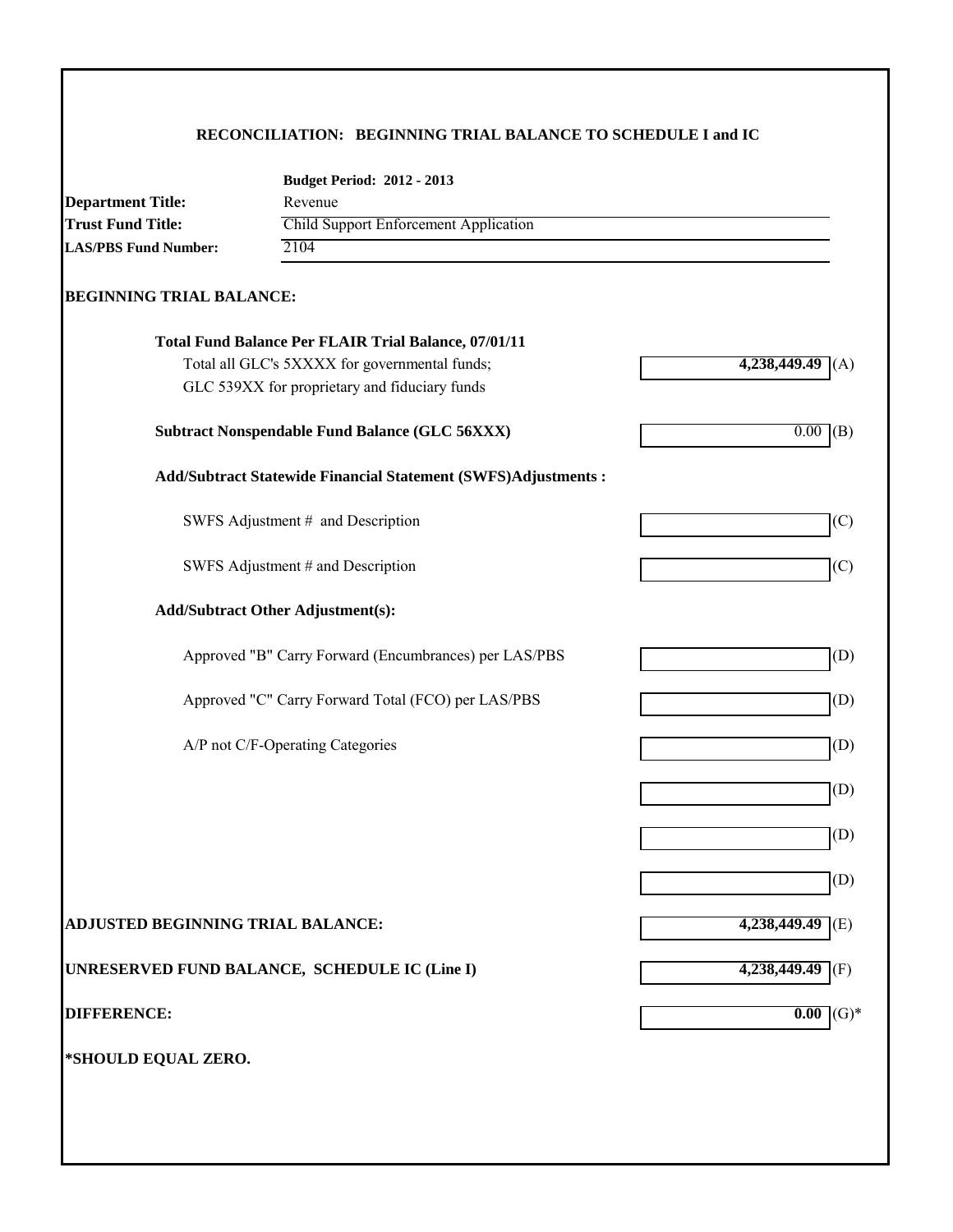# **SCHEDULE IC: RECONCILIATION OF UNRESERVED FUND BALANCE**

**Budget Period: 2013 - 2014**

| <b>Department Title:</b>                                                                                                                                                                                                       | Revenue                               |                             |                                   |  |  |  |  |
|--------------------------------------------------------------------------------------------------------------------------------------------------------------------------------------------------------------------------------|---------------------------------------|-----------------------------|-----------------------------------|--|--|--|--|
| <b>Trust Fund Title:</b>                                                                                                                                                                                                       | Child Support Enforcement Application |                             |                                   |  |  |  |  |
| <b>Budget Entity:</b><br><b>LAS/PBS Fund Number:</b>                                                                                                                                                                           | 730000<br>2104                        |                             |                                   |  |  |  |  |
|                                                                                                                                                                                                                                |                                       |                             |                                   |  |  |  |  |
|                                                                                                                                                                                                                                | <b>Balance as of</b><br>6/30/2012     | SWFS*<br><b>Adjustments</b> | <b>Adjusted</b><br><b>Balance</b> |  |  |  |  |
| <b>Chief Financial Officer's (CFO) Cash Balance</b>                                                                                                                                                                            | 201,962.13 (A)                        |                             | 201,962.13                        |  |  |  |  |
| ADD: Other Cash (See Instructions)                                                                                                                                                                                             | (B)                                   |                             |                                   |  |  |  |  |
| ADD: Investments                                                                                                                                                                                                               | 3172826.44 (C)                        |                             | 3,172,826.44                      |  |  |  |  |
| ADD: Outstanding Accounts Receivable                                                                                                                                                                                           | $2,522,507.89$ (D)                    |                             | 2,522,507.89                      |  |  |  |  |
| ADD: Anticipated Revenue                                                                                                                                                                                                       | (E)                                   |                             |                                   |  |  |  |  |
| <b>Total Cash plus Accounts Receivable</b>                                                                                                                                                                                     | 5,897,296.46 (F)                      |                             | 5,897,296.46                      |  |  |  |  |
| LESS Allowances for Uncollectibles                                                                                                                                                                                             | 0(G)                                  |                             |                                   |  |  |  |  |
| LESS Approved "A" Certified Forwards                                                                                                                                                                                           | (H)                                   |                             |                                   |  |  |  |  |
| Approved "B" Certified Forwards                                                                                                                                                                                                | (H)<br>$\blacksquare$                 |                             |                                   |  |  |  |  |
| Approved "FCO" Certified Forwards                                                                                                                                                                                              | 0(H)                                  |                             |                                   |  |  |  |  |
| LESS: Other Accounts Payable (Nonoperating)                                                                                                                                                                                    | $(1,658,846.97)$ <sup>(I)</sup>       |                             | (1,658,846.97)                    |  |  |  |  |
| LESS: The contract of the contract of the contract of the contract of the contract of the contract of the contract of the contract of the contract of the contract of the contract of the contract of the contract of the cont | $\overline{J}$                        |                             |                                   |  |  |  |  |
| <b>Unreserved Fund Balance, 07/01/12</b>                                                                                                                                                                                       | 4,238,449.49 (K)                      |                             | 4,238,449.49 **                   |  |  |  |  |

**Notes:**

**\*SWFS = Statewide Financial Statement** 

**\*\* This amount should agree with Line I, Section IV of the Schedule I for the most recent completed fiscal year and Line A for the following year.**

*Office of Policy and Budget - July 2012*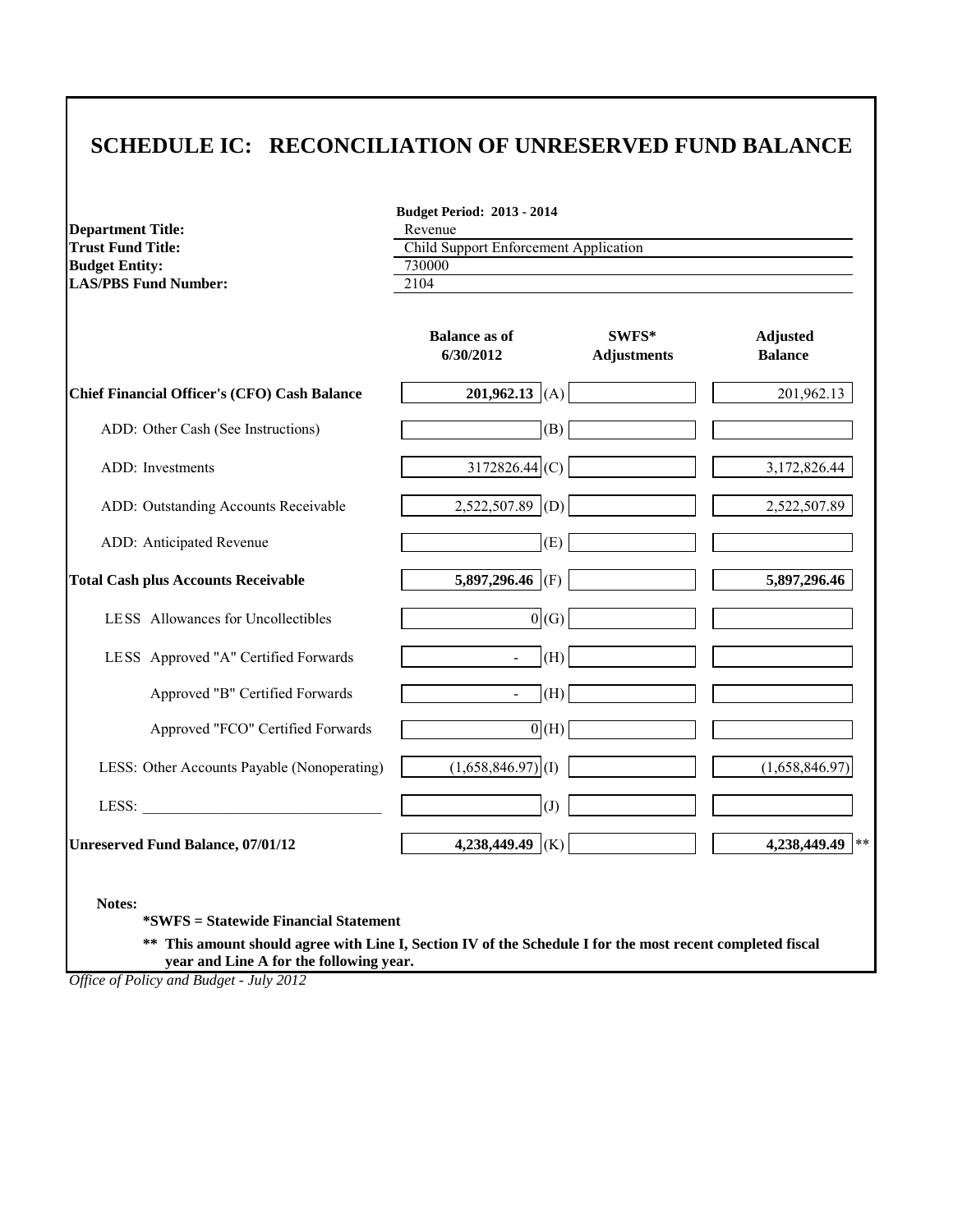## **Revenue Estimating Methodology – Clerk of the Court Child Support Enforcement Collection System Trust Fund 2115**

**Fees:** FY 2011-12 revenue has been straight-lined for the 2013 and 2014 estimates. Without additional information to modify the estimate experience has shown that last year's revenue is the best indicator of revenue in the current and future year.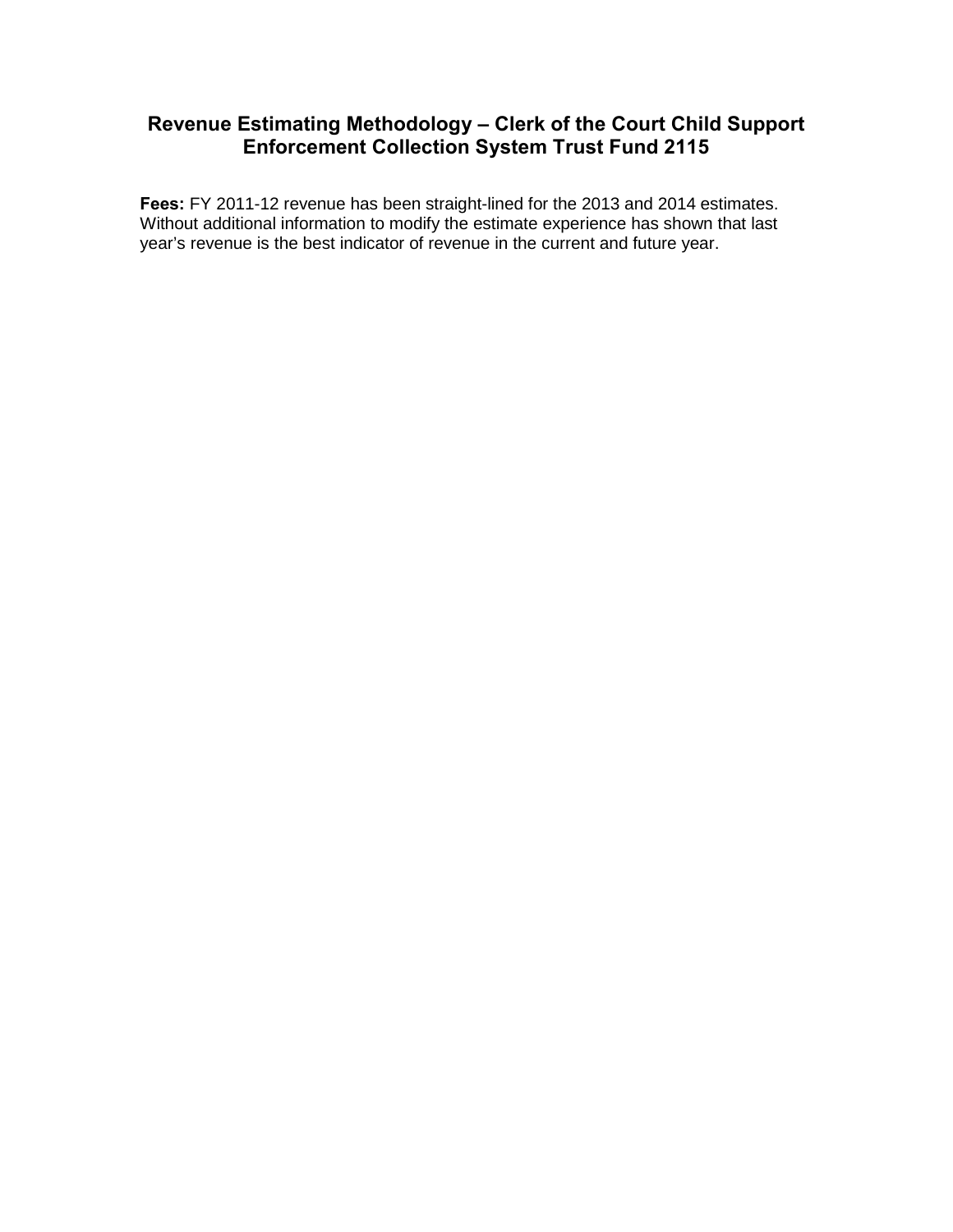## **Fund 2115 Unfunded Budget**

Pursuant to s. 61.181(2)(b) F. S., this fund is used exclusively for the development, implementation, and operation of the Clerk of Court Child Support Enforcement Collection System to be operated by the depositories, including the automation of civil case information necessary for the State Case Registry. The department shall contract with the Florida Association of Court Clerks and the depositories to design, establish, operate, upgrade, and maintain the automation of the depositories to include but not limited to, the provision of on line electronic transfer of information to the IV-D agency.

From time to time, the Association recommends a significant upgrade(s) to the system and if the Department agrees, and sufficient cash is available, the appropriation from the fund is used to pay the cost of the upgrade. For example, four upgrades were contracted for and completed in FY 2005-06.

The state's liability is capped. Pursuant to s. 61.181(2)(b) F. S., the department's obligation to fund the automation of the depositories is limited to the state share of funds available in the Clerk of the Court Child Support Enforcement Collection System Trust Fund.

The unfunded budget adjustment is shown in Section II per the instructions.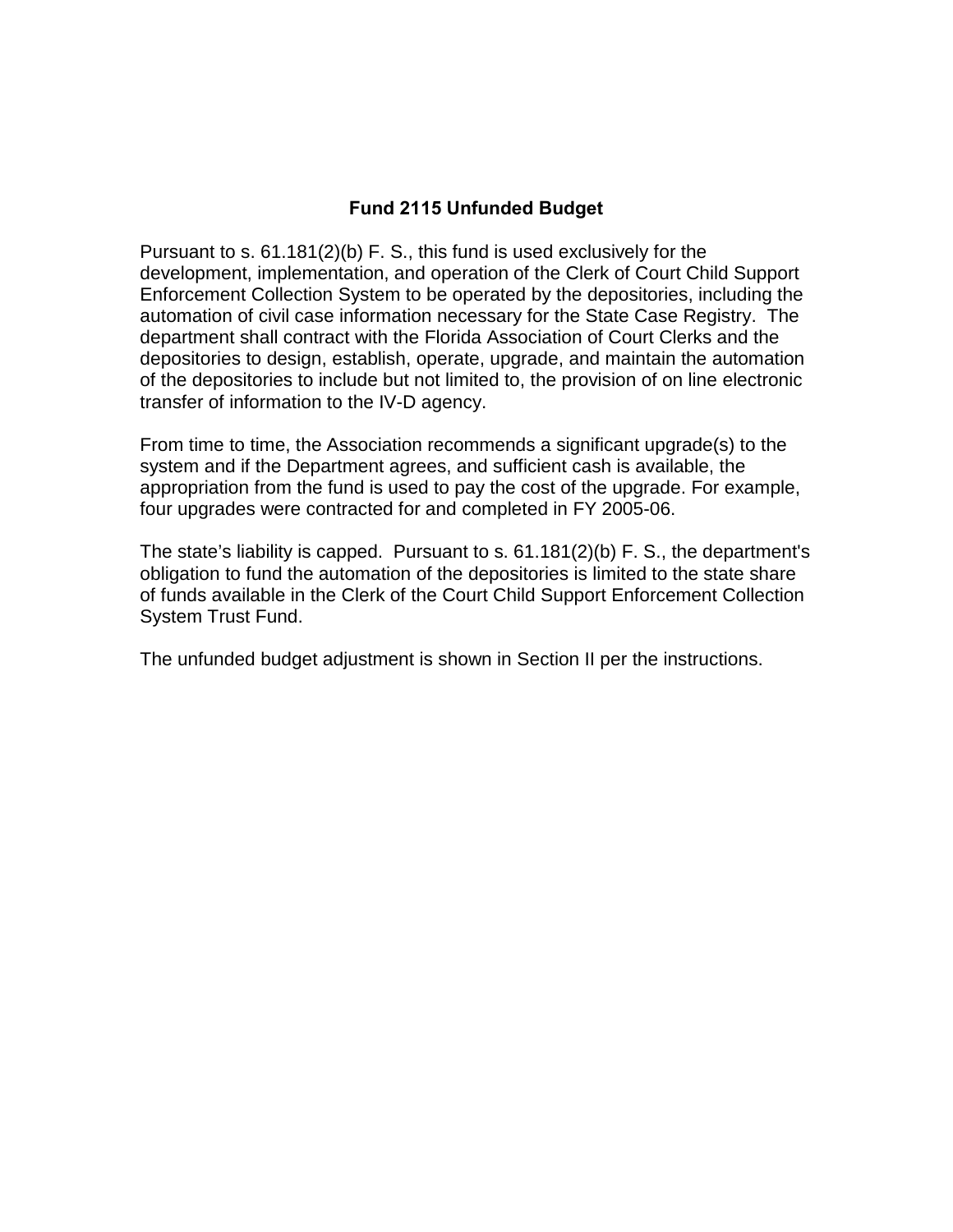# **5 Percent Trust Fund Reserve Calculation** - 2115

The 5 Percent Trust Fund Reserve must include a detailed calculation to determine how the reserve amount was calculated in the Schedule I. The following example can be used as a basis for determining the 5 Percent Trust Fund Reserves calculation.

| Trust Fund Reserve calculation:                                   |             |    |
|-------------------------------------------------------------------|-------------|----|
| Clerk of the Court Collection System Trust Fund - 2115            |             |    |
| Total Revenues for Fiscal Year 10/11:                             | \$450,993   |    |
| Less Federal Funds:                                               |             |    |
| Less Bond Proceeds:                                               |             |    |
| Less Operating Transfer to DMS STW Contract:                      |             |    |
| Less Non-Operating Transfer to Administrative TF:                 |             |    |
| Less Non-Federal Grant – State Contracts                          |             |    |
| Less Sale of Goods and Services - WMD - Lab Support               |             |    |
| Less Non-Operating Transfer to Working Capital TF:                |             |    |
| Less Non-Operating Transfer to DFS/Assessments on Investments:    |             |    |
| Less Service Charge to General Revenue 7.3%:                      |             |    |
| Less Non Operating Transfer to DOH/Safe Drinking Water:           |             |    |
| Total Revenue Subject to 5% Reserve Calculation                   | \$450,993   |    |
| Multiplied by 5%                                                  | X           | 5% |
| Total 5% Reserve for Clerk of the Court Collection System TF 2115 | 22,550<br>S |    |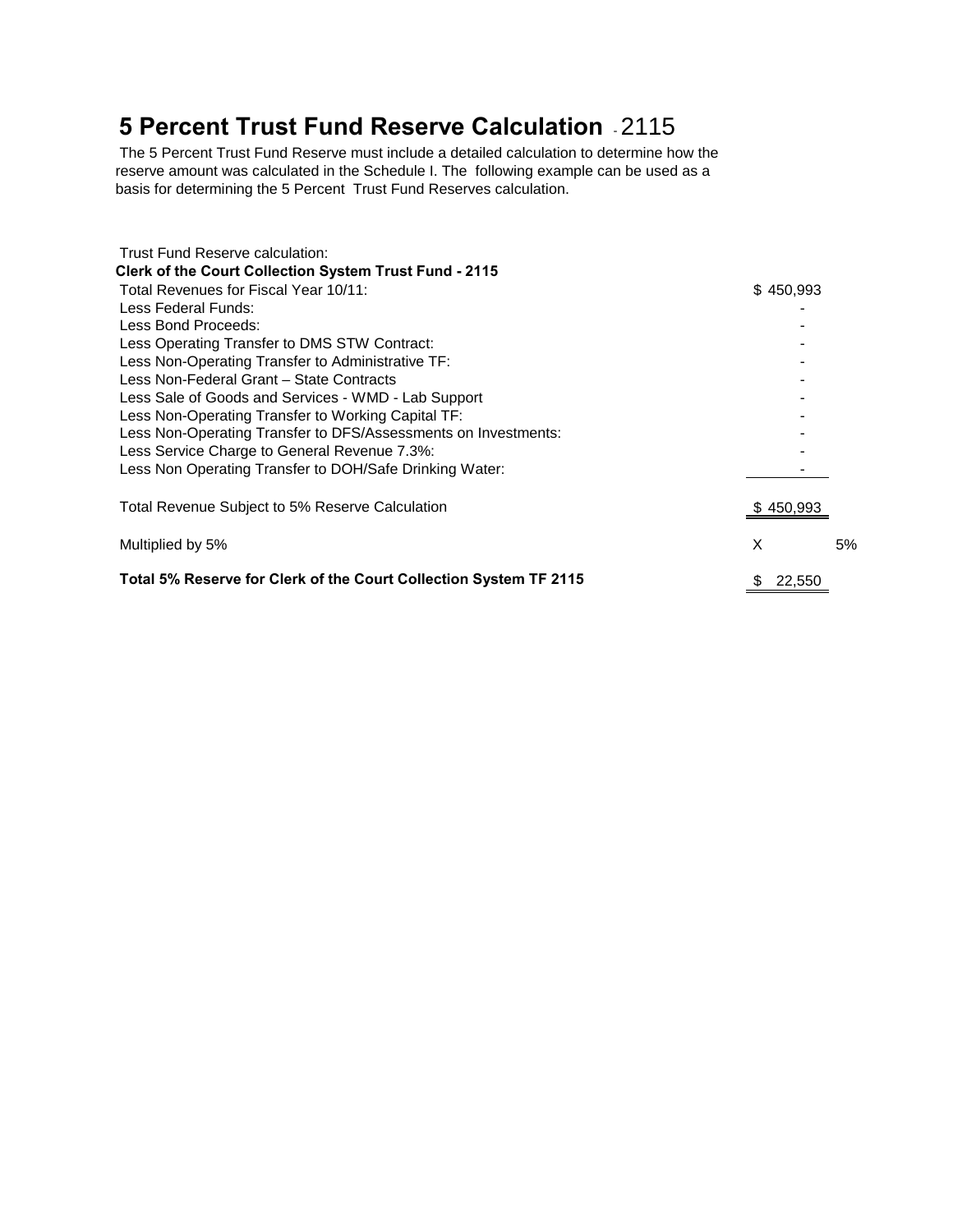## **RECONCILIATION: BEGINNING TRIAL BALANCE TO SCHEDULE I and IC**

|                                   | <b>Budget Period: 2012 - 2013</b>                              |                    |
|-----------------------------------|----------------------------------------------------------------|--------------------|
| <b>Department Title:</b>          | Revenue                                                        |                    |
| <b>Trust Fund Title:</b>          | Clerk/Court Child Supp Enforce Coll Sys                        |                    |
| <b>LAS/PBS Fund Number:</b>       | 2115                                                           |                    |
| <b>BEGINNING TRIAL BALANCE:</b>   |                                                                |                    |
|                                   | Total Fund Balance Per FLAIR Trial Balance, 07/01/11           |                    |
|                                   | Total all GLC's 5XXXX for governmental funds;                  | 201,291.47         |
|                                   | GLC 539XX for proprietary and fiduciary funds                  |                    |
|                                   | <b>Subtract Nonspendable Fund Balance (GLC 56XXX)</b>          | (B)                |
|                                   | Add/Subtract Statewide Financial Statement (SWFS)Adjustments : |                    |
|                                   | SWFS Adjustment # and Description                              | (C)                |
|                                   | SWFS Adjustment # and Description                              | (C)                |
|                                   | <b>Add/Subtract Other Adjustment(s):</b>                       |                    |
|                                   | Approved "B" Carry Forward (Encumbrances) per LAS/PBS          | (D)                |
|                                   | Approved "C" Carry Forward Total (FCO) per LAS/PBS             | (D)                |
|                                   | A/P not C/F-Operating Categories                               | (D)                |
|                                   |                                                                | (D)                |
|                                   |                                                                | (D)                |
|                                   |                                                                | (D)                |
|                                   |                                                                |                    |
| ADJUSTED BEGINNING TRIAL BALANCE: |                                                                | 201,291.47<br>E(E) |
|                                   | UNRESERVED FUND BALANCE, SCHEDULE IC (Line I)                  | $201,291.47$ (F)   |
| <b>DIFFERENCE:</b>                |                                                                | $(G)*$<br>0.00     |
| *SHOULD EQUAL ZERO.               |                                                                |                    |
|                                   |                                                                |                    |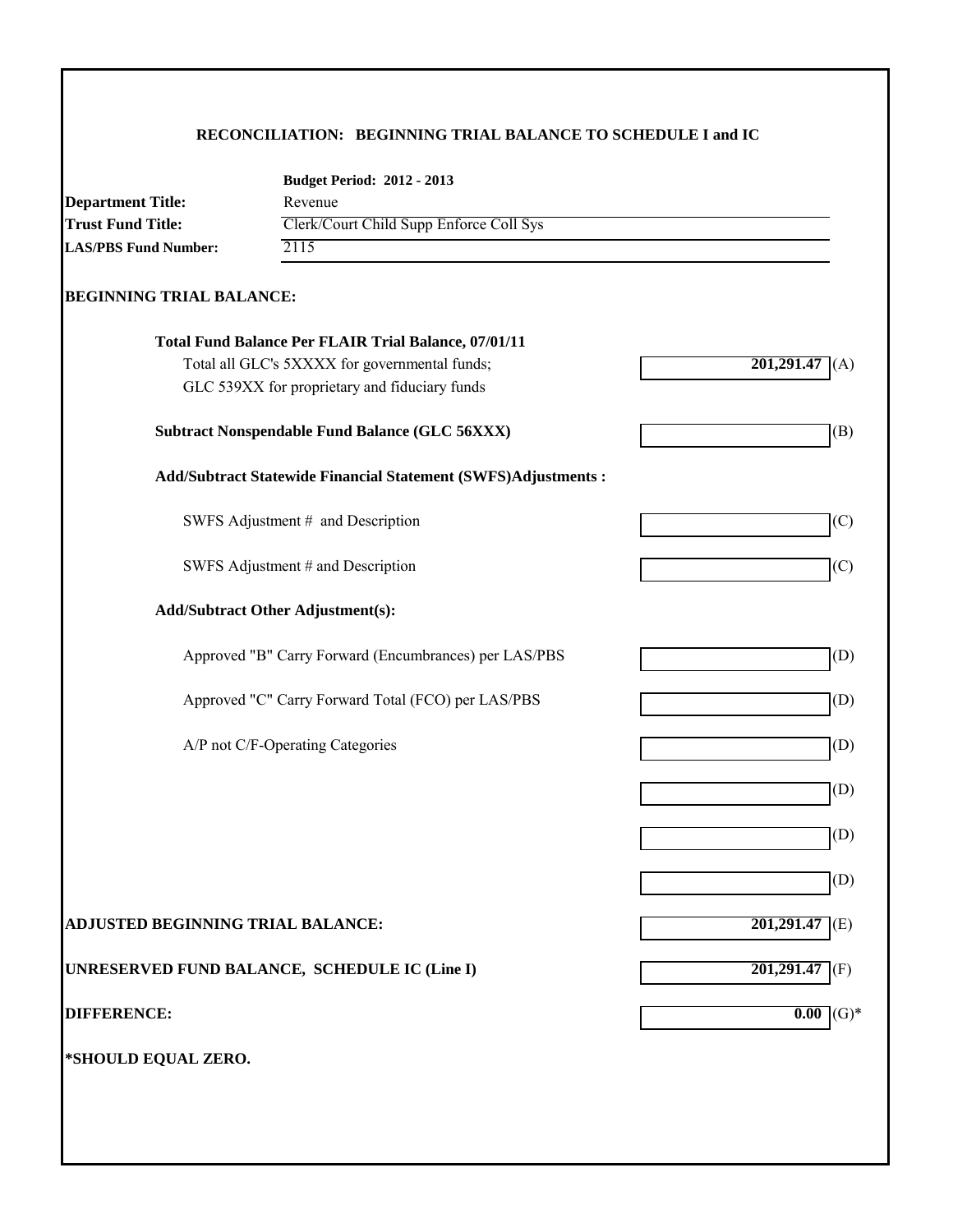# **SCHEDULE IC: RECONCILIATION OF UNRESERVED FUND BALANCE**

**Budget Period: 2013 - 2014**

| <b>Department Title:</b><br><b>Trust Fund Title:</b> | Revenue                                           |                             |                                   |  |  |  |
|------------------------------------------------------|---------------------------------------------------|-----------------------------|-----------------------------------|--|--|--|
| <b>Budget Entity:</b>                                | Clerk/Court Child Supp Enforce Coll Sys<br>730000 |                             |                                   |  |  |  |
| <b>LAS/PBS Fund Number:</b>                          | $2 - 115$                                         |                             |                                   |  |  |  |
|                                                      |                                                   |                             |                                   |  |  |  |
|                                                      | <b>Balance as of</b><br>6/30/2012                 | SWFS*<br><b>Adjustments</b> | <b>Adjusted</b><br><b>Balance</b> |  |  |  |
| <b>Chief Financial Officer's (CFO) Cash Balance</b>  | 201,291.47 $(A)$                                  |                             |                                   |  |  |  |
| ADD: Other Cash (See Instructions)                   | (B)                                               |                             |                                   |  |  |  |
| ADD: Investments                                     | (C)                                               |                             |                                   |  |  |  |
| ADD: Outstanding Accounts Receivable                 | (D)                                               |                             |                                   |  |  |  |
| ADD: Anticipated Revenue                             | (E)                                               |                             |                                   |  |  |  |
| <b>Total Cash plus Accounts Receivable</b>           | 201,291.47 (F)                                    |                             |                                   |  |  |  |
| LESS Allowances for Uncollectibles                   | (G)                                               |                             |                                   |  |  |  |
| LESS Approved "A" Certified Forwards                 | (H)                                               |                             |                                   |  |  |  |
| Approved "B" Certified Forwards                      | (H)                                               |                             |                                   |  |  |  |
| Approved "FCO" Certified Forwards                    | (H)                                               |                             |                                   |  |  |  |
| LESS: Other Accounts Payable (Nonoperating)          | (1)                                               |                             |                                   |  |  |  |
| LESS:                                                | (J)                                               |                             |                                   |  |  |  |
| <b>Unreserved Fund Balance, 07/01/12</b>             | 201,291.47 (K)                                    |                             |                                   |  |  |  |

**\*SWFS = Statewide Financial Statement** 

**\*\* This amount should agree with Line I, Section IV of the Schedule I for the most recent completed fiscal year and Line A for the following year.**

*Office of Policy and Budget - July 2012*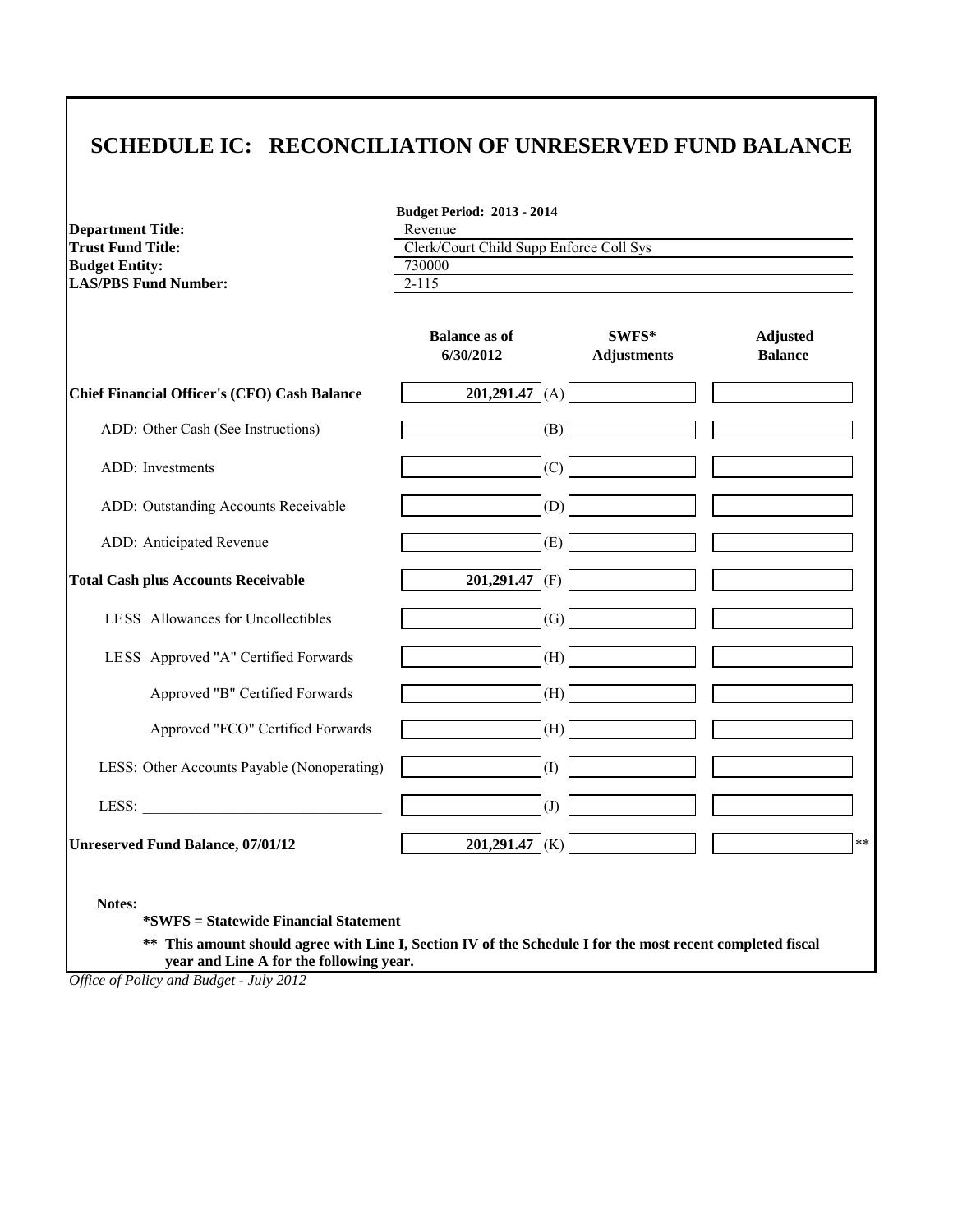# **Section III Adjustments – Schedule I Narrative (2261)**

## **Column A01**

**Prior Year Certified Forward Reversions: \$2,844,172** - This adjustment is an increase in fund balance as a result of reverting payables that were carried forward.

**Rounding: (\$18)** – To account for differences due to rounding.

**Part B Certified Forward as of 6/30/2011: (\$448,722)** – This adjustment is a decrease in fund balance to account for Prior Year Part B Certified Forward balances.

**Compensated Absences Payable, Non-Certified Forward: \$191,586** - This is adjustment is an increase to the fund balance for the prior year payable not certified. This payable previously reduced fund balance and expenditures related to this payable are counted as part of the Line D total, so the fund balance is being increased to account for that impact.

**Prior Year Certified Forward Reversions: \$100** - This adjustment is an increase in fund balance as a result of reverting payables that were carried forward.

## **Column A02**

**Operating Reversion Adjustment 9/30/2012 – \$6,565,162 -** This adjustment is an increase in fund balance as a result of reverting payables that were carried forward.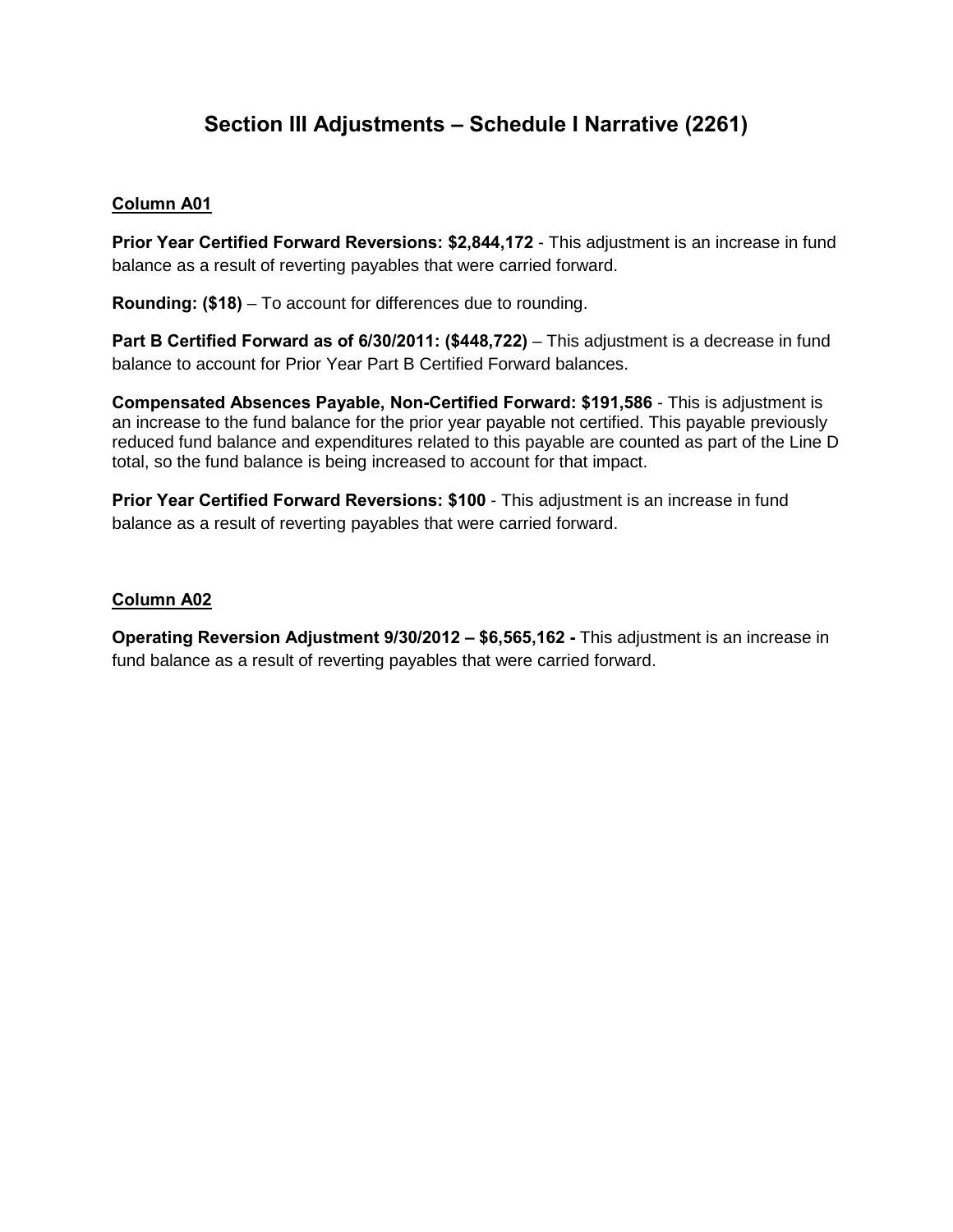# **Revenue Estimating Methodology Federal Grants Trust Fund - 2261**

**Federal Grant 93.563:** Sufficient revenue is projected to cover the federal share of all projected expenditures net of all anticipated program income.

**Fed Share of Collections from 2081**: Straight line projection from FY 2011-12

**Fed Share of Interest from 2104: I**nterest earned in the CSE Clearing Account was has been straight lined based on FY 2011-12 for 2013 and 2014. There is no expectation of change in Cash Balance or a change in Interest rates. Projections for SDU interest has been reduced to reflect the lowering of rates from .1% to .02%.

**Fed Share of SDU Fees:** Straight line projection from FY 2011-12

**Federal fees from 2104:** Straight line projection from FY 2011-12

**Federal Grant: 93.564**: Projection is based on Grant Budget.

**Federal Grant: 93.601**: Projection is based on Grant Budget.

**Federal Share of CSE Annual Fee**: Based on statistical projection of eligible cases.

**Federal Share of Undistributable Collections**: Straight line projection from FY 2011- 12.

**Fed Share of Costs from 2104:** Straight line projection from FY 2011-12.

**EXE, ISP and GTA Transfer from AWI –** Based on each program's share of AWI federal contract amount.

**Due from Incentives**: The estimates are based upon 66% of the amount that Federal Performance Incentives are anticipated to exceed recurring Federal Performance Incentive appropriation. Federal Performance Incentives are not eligible for FFP.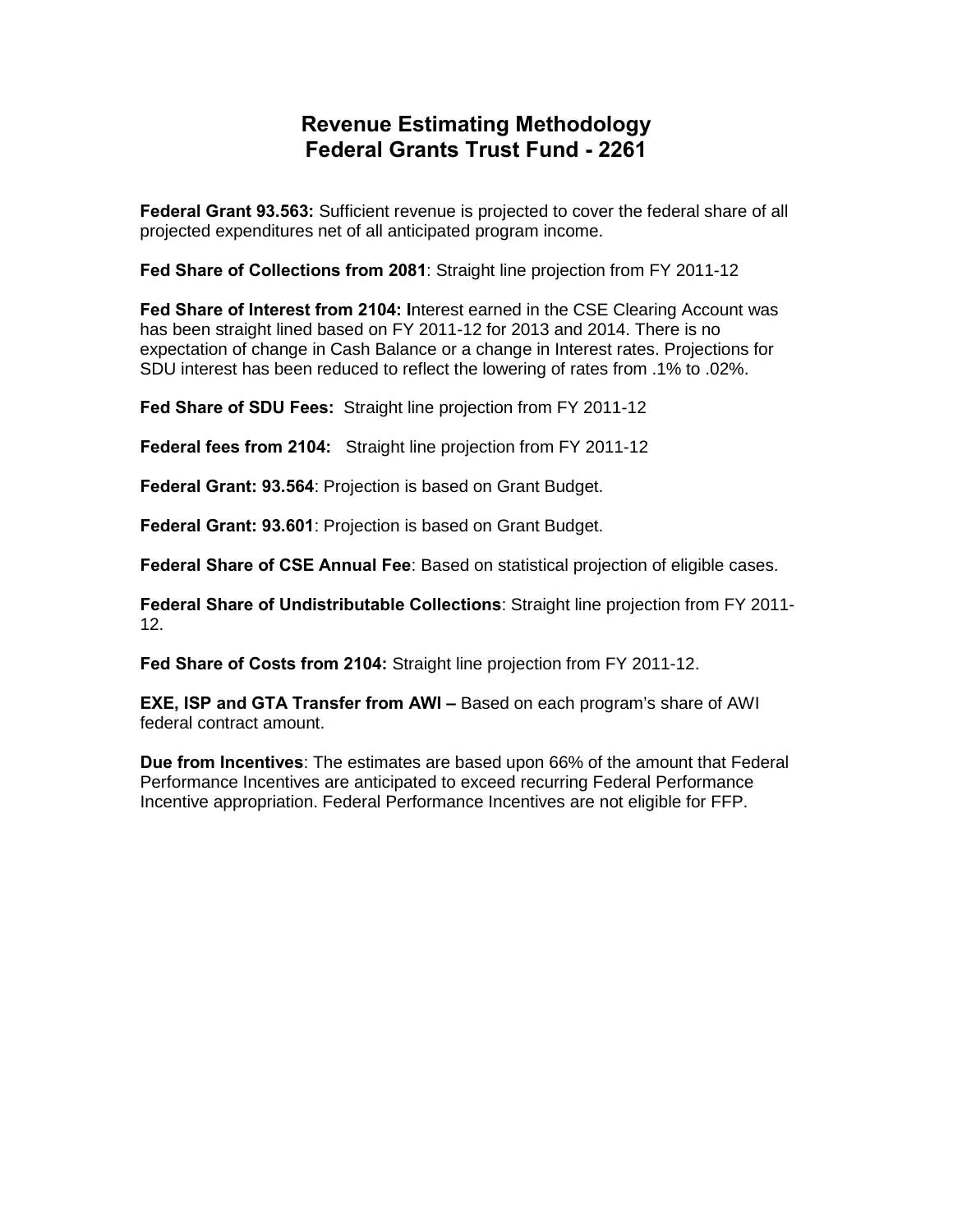### **Executive Office of the Governor Inter-Agency Transfers Reported on Schedule I**

### **Agency Name Department of Revenue**

List all transfers totaling \$100,000 or more. Provide the applicable agency name and fund number, the categories used for both the transfer in and the transfer out, and the amount of the transfer for each of the fiscal years indicated, as well as the name of the person at the other agency who confirmed the amount of the transfer and the date of the confirmation. If transferred in/out to the General Revenue Fund, do not include on this form; however, on Schedule I be sure to include "To GR" or "From GR" in the description field.

| <b>Fund Name and Number:</b>                                                                          | Federal Grants Trust Fund 2261                        |                                 |                                 |                                 |                                                       |                          |
|-------------------------------------------------------------------------------------------------------|-------------------------------------------------------|---------------------------------|---------------------------------|---------------------------------|-------------------------------------------------------|--------------------------|
| <b>Transfers In</b><br>(Provide Agency and Fund Number Received From)                                 | <b>Transfer In</b><br><b>Revenue</b><br>Category      | <b>Amount</b><br>FY 11-12 (A01) | <b>Amount</b><br>FY 12-13 (A02) | <b>Amount</b><br>FY 13-14 (A03) | <b>Transfer Out</b><br><b>Expenditure</b><br>Category | <b>Confirmed By/Date</b> |
| Department of Children and Families - 2792                                                            | 001500                                                | 191,878                         | $\overline{0}$                  | $\overline{0}$                  | 181011                                                | Diane Sunday 10/4/2012   |
| Department of Economic Opportunity - 2195                                                             | 001510                                                | 6,429,445                       | 23,472,614                      | 23,472,614                      | 100778                                                | Marvin Rumsey 10/12/2012 |
| Agency for Workforce Innovation - 2195                                                                | 001510                                                | 17,533,996                      | 0                               | $\mathbf 0$                     | 100778                                                | Marvin Rumsey 10/12/2012 |
|                                                                                                       |                                                       |                                 |                                 |                                 |                                                       |                          |
|                                                                                                       |                                                       |                                 |                                 |                                 |                                                       |                          |
|                                                                                                       |                                                       |                                 |                                 |                                 |                                                       |                          |
|                                                                                                       |                                                       |                                 |                                 |                                 |                                                       |                          |
| <b>Transfers Out (Operating and Non-Operating)</b><br>(Provide Agency and Fund Number Transferred To) | <b>Transfer Out</b><br><b>Expenditure</b><br>Category |                                 |                                 |                                 | <b>Transfer In</b><br>Revenue<br>Category             | <b>Confirmed By/Date</b> |
| Department of Children and Families 2792                                                              | 210008                                                | 6,624,048                       | 150,510                         | $\mathbf 0$                     | 004801                                                | Diane Sunday 10/4/2012   |
|                                                                                                       |                                                       |                                 |                                 |                                 |                                                       |                          |
|                                                                                                       |                                                       |                                 |                                 |                                 |                                                       |                          |
|                                                                                                       |                                                       |                                 |                                 |                                 |                                                       |                          |
|                                                                                                       |                                                       |                                 |                                 |                                 |                                                       |                          |
|                                                                                                       |                                                       |                                 |                                 |                                 |                                                       |                          |
|                                                                                                       |                                                       |                                 |                                 |                                 |                                                       |                          |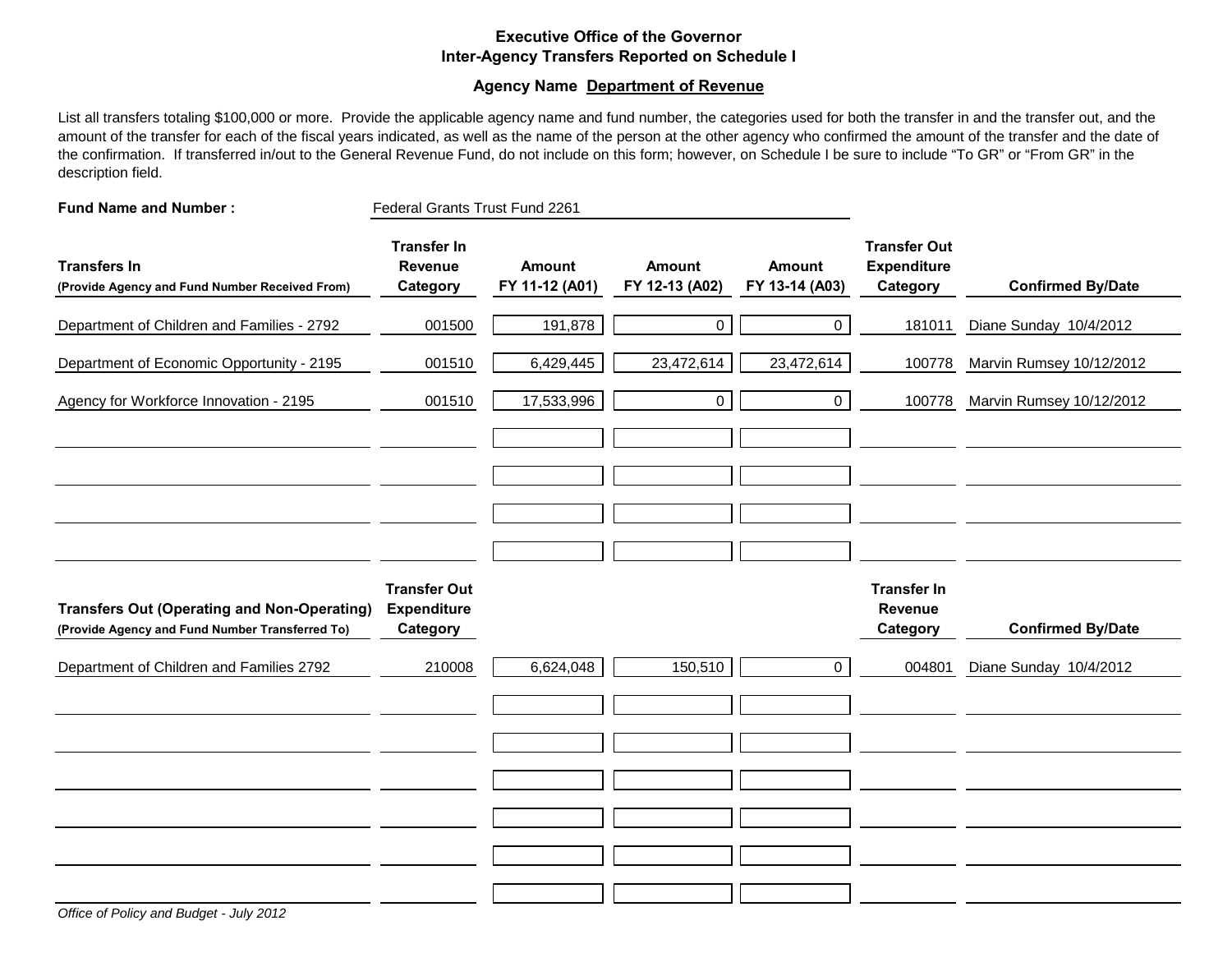## **RECONCILIATION: BEGINNING TRIAL BALANCE TO SCHEDULE I and IC**

|                                   | <b>Budget Period: 2012 - 2013</b>                              |                               |
|-----------------------------------|----------------------------------------------------------------|-------------------------------|
| <b>Department Title:</b>          | Revenue                                                        |                               |
| <b>Trust Fund Title:</b>          | <b>Federal Grants</b>                                          |                               |
| <b>LAS/PBS Fund Number:</b>       | 2261                                                           |                               |
| <b>BEGINNING TRIAL BALANCE:</b>   |                                                                |                               |
|                                   | Total Fund Balance Per FLAIR Trial Balance, 07/01/11           |                               |
|                                   | Total all GLC's 5XXXX for governmental funds;                  | $12,785,114.34$ (A)           |
|                                   | GLC 539XX for proprietary and fiduciary funds                  |                               |
|                                   | <b>Subtract Nonspendable Fund Balance (GLC 56XXX)</b>          | (B)                           |
|                                   | Add/Subtract Statewide Financial Statement (SWFS)Adjustments : |                               |
|                                   | SWFS Adjustment # and Description                              | (C)                           |
|                                   | SWFS Adjustment # and Description                              | (C)                           |
|                                   | <b>Add/Subtract Other Adjustment(s):</b>                       |                               |
|                                   | Approved "B" Carry Forward (Encumbrances) per LAS/PBS          | $(3,284,884.13)$ (D)          |
|                                   | Approved "C" Carry Forward Total (FCO) per LAS/PBS             | (D)                           |
|                                   | A/P not C/F-Operating Categories                               | (D)                           |
|                                   | <b>Compensated Absences</b>                                    | 181,414.94<br>$\vert$ (D)     |
| Anticipated Revenue               |                                                                | $2,168,023.52$ <sup>(D)</sup> |
|                                   |                                                                | (D)                           |
| ADJUSTED BEGINNING TRIAL BALANCE: |                                                                | $11,849,668.67$ (E)           |
|                                   | UNRESERVED FUND BALANCE, SCHEDULE IC (Line I)                  | $11,849,668.67$ (F)           |
| <b>DIFFERENCE:</b>                |                                                                | 0.00<br>$(G)*$                |
| *SHOULD EQUAL ZERO.               |                                                                |                               |
|                                   |                                                                |                               |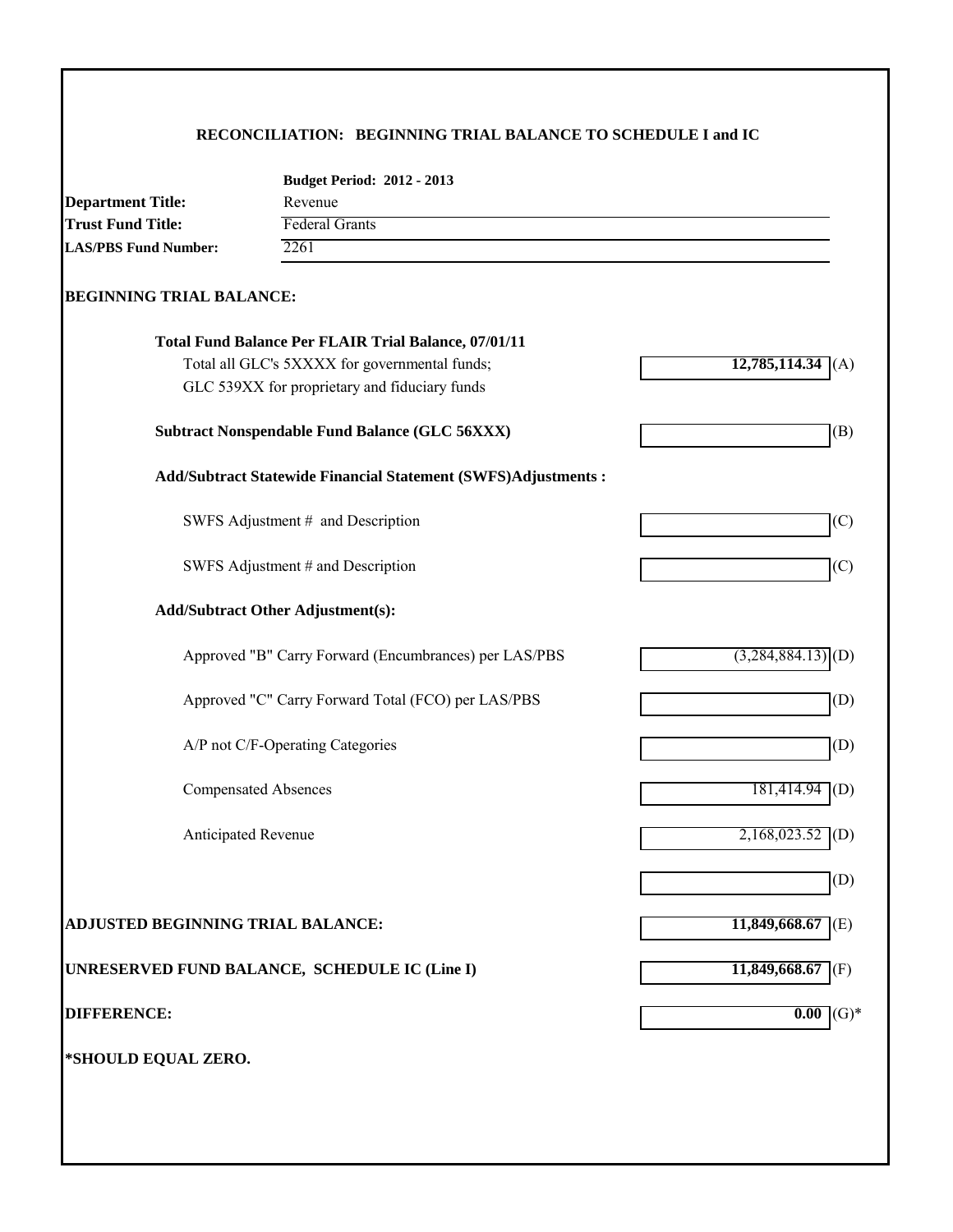# **SCHEDULE IC: RECONCILIATION OF UNRESERVED FUND BALANCE**

| <b>Department Title:</b><br><b>Trust Fund Title:</b> | <b>Budget Period: 2013 - 2014</b><br>Revenue<br><b>FEDERAL GRANTS</b> |                                   |                   |                             |                          |                                   |  |  |
|------------------------------------------------------|-----------------------------------------------------------------------|-----------------------------------|-------------------|-----------------------------|--------------------------|-----------------------------------|--|--|
| <b>Budget Entity:</b><br><b>LAS/PBS Fund Number:</b> |                                                                       | 730000<br>2261                    |                   |                             |                          |                                   |  |  |
|                                                      |                                                                       | <b>Balance as of</b><br>6/30/2012 |                   | SWFS*<br><b>Adjustments</b> |                          | <b>Adjusted</b><br><b>Balance</b> |  |  |
| Chief Financial Officer's (CFO) Cash Balance         | \$                                                                    | 15,262,175.09                     | (A)               |                             | $\mathbb{S}$             | 15,262,175.09                     |  |  |
| ADD: Other Cash (See Instructions)                   | \$                                                                    | $\blacksquare$                    | (B)               |                             | \$                       | $\blacksquare$                    |  |  |
| ADD: Investments                                     | \$                                                                    | $\blacksquare$                    | (C)               |                             | $\mathbb S$              | $\blacksquare$                    |  |  |
| ADD: Outstanding Accounts Receivable                 | \$                                                                    | 30,836,426.81                     | (D)               |                             | \$                       | 30,836,426.81                     |  |  |
| ADD: Anticipated Revenue                             | $\overline{\$}$                                                       | 2,168,023.52                      | (E)               |                             | $\overline{\mathcal{S}}$ | 2,168,023.52                      |  |  |
| <b>Total Cash plus Accounts Receivable</b>           | \$                                                                    | 48,266,625.42                     | (F)               |                             | \$                       | 48,266,625.42                     |  |  |
| LESS Allowances for Uncollectibles                   | \$                                                                    | $\omega$                          | (G)               |                             | \$                       |                                   |  |  |
| LESS Approved "A" Certified Forwards                 | \$                                                                    | (22,308,969.92)                   | (H)               |                             | \$                       | (22,308,969.92)                   |  |  |
| Approved "B" Certified Forwards                      | $\overline{\mathcal{S}}$                                              | $\overline{(3,284,884.13)}$ (H)   |                   |                             | $\overline{\mathcal{S}}$ | (3,284,884.13)                    |  |  |
| Approved "FCO" Certified Forwards                    | $\overline{\mathbb{S}}$                                               | $\blacksquare$                    | (H)               |                             | $\overline{\mathbb{S}}$  |                                   |  |  |
| LESS: Other Accounts Payable (Nonoperating)          | $\mathbf{\hat{S}}$                                                    | (10, 823, 102.70)                 | (1)               |                             | \$                       | (10, 823, 102.70)                 |  |  |
| LESS:                                                | \$                                                                    | $\blacksquare$                    | $\left( J\right)$ |                             | \$                       |                                   |  |  |
| <b>Unreserved Fund Balance, 07/01/12</b>             | \$                                                                    | 11,849,668.67                     | (K)               |                             | \$                       | $11,849,668.67$ **                |  |  |

**\*\* This amount should agree with Line I, Section IV of the Schedule I for the most recent completed fiscal year and Line A for the following year.**

*Office of Policy and Budget - July 2012*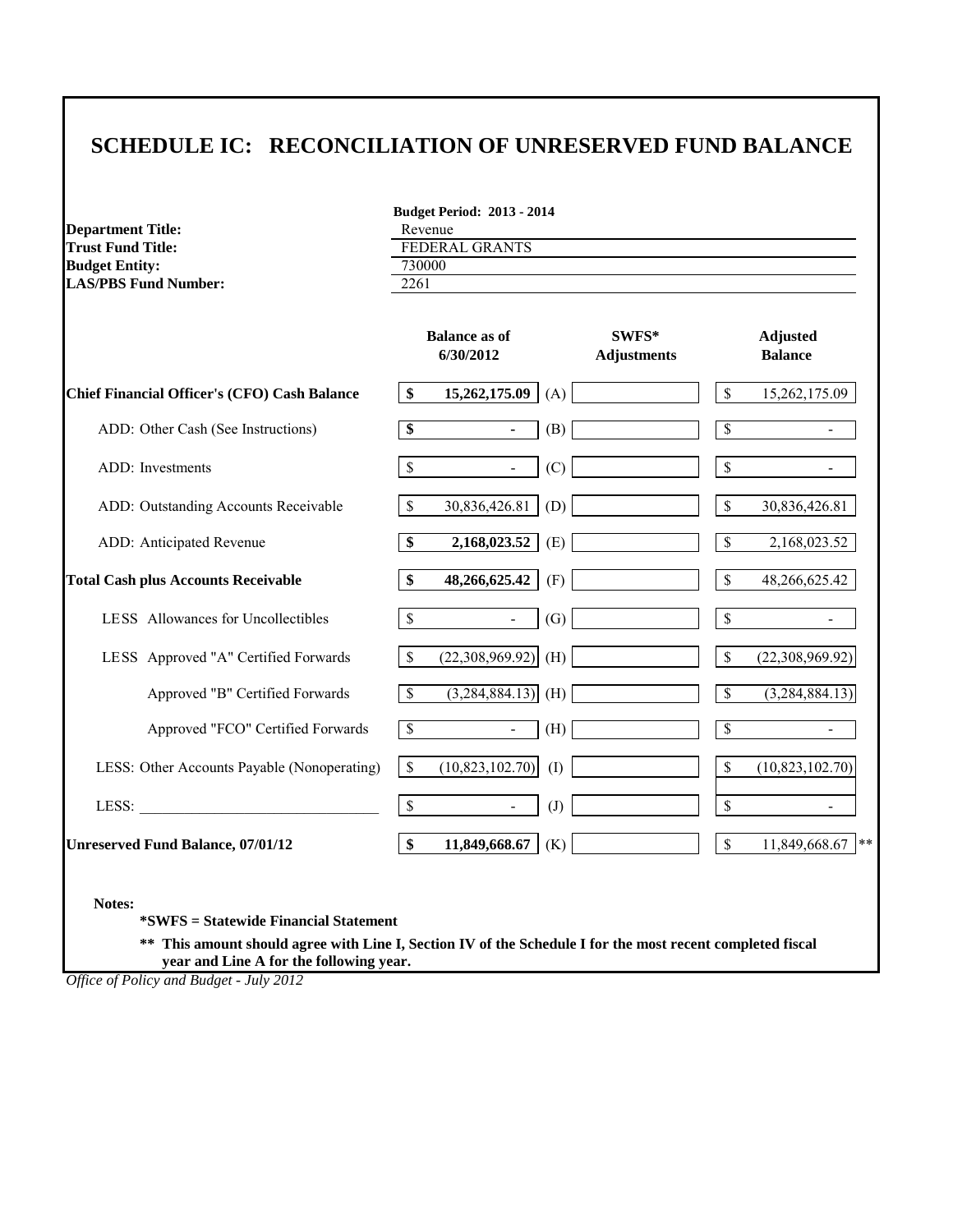# **Section III Adjustments – Schedule I Narrative (2455)**

**Rounding – (\$1)** To account for differences due to rounding.

**Payables Emergency Distribution**: **\$1,259,059** - The adjustment is an increase in fund balance as a result of payables not carried forward as of 6/30/2012. This payable previously reduced fund balance and expenditures related to this payable are counted as part of the Line D total, so the fund balance is being increased to account for that impact.

**Payables Inmate Supplemental**: **\$49,413** - The adjustment is an increase in fund balance as a result of payables not carried forward as of 6/30/2012. This payable previously reduced fund balance and expenditures related to this payable are counted as part of the Line D total, so the fund balance is being increased to account for that impact.

**Payables Due to General Revenue**: **\$50,000** - To accurately reflect the decrease in available Unreserved Fund Balance due to a current year payable to GR due as of 6/30/2012. These transactions are not included in the operating expenditures used by the Schedule I reporting system.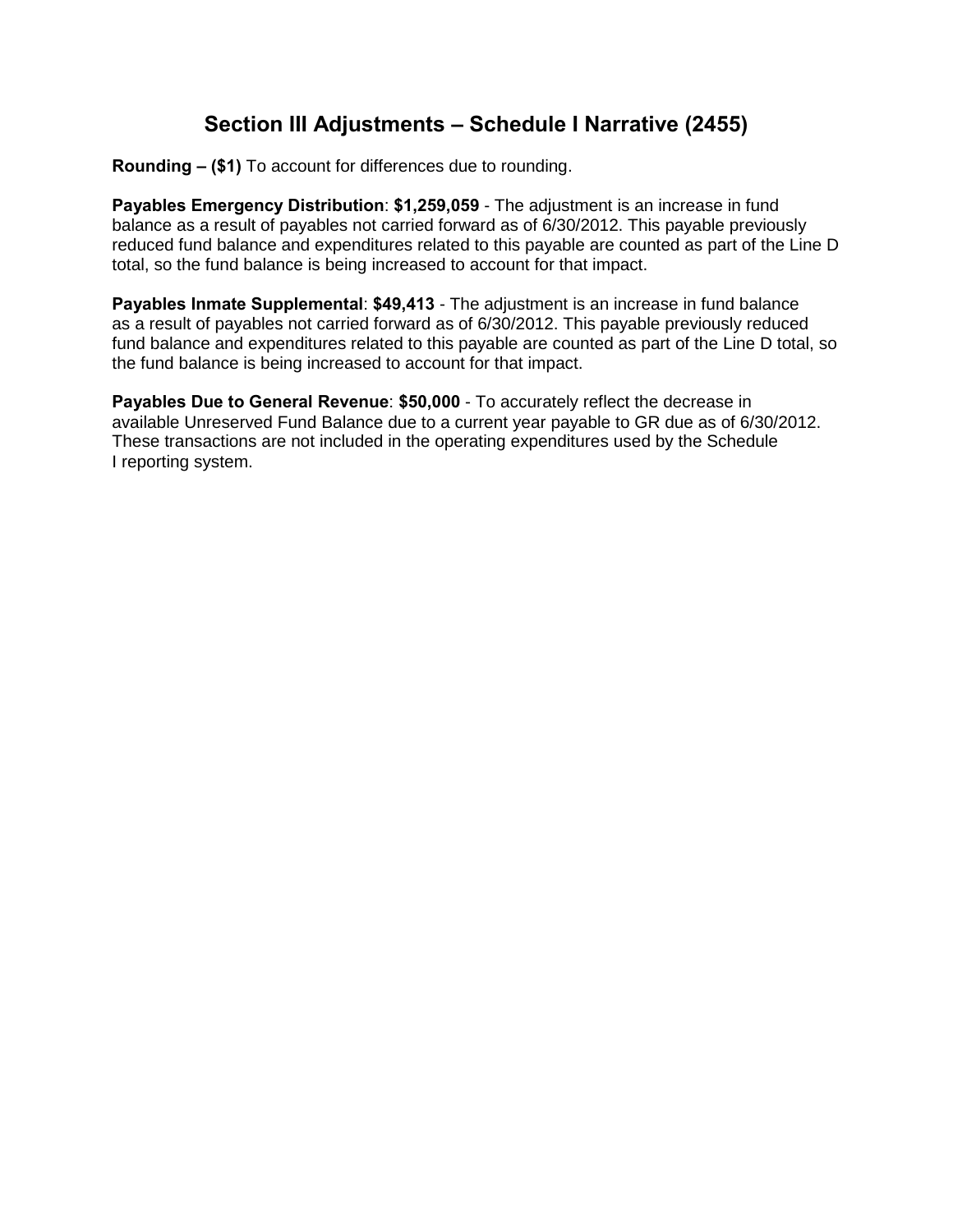## **Trust Fund Narrative Local Government Half-Cent Sales Tax Trust Fund - 2455**

## **5% Trust Fund Reserve:**

The Local Government Half-Cent Sales Tax Trust Fund is exempt from the 5% Trust Fund Reserve because it is revenue collected by the state on behalf of local governments for tax distributions. The fund is used to control and account for local option sales tax pending distribution to counties and municipalities.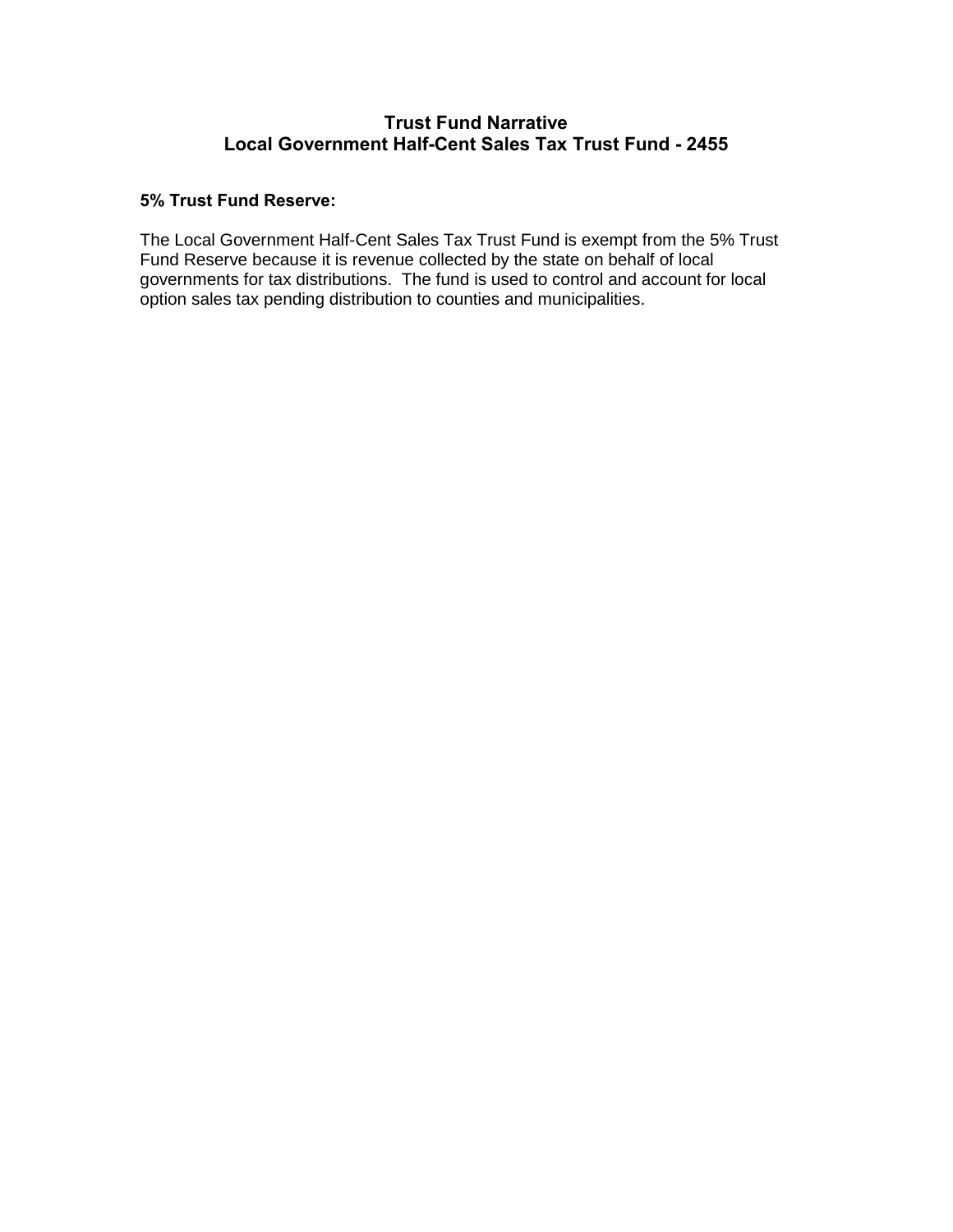# **Revenue Estimating Methodology - Local Option Half-Cent Sales Tax Trust Fund - 2455**

The revenue estimates are produced by the Legislative Committee on Intergovernmental Relations (LCIR). Estimates are posted to their website and have been incorporated into the Schedule I document.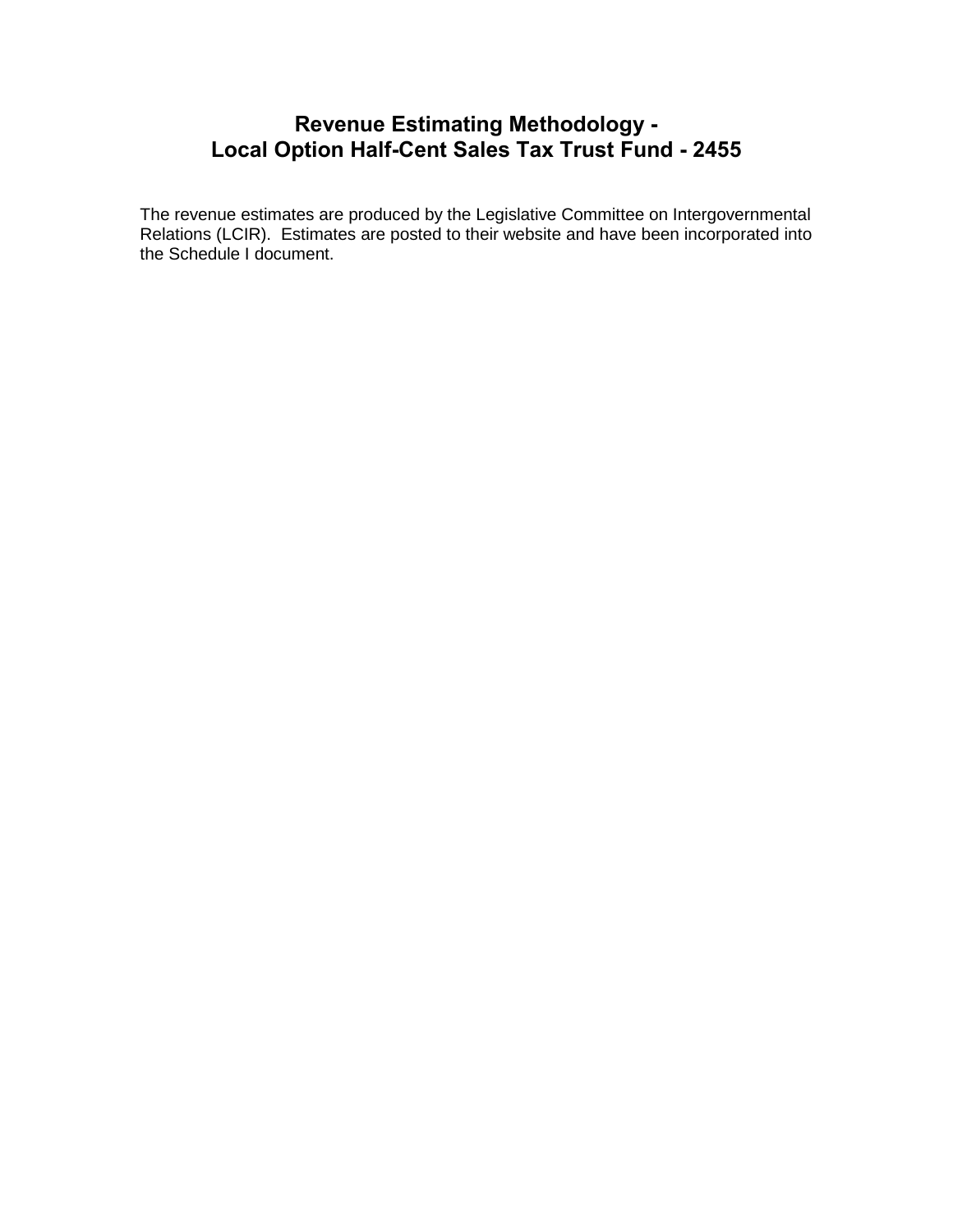## **RECONCILIATION: BEGINNING TRIAL BALANCE TO SCHEDULE I and IC**

|                                          | <b>Budget Period: 2012 - 2013</b>                                    |                     |  |  |
|------------------------------------------|----------------------------------------------------------------------|---------------------|--|--|
| <b>Department Title:</b>                 | Revenue<br>Local Gov Half-Cent Sales Tax Clear TF<br>2455            |                     |  |  |
| <b>Trust Fund Title:</b>                 |                                                                      |                     |  |  |
| <b>LAS/PBS Fund Number:</b>              |                                                                      |                     |  |  |
| <b>BEGINNING TRIAL BALANCE:</b>          |                                                                      |                     |  |  |
|                                          | Total Fund Balance Per FLAIR Trial Balance, 07/01/11                 |                     |  |  |
|                                          | Total all GLC's 5XXXX for governmental funds;                        | 0.00(A)             |  |  |
|                                          | GLC 539XX for proprietary and fiduciary funds                        |                     |  |  |
|                                          | <b>Subtract Nonspendable Fund Balance (GLC 56XXX)</b>                | (B)                 |  |  |
|                                          | <b>Add/Subtract Statewide Financial Statement (SWFS)Adjustments:</b> |                     |  |  |
|                                          | SWFS Adjustment # and Description                                    | (C)                 |  |  |
|                                          | SWFS Adjustment # and Description                                    | (C)                 |  |  |
|                                          | <b>Add/Subtract Other Adjustment(s):</b>                             |                     |  |  |
|                                          | Approved "B" Carry Forward (Encumbrances) per LAS/PBS                | (D)                 |  |  |
|                                          | Approved "C" Carry Forward Total (FCO) per LAS/PBS                   | (D)                 |  |  |
|                                          | A/P not C/F-Operating Categories                                     | (D)<br>1,422,053.42 |  |  |
|                                          |                                                                      | (D)                 |  |  |
|                                          |                                                                      | (D)                 |  |  |
|                                          |                                                                      | (D)                 |  |  |
| <b>ADJUSTED BEGINNING TRIAL BALANCE:</b> |                                                                      | $1,422,053.42$ (E)  |  |  |
|                                          | UNRESERVED FUND BALANCE, SCHEDULE IC (Line I)                        | $1,422,053.42$ (F)  |  |  |
| <b>DIFFERENCE:</b>                       |                                                                      | $(G)*$<br>0.00      |  |  |
| *SHOULD EQUAL ZERO.                      |                                                                      |                     |  |  |
|                                          |                                                                      |                     |  |  |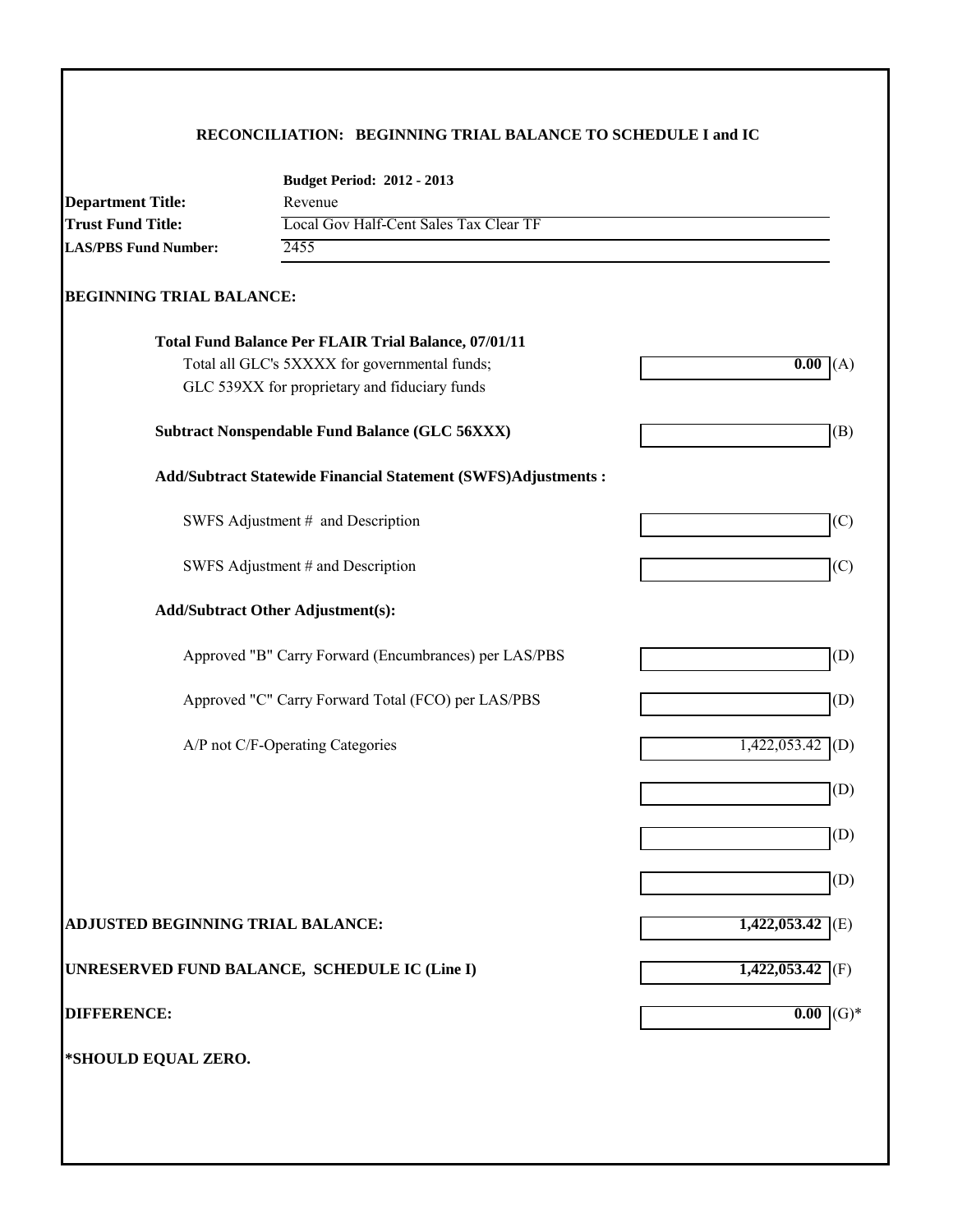# **SCHEDULE IC: RECONCILIATION OF UNRESERVED FUND BALANCE**

| <b>Department Title:</b>                            | <b>Budget Period: 2013 - 2014</b><br>Revenue |                             |                                   |  |  |  |
|-----------------------------------------------------|----------------------------------------------|-----------------------------|-----------------------------------|--|--|--|
| <b>Trust Fund Title:</b>                            | Local Gov Half-Cent Sales Tax Clear TF       |                             |                                   |  |  |  |
| <b>Budget Entity:</b>                               | 730000                                       |                             |                                   |  |  |  |
| <b>LAS/PBS Fund Number:</b>                         | $\overline{2455}$                            |                             |                                   |  |  |  |
|                                                     | <b>Balance as of</b><br>6/30/2012            | SWFS*<br><b>Adjustments</b> | <b>Adjusted</b><br><b>Balance</b> |  |  |  |
| <b>Chief Financial Officer's (CFO) Cash Balance</b> | 118,064,032.72 (A)                           |                             |                                   |  |  |  |
| ADD: Other Cash (See Instructions)                  | (B)                                          |                             |                                   |  |  |  |
| ADD: Investments                                    | (C)                                          |                             |                                   |  |  |  |
| ADD: Outstanding Accounts Receivable                | $12,610,371.67$ (D)                          |                             |                                   |  |  |  |
| ADD: Anticipated Revenue                            | (E)                                          |                             |                                   |  |  |  |
| <b>Total Cash plus Accounts Receivable</b>          | 130,674,404.39 (F)                           |                             |                                   |  |  |  |
| LESS Allowances for Uncollectibles                  | (G)                                          |                             |                                   |  |  |  |
| LESS Approved "A" Certified Forwards                | (H)                                          |                             |                                   |  |  |  |
| Approved "B" Certified Forwards                     | (H)                                          |                             |                                   |  |  |  |
| Approved "FCO" Certified Forwards                   | (H)                                          |                             |                                   |  |  |  |
| LESS: Other Accounts Payable (Nonoperating)         | $(129, 252, 350.97)$ <sup>(I)</sup>          |                             |                                   |  |  |  |
| LESS:                                               | $\overline{J}$                               |                             |                                   |  |  |  |
| <b>Unreserved Fund Balance, 07/01/12</b>            | 1,422,053.42 (K)                             |                             |                                   |  |  |  |

**\*SWFS = Statewide Financial Statement** 

**\*\* This amount should agree with Line I, Section IV of the Schedule I for the most recent completed fiscal year and Line A for the following year.**

*Office of Policy and Budget - July 2012*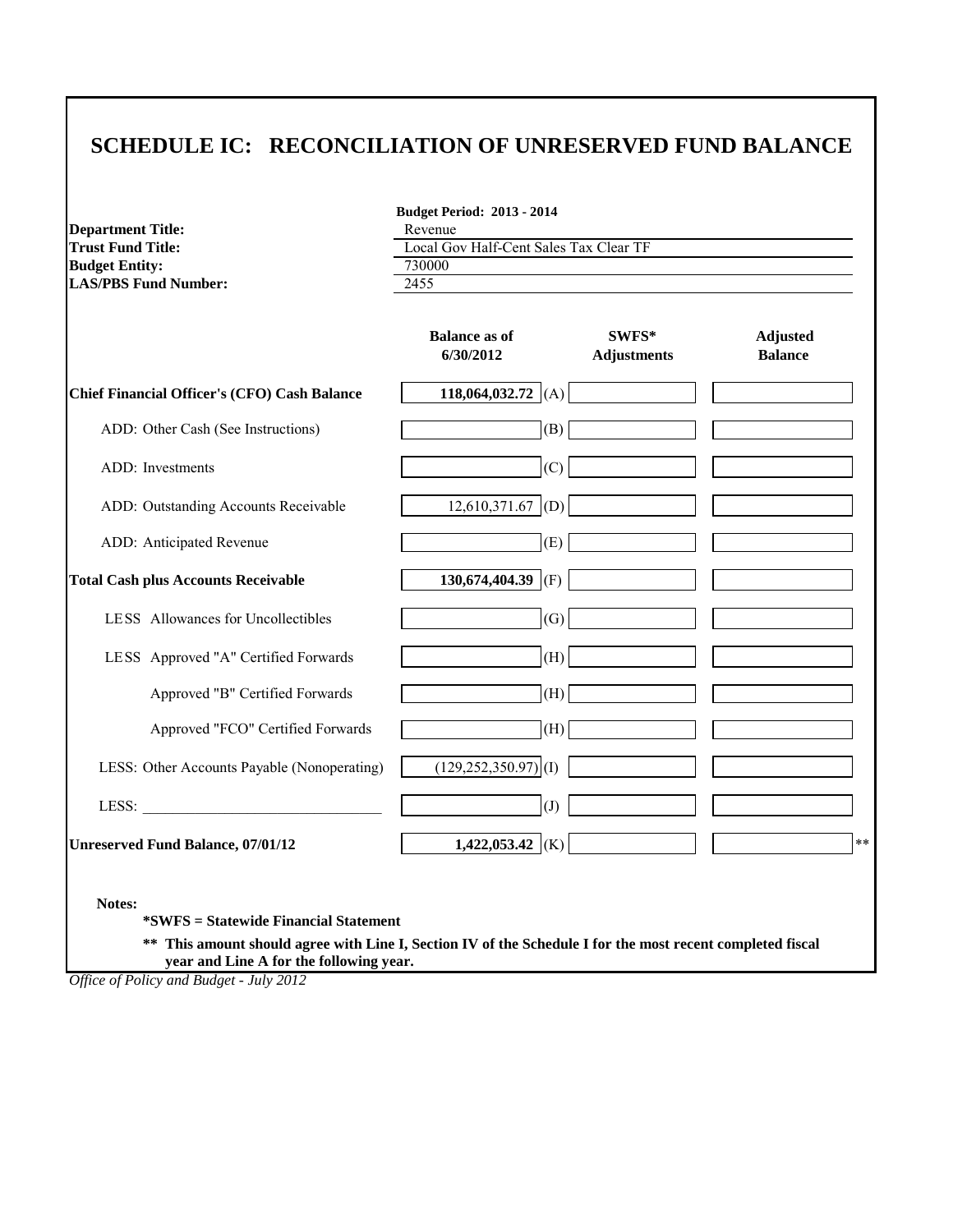# **Section III Adjustments – Schedule I Narrative (2510)**

**Prior Year Certified Forward Reversions: \$775,192** - This adjustment is an increase in fund balance as a result of reverting payables that were carried forward.

**Prior Year Part B Certified Forward Reversions: (\$1,119,721)** - This adjustment is a decrease in fund balance to account for Prior Year Part B Certified Forward balances.

**Statewide Financial Statement Adjustment: \$308** – This adjustment is a decrease to the unreserved fund balance to account for a prior year post closing financial statement adjustment.

**Receivable as of 06/30/11: (\$162,303)** – This adjustment is a decrease to the unreserved fund balance to account for the change between receivables for 2010-11 and 2011-12. This receivable previously increased fund balance and revenues related to this payable are counted as part of the Line A total, so the fund balance is being decreased to account for that impact.

**Accounts Payables, Non-Certified Forward: \$972,400** - The adjustment is an increase in fund balance as a result of payables not carried forward as of 6/30/2011. This payable previously reduced fund balance and expenditures related to this payable are counted as part of the Line D total, so the fund balance is being increased to account for that impact.

**Rounding: \$8** - To account for differences due to rounding errors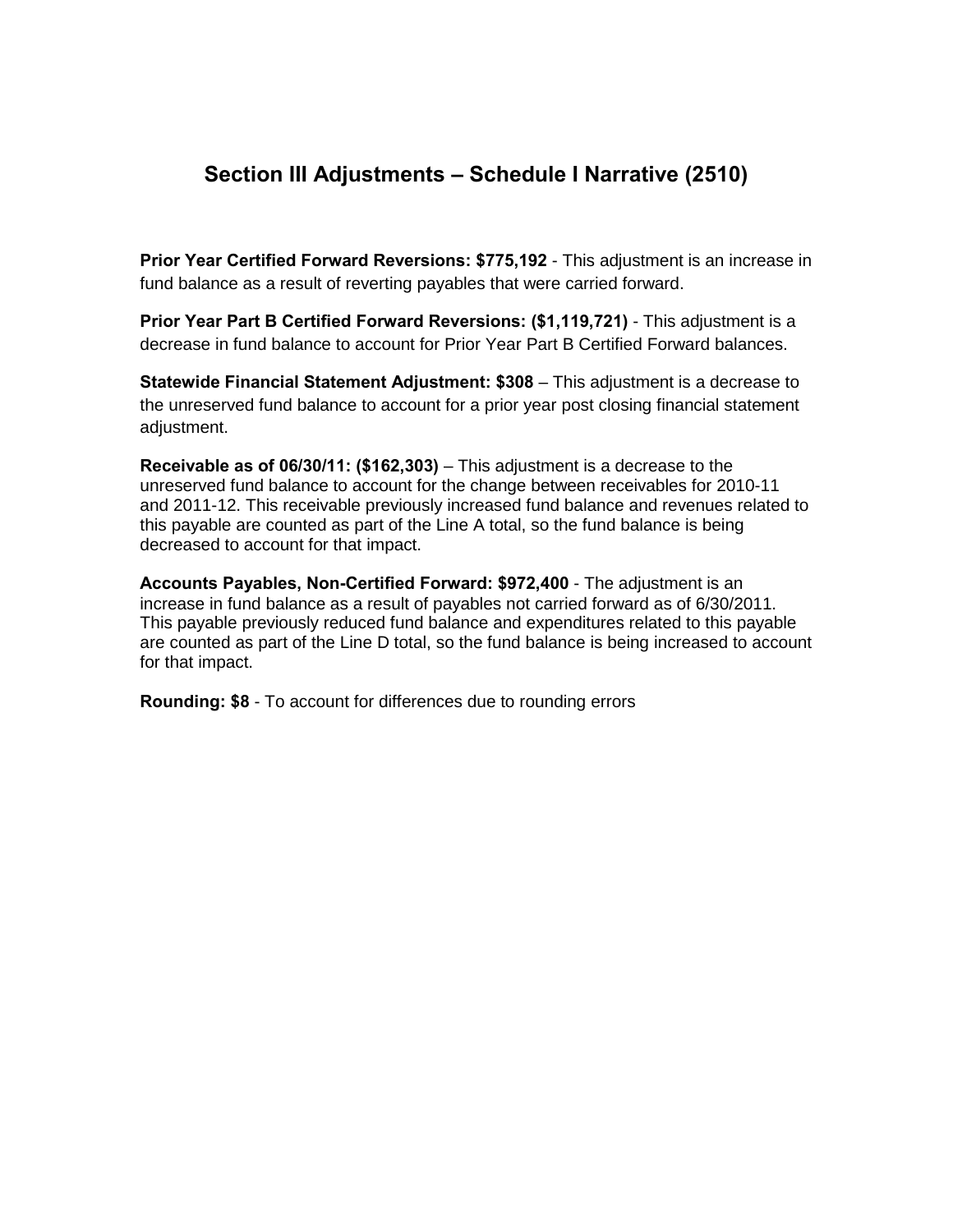# **Revenue Estimating Methodology Narrative 2510 – Operating Trust Fund**

Revenue estimate calculations for Fiscal Years 2012-13 and 2013-14 are based on the following methodology:

Florida Statutes permit the Department of Revenue (DOR) to deduct administrative costs incurred in the collection, administration, enforcement, and distribution of various taxes. The amounts of administrative costs that can be retained vary among the different taxes.

The methodology for determining the amount of administrative cost revenues for Fiscal Years 2012-13 and 2013-14 is based on an assessment of anticipated operating expenditures, appropriations, and statutory authority for administrative costs. Specific amounts for some revenue estimates are based on factors such as operating appropriations in transferring agencies.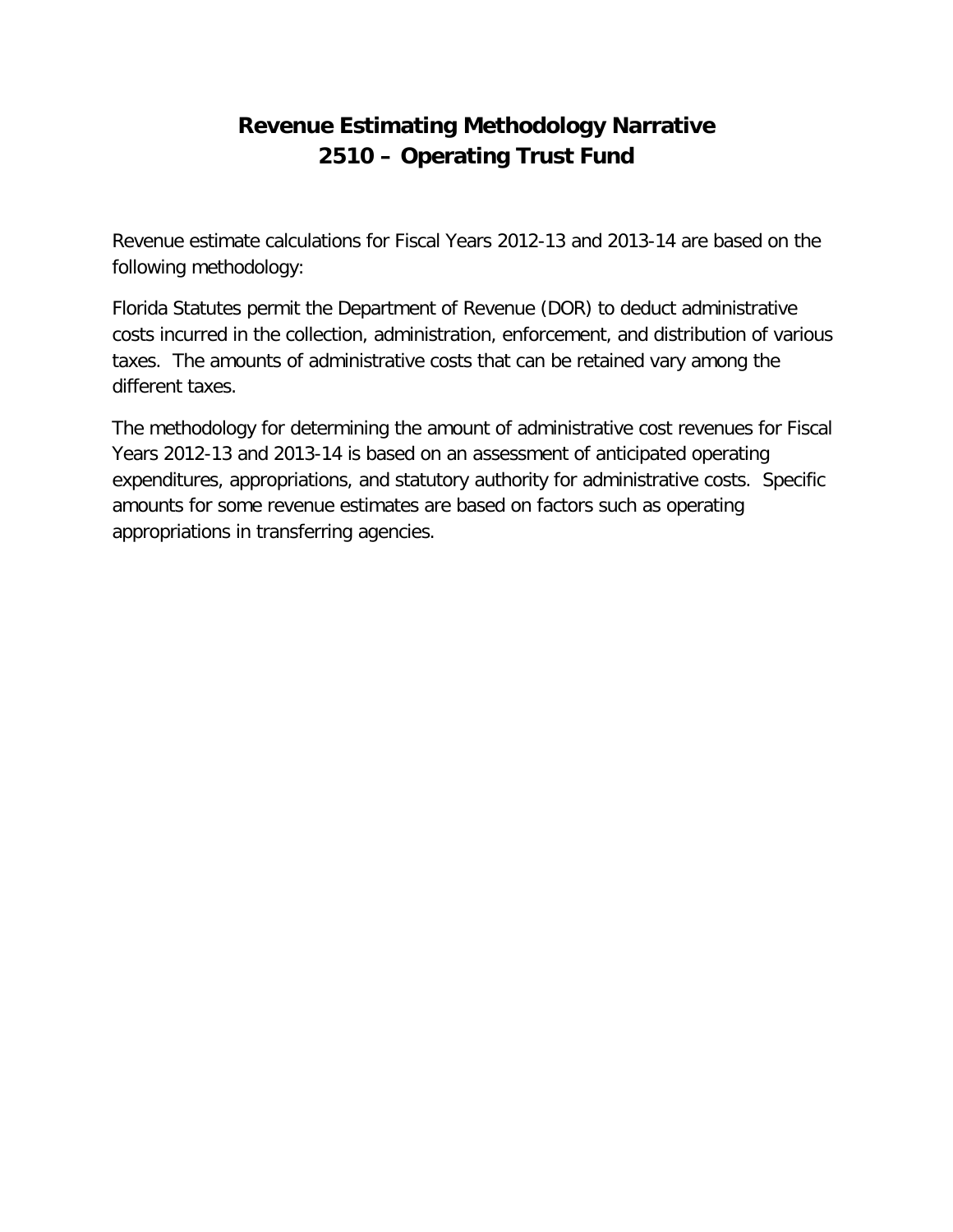## **Executive Office of the Governor Inter-Agency Transfers Reported on Schedule I**

### **Agency Name Florida Department of Revnue**

List all transfers totaling \$100,000 or more. Provide the applicable agency name and fund number, the categories used for both the transfer in and the transfer out, and the amount of the transfer for each of the fiscal years indicated, as well as the name of the person at the other agency who confirmed the amount of the transfer and the date of the confirmation. If transferred in/out to the General Revenue Fund, do not include on this form; however, on Schedule I be sure to include "To GR" or "From GR" in the description field.

| <b>Fund Name and Number:</b>                                                                          | <b>Operating Trust Fund 2510</b>                      |                                 |                                 |                                 |                                                       |                                  |
|-------------------------------------------------------------------------------------------------------|-------------------------------------------------------|---------------------------------|---------------------------------|---------------------------------|-------------------------------------------------------|----------------------------------|
| <b>Transfers In</b><br>(Provide Agency and Fund Number Received From)                                 | <b>Transfer In</b><br>Revenue<br>Category             | <b>Amount</b><br>FY 11-12 (A01) | <b>Amount</b><br>FY 12-13 (A02) | <b>Amount</b><br>FY 13-14 (A03) | <b>Transfer Out</b><br><b>Expenditure</b><br>Category | <b>Confirmed By/Date</b>         |
| Department of Environmental Protection - 2780                                                         | 001500                                                | 231,092<br>\$                   | $\sqrt{3}$<br>231,092           | $\sqrt{3}$<br>231,092           | 103945                                                | Kathy Shettle 245-2428 / 10/4/12 |
|                                                                                                       |                                                       |                                 |                                 |                                 |                                                       |                                  |
| <b>Transfers Out (Operating and Non-Operating)</b><br>(Provide Agency and Fund Number Transferred To) | <b>Transfer Out</b><br><b>Expenditure</b><br>Category |                                 |                                 |                                 | <b>Transfer In</b><br>Revenue<br>Category             | <b>Confirmed By/Date</b>         |
|                                                                                                       |                                                       |                                 |                                 |                                 |                                                       |                                  |
|                                                                                                       |                                                       |                                 |                                 |                                 |                                                       |                                  |
|                                                                                                       |                                                       |                                 |                                 |                                 |                                                       |                                  |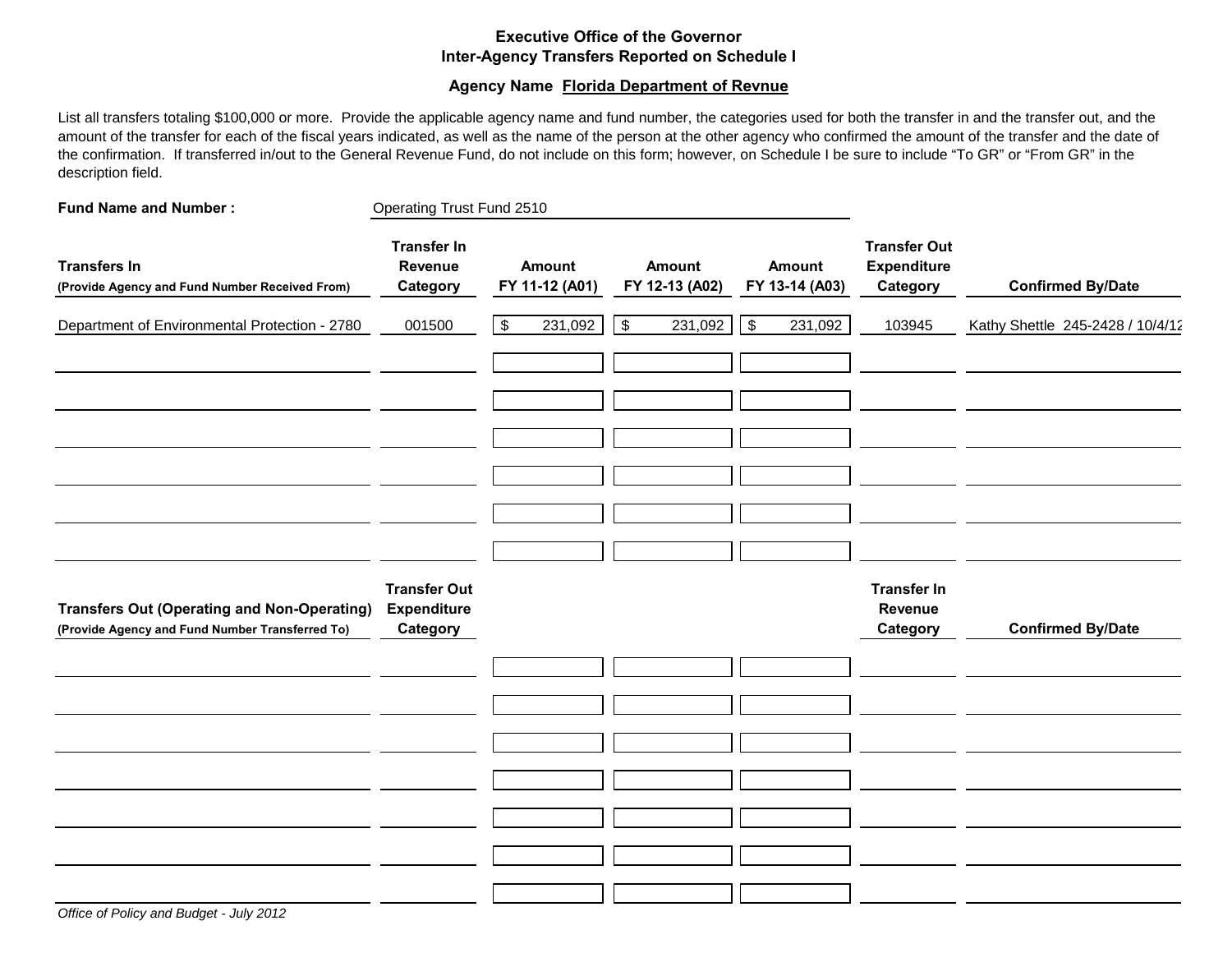## **RECONCILIATION: BEGINNING TRIAL BALANCE TO SCHEDULE I and IC**

|                                   | <b>Budget Period: 2012 - 2013</b>                              |                      |  |  |  |  |
|-----------------------------------|----------------------------------------------------------------|----------------------|--|--|--|--|
| <b>Department Title:</b>          | Revenue                                                        |                      |  |  |  |  |
| <b>Trust Fund Title:</b>          | <b>Operating Trust Fund</b>                                    |                      |  |  |  |  |
| <b>LAS/PBS Fund Number:</b>       | 2510                                                           |                      |  |  |  |  |
| <b>BEGINNING TRIAL BALANCE:</b>   |                                                                |                      |  |  |  |  |
|                                   | Total Fund Balance Per FLAIR Trial Balance, 07/01/11           |                      |  |  |  |  |
|                                   | Total all GLC's 5XXXX for governmental funds;                  | 4,677,912.52<br>(A)  |  |  |  |  |
|                                   | GLC 539XX for proprietary and fiduciary funds                  |                      |  |  |  |  |
|                                   | <b>Subtract Nonspendable Fund Balance (GLC 56XXX)</b>          | (38, 730.50)<br>(B)  |  |  |  |  |
|                                   | Add/Subtract Statewide Financial Statement (SWFS)Adjustments : |                      |  |  |  |  |
|                                   | SWFS Adjustment # and Description                              | 307.80<br>(C)        |  |  |  |  |
|                                   | SWFS Adjustment # and Description                              | (C)                  |  |  |  |  |
|                                   | <b>Add/Subtract Other Adjustment(s):</b>                       |                      |  |  |  |  |
|                                   | Approved "B" Carry Forward (Encumbrances) per LAS/PBS          | (271, 542.29)<br>(D) |  |  |  |  |
|                                   | Approved "C" Carry Forward Total (FCO) per LAS/PBS             | (D)                  |  |  |  |  |
|                                   | A/P not C/F-Operating Categories                               | 5,181.2<br>(D)       |  |  |  |  |
|                                   |                                                                | (D)                  |  |  |  |  |
|                                   |                                                                | (D)                  |  |  |  |  |
|                                   |                                                                | (D)                  |  |  |  |  |
| ADJUSTED BEGINNING TRIAL BALANCE: |                                                                | 4,373,128.74<br>(E)  |  |  |  |  |
|                                   | UNRESERVED FUND BALANCE, SCHEDULE IC (Line I)                  | 4,373,128.74<br>(F)  |  |  |  |  |
| <b>DIFFERENCE:</b>                |                                                                | 0.00<br>$(G)*$       |  |  |  |  |
| *SHOULD EQUAL ZERO.               |                                                                |                      |  |  |  |  |
|                                   |                                                                |                      |  |  |  |  |